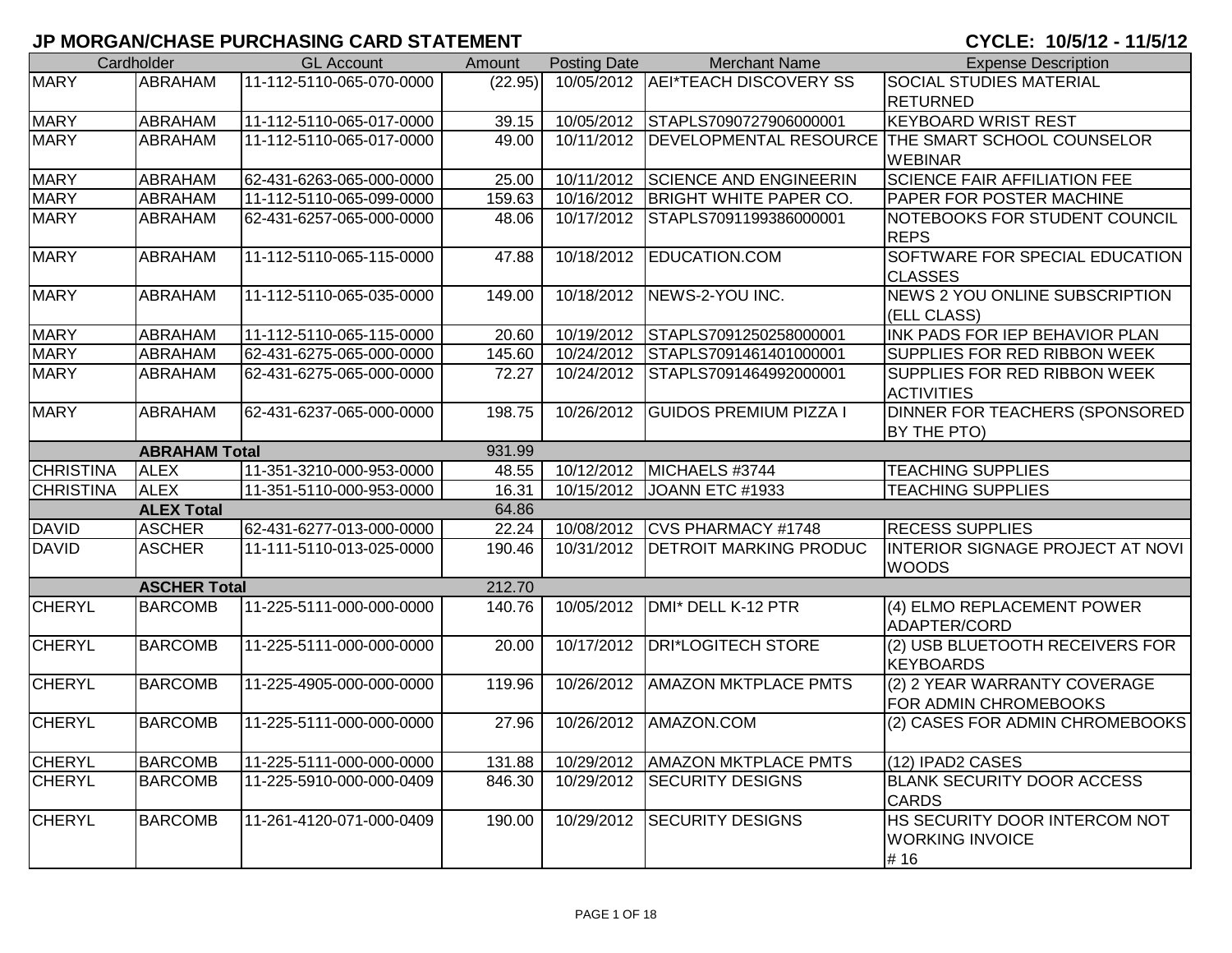|               | Cardholder             | <b>GL Account</b>                  | Amount   | <b>Posting Date</b> | <b>Merchant Name</b>                 | <b>Expense Description</b>            |
|---------------|------------------------|------------------------------------|----------|---------------------|--------------------------------------|---------------------------------------|
| <b>CHERYL</b> | <b>BARCOMB</b>         | 11-261-4120-060-000-0409           | 115.00   |                     | 10/29/2012 SECURITY DESIGNS          | <b>ITC DOOR 2 ADDITIONAL WORK TO</b>  |
|               |                        |                                    |          |                     |                                      | <b>REPAIR SCHEDULE - INVO</b>         |
| <b>CHERYL</b> | <b>BARCOMB</b>         | 11-261-4120-060-000-0409           | 114.99   | 10/29/2012          | <b>SECURITY DESIGNS</b>              | ITC DOOR 2 SERVICE CALL - INVOICE     |
|               |                        |                                    |          |                     |                                      | #16414                                |
| <b>CHERYL</b> | <b>BARCOMB</b>         | 41-459-6421-060-000-0415           | 498.00   |                     | 11/01/2012   AMAZON.COM              | (2) ADMIN CHROMEBOOKS                 |
| CHERYL        | <b>BARCOMB</b>         | 11-225-4905-000-000-0000           | 2,056.00 | 11/01/2012 MCLS     |                                      | <b>NEWS LIBRARY SUBSCRIPTION</b>      |
|               |                        |                                    |          |                     |                                      | RENEWALS - FACTS ON FILE              |
| <b>CHERYL</b> | <b>BARCOMB</b>         | 11-225-4905-000-000-0000           | 1,995.00 |                     | 11/02/2012 EXPLORE LEARNING          | <b>EXPLORELEARNING - GIZMOS HS</b>    |
|               |                        |                                    |          |                     |                                      | SUBSCRIPTION RENEWAL                  |
|               | <b>BARCOMB Total</b>   |                                    | 6,255.85 |                     |                                      |                                       |
| <b>STEVEN</b> | <b>BARR</b>            | 11-252-3220-000-000-0000           | 235.00   |                     | 10/08/2012   MI INST FOR ED MGT      | <b>FACILITIES CONFERENCE</b>          |
| <b>STEVEN</b> | <b>BARR</b>            | 11-252-3220-000-000-0000           | (16.00)  |                     | 10/11/2012 CRYSTAL MTN LODGING       | <b>FACILITIES CONFERENCE</b>          |
| <b>STEVEN</b> | <b>BARR</b>            | 11-252-3220-000-000-0000           | 117.00   | 10/11/2012          | <b>CRYSTAL MTN LODGING</b>           | <b>FACILITIES CONFERENCE</b>          |
| <b>STEVEN</b> | <b>BARR</b>            | 11-252-3220-000-000-0000           | 135.00   | 10/22/2012   MSBO   |                                      | MDE/MSBO WORKSHOP                     |
| <b>STEVEN</b> | <b>BARR</b>            | 11-252-5910-000-000-0000           | 7.41     |                     | 10/24/2012   APL*APPLE ITUNES STORE  | SPLASHTOP 2 SOFTWARE                  |
|               | <b>BARR Total</b>      |                                    | 478.41   |                     |                                      |                                       |
| <b>HOLLY</b>  | <b>BENGLE</b>          | 11-351-5110-000-953-0000           | 15.98    | 10/29/2012          | <b>TOYS R US #9271</b><br><b>QPS</b> | <b>TOYS FOR PROGRAM</b>               |
| <b>HOLLY</b>  | <b>BENGLE</b>          | 11-351-5110-000-953-0000           | 178.14   | 10/29/2012          | QPS<br><b>TOYS R US #9271</b>        | TOYS AND ACTIVITIES FOR PROGRAM       |
|               | <b>BENGLE Total</b>    |                                    | 194.12   |                     |                                      |                                       |
| <b>EVAN</b>   |                        | BLANCHARD 11-112-5110-065-050-0000 | 100.99   |                     | 10/15/2012 J W PEPPER                | JWPEPPER MUSIC. TWO PIECES.           |
|               | <b>BLANCHARD Total</b> |                                    | 100.99   |                     |                                      |                                       |
| <b>SANDRA</b> | <b>BRASIL</b>          | 11-111-5110-055-099-0000           | 86.35    |                     | 10/08/2012   AMAZON MKTPLACE PMTS    | <b>BOOKSHELF FOR FRONT OFFICE</b>     |
| <b>SANDRA</b> | <b>BRASIL</b>          | 11-111-5110-055-065-0000           | 25.01    | 10/08/2012          | <b>FLUKERFARMS.COM</b>               | <b>CRICKETS FOR FROGS FROM</b>        |
|               |                        |                                    |          |                     |                                      | <b>SCIENCE BUDGET</b>                 |
| <b>SANDRA</b> | <b>BRASIL</b>          | 11-111-5110-055-025-0000           | 195.00   | 10/08/2012          | <b>WWW SCHOOLMATE COM</b>            | <b>STUDENT PLANNERS</b>               |
| <b>SANDRA</b> | <b>BRASIL</b>          | 11-222-5310-055-000-0000           | (101.99) | 10/09/2012          | LJL*LIBRARY JOURNALS                 | THIS IS THE ORIGINAL ORDER AND        |
|               |                        |                                    |          |                     |                                      | WHEN IT ARRIVED, WE N                 |
| <b>SANDRA</b> | <b>BRASIL</b>          | 11-111-5110-055-099-0000           | 128.47   |                     | 10/10/2012 STAPLS7090470060000001    | <b>BOOK CASE FOR 5TH GRADE OFFICE</b> |
| <b>SANDRA</b> | <b>BRASIL</b>          | 11-111-5110-055-070-0000           | 32.30    | 10/22/2012          | <b>AMAZON MKTPLACE PMTS</b>          | <b>GLOBES FOR 6TH GRADE SOCIAL</b>    |
|               |                        |                                    |          |                     |                                      | <b>STUDIES</b>                        |
| <b>SANDRA</b> | <b>BRASIL</b>          | 11-111-5110-055-070-0000           | 143.10   | 10/24/2012          | SSI*SCHOOL SPECIALTY                 | SUPPLIES FOR 6TH GRADE SOCIAL         |
|               |                        |                                    |          |                     |                                      | <b>STUDIES</b>                        |
| <b>SANDRA</b> | <b>BRASIL</b>          | 11-111-5110-055-070-0000           | 24.81    | 10/24/2012          | <b>TOYSRUS-BABIESRUS</b>             | <b>GLOBES FOR 6TH GRADE SOCIAL</b>    |
|               |                        |                                    |          |                     |                                      | STUDIES SEE ABOVE FOR TA              |
| <b>SANDRA</b> | <b>BRASIL</b>          | 11-111-5110-055-070-0000           | 138.31   | 10/24/2012          | TOYSRUS-BABIESRUS                    | WAS CHEAPER TO USE THE                |
|               |                        |                                    |          |                     |                                      | DISCOUNT THAT REQUIRED TAX BE         |
| <b>SANDRA</b> | <b>BRASIL</b>          | 11-111-5110-055-070-0000           | 20.34    | 10/25/2012          | <b>TOYSRUS-BABIESRUS</b>             | <b>GLOBES FOR 6TH GRADE SOCIAL</b>    |
|               |                        |                                    |          |                     |                                      | <b>STUDIES</b>                        |
| <b>SANDRA</b> | <b>BRASIL</b>          | 11-111-5110-055-065-0000           | 27.09    |                     | 10/29/2012   FLUKERFARMS.COM         | <b>CRICKETS FOR FROGS</b>             |
| <b>SANDRA</b> | <b>BRASIL</b>          | 11-111-5110-055-099-0000           | 159.95   |                     | 10/29/2012 STAPLS7090470060000002    | FILE CABINET FOR NEW SOCIAL           |
|               |                        |                                    |          |                     |                                      | <b>WORKERS ROOM</b>                   |
| <b>SANDRA</b> | <b>BRASIL</b>          | 62-431-6275-055-000-0000           | 594.00   |                     | 11/01/2012 APL*APPLEONLINESTOREUS    | <b>APPLE CARE FOR IPADS</b>           |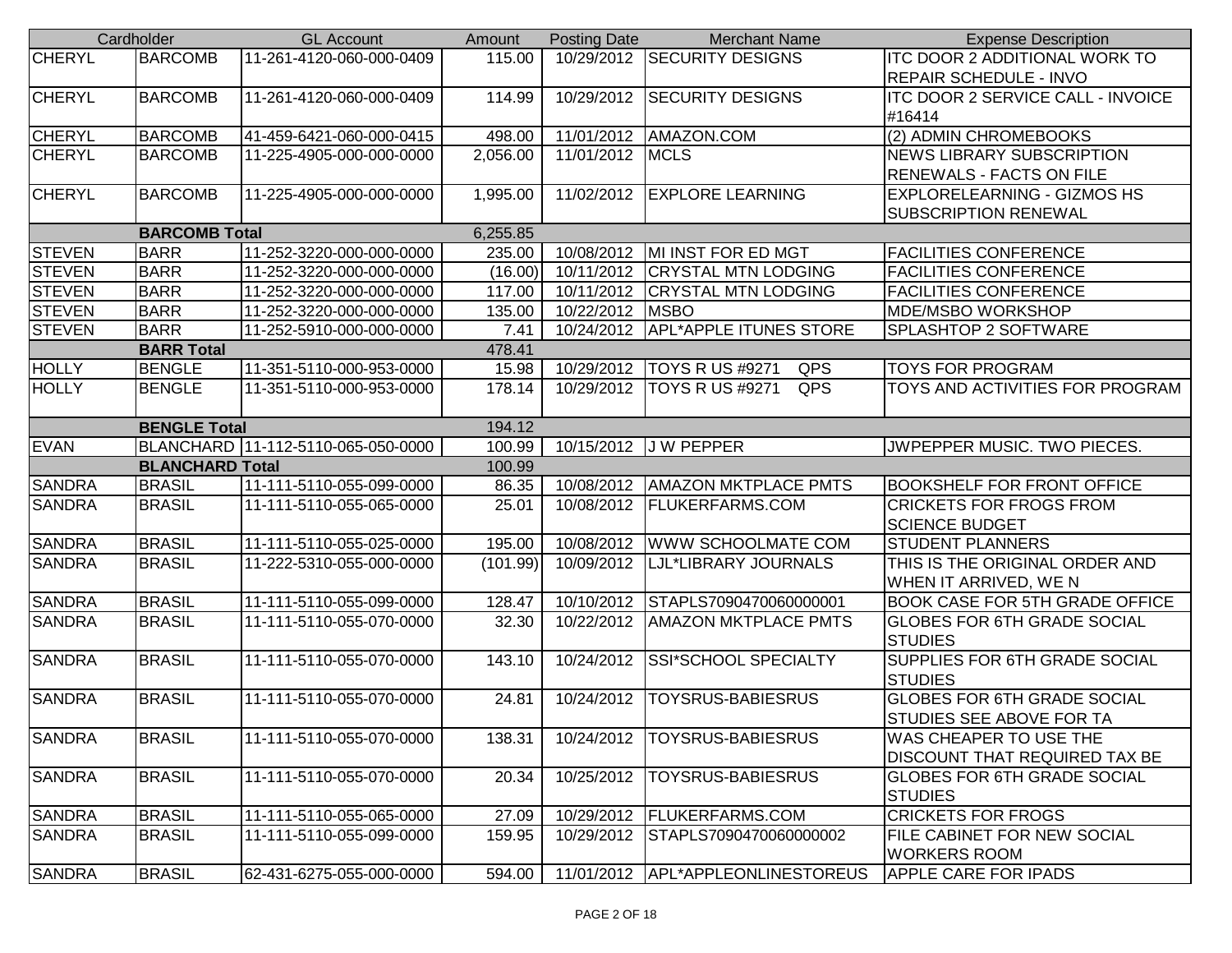|                | Cardholder           | <b>GL Account</b>        | Amount   | <b>Posting Date</b> | <b>Merchant Name</b>               | <b>Expense Description</b>                           |
|----------------|----------------------|--------------------------|----------|---------------------|------------------------------------|------------------------------------------------------|
| <b>SANDRA</b>  | <b>BRASIL</b>        | 11-111-5110-055-020-0000 | 460.97   |                     | 11/01/2012   DMI* DELL K-12 PTR    | PARTIAL ORDER SHIPPED FOR TONER                      |
|                |                      |                          |          |                     |                                    | <b>FOR PRINTERS</b>                                  |
| <b>SANDRA</b>  | <b>BRASIL</b>        | 62-431-6275-055-000-0000 | 2,394.00 | 11/02/2012          | APL*APPLEONLINESTOREUS             | COMPLETION OF TOTAL ORDER                            |
|                |                      |                          |          |                     |                                    | <b>IIPADS</b>                                        |
| <b>SANDRA</b>  | <b>BRASIL</b>        | 11-111-5110-055-020-0000 | 325.47   | 11/02/2012          | DMI* DELL K-12 PTR                 | COMPLETION OF TONER ORDER                            |
| <b>SANDRA</b>  | <b>BRASIL</b>        | 11-222-5310-055-000-0000 | 88.99    | 11/02/2012          | LJL*LIBRARY JOURNALS               | <b>RE-PURCHASE OF CORRECT LIBRARY</b>                |
|                |                      |                          |          |                     |                                    | <b>JOURNAL</b>                                       |
| <b>SANDRA</b>  | <b>BRASIL</b>        | 11-222-5310-055-000-0000 | 36.90    |                     | 11/05/2012 LIBRARY VIDEO COMP      | <b>LIBRARY DVD</b>                                   |
|                | <b>BRASIL Total</b>  |                          | 4,779.07 |                     |                                    |                                                      |
| <b>BETHANY</b> | <b>BRATNEY</b>       | 11-222-5990-071-000-0000 | 5.98     |                     | 10/11/2012   AMAZON MKTPLACE PMTS  | <b>DVD FOR LMC</b>                                   |
| <b>BETHANY</b> | <b>BRATNEY</b>       | 11-222-5310-071-000-0000 | 118.70   | 10/15/2012          | AMAZON.COM                         | <b>NEW MATERIALS FOR THE LMC</b>                     |
| <b>BETHANY</b> | <b>BRATNEY</b>       | 11-222-5990-071-000-0000 | 30.95    | 10/15/2012          | <b>RES*CALIFORNIA NEWSREE</b>      | <b>DVD FOR LMC</b>                                   |
| <b>BETHANY</b> | <b>BRATNEY</b>       | 11-222-5310-071-000-0000 | 66.35    | 10/16/2012          | <b>NEXT CHAPTER BOOKSTORE</b>      | NEW MATERIALS FOR LMC                                |
| <b>BETHANY</b> | <b>BRATNEY</b>       | 11-222-5310-071-000-0000 | 31.98    | 10/26/2012          | NEXT CHAPTER BOOKSTORE             | <b>NEW BOOKS FOR LMC</b>                             |
| <b>BETHANY</b> | <b>BRATNEY</b>       | 62-431-6166-071-000-0000 | 179.85   | 10/31/2012          | <b>GREENDISK INC</b>               | NEW MATERIALS FOR THE LMC                            |
|                | <b>BRATNEY Total</b> |                          | 433.81   |                     |                                    |                                                      |
| <b>JOHN</b>    | <b>BRICKEY</b>       | 11-111-5110-055-099-0000 | 165.00   |                     | 10/24/2012   PAYPAL *MICHIGANART   | PAYMENT FOR MICHAN ART                               |
|                |                      |                          |          |                     |                                    | <b>EDUCATION CONFERENCE FOR G. L</b>                 |
|                | <b>BRICKEY Total</b> |                          | 165.00   |                     |                                    |                                                      |
| <b>JEFFREY</b> | <b>BUNKER</b>        | 11-261-5992-013-000-0000 | 24.42    | 10/08/2012          | THE HOME DEPOT 2737                | <b>NW GYM BATHROOM</b>                               |
| <b>JEFFREY</b> | <b>BUNKER</b>        | 11-261-5992-013-000-0000 | 114.88   |                     | 10/08/2012   THE HOME DEPOT 2737   | <b>NW GYM BATHROOM</b>                               |
|                | <b>BUNKER Total</b>  |                          | 139.30   |                     |                                    |                                                      |
| <b>SUSAN</b>   | <b>BURNHAM</b>       | 11-111-5110-011-060-0000 | 145.00   |                     | 10/17/2012 BRAINPOP.COM            | <b>BRAIN POP SOFTWARE</b>                            |
|                | <b>BURNHAM Total</b> |                          | 145.00   |                     |                                    |                                                      |
| MARGARET       | <b>BURRIS</b>        | 11-111-5110-012-025-0000 | 1,981.82 | 10/12/2012          | <b>SSI*SCHOOL SPECIALTY</b>        | CONSTRUCTION PAPER AND POSTER                        |
|                |                      |                          |          |                     |                                    | <b>BOARD</b>                                         |
|                | <b>BURRIS Total</b>  |                          | 1,981.82 |                     |                                    |                                                      |
| <b>BETH</b>    | <b>CANALES</b>       | 11-113-5110-071-044-0000 | 127.66   | 10/08/2012          | MEIJER INC #054<br>Q <sub>01</sub> | FOOD LAB, CLEANING SUPPLIES                          |
| <b>BETH</b>    | <b>CANALES</b>       | 11-113-5110-071-044-0000 | 40.68    | 10/15/2012          | MEIJER INC #054<br>Q <sub>01</sub> | <b>RICE KRISPIE LAB</b>                              |
| <b>BETH</b>    | <b>CANALES</b>       | 11-113-5110-071-044-0000 | 48.63    | 10/16/2012          | Q <sub>01</sub><br>MEIJER INC #109 | CLASSROOM CLEANING SUPPLIES,                         |
|                |                      |                          |          |                     |                                    | <b>STORAGE SUPPLIES, STAPL</b>                       |
| <b>BETH</b>    | <b>CANALES</b>       | 11-113-5110-071-044-0000 | 155.54   | 10/22/2012          | MEIJER INC #054<br>Q <sub>01</sub> | BREAKFAST LAB, MENU BOARD                            |
| <b>BETH</b>    | <b>CANALES</b>       | 11-113-5110-071-044-0000 | 74.22    | 10/26/2012          | Q <sub>01</sub><br>MEIJER INC #054 | <b>BREAKFAST/MUFFIN LAB</b>                          |
| <b>BETH</b>    | <b>CANALES</b>       | 11-113-5110-071-044-0000 | 86.56    | 10/29/2012          | Q <sub>01</sub><br>MEIJER INC #054 | <b>GRAIN LAB, LAUNDRY SUPPLIES,</b>                  |
| <b>BETH</b>    | <b>CANALES</b>       | 11-113-5110-071-044-0000 | 22.92    |                     | 10/31/2012 BUSCH'S #1044           | <b>CERAEL AND BREAD EVALUATION</b>                   |
|                |                      |                          |          |                     |                                    | <b>MATERIALS</b>                                     |
| <b>BETH</b>    | <b>CANALES</b>       | 11-113-5110-071-044-0000 | 122.51   | 11/05/2012          | MEIJER INC #054<br>Q <sub>01</sub> | CLEANING SUPPLIES, SOAP FOR LABS,                    |
|                |                      |                          |          |                     |                                    | <b>PASTA LAB</b>                                     |
|                | <b>CANALES Total</b> |                          | 678.72   |                     |                                    |                                                      |
| <b>WANDA</b>   | <b>CIANCIO</b>       | 11-225-4120-000-000-0000 | 249.00   |                     | 10/24/2012   APPLE STORE #R041     | APPLE IPAD REPAIR IDR76828199                        |
|                | <b>CIANCIO Total</b> |                          | 249.00   |                     |                                    |                                                      |
| <b>TERRI</b>   | <b>CLARK</b>         | 62-431-6249-065-000-0000 | 53.52    | 10/22/2012          | JOANN ETC #1933                    | <b>CLASSROOM SUPPLIES FOR SEWING</b><br><b>CLASS</b> |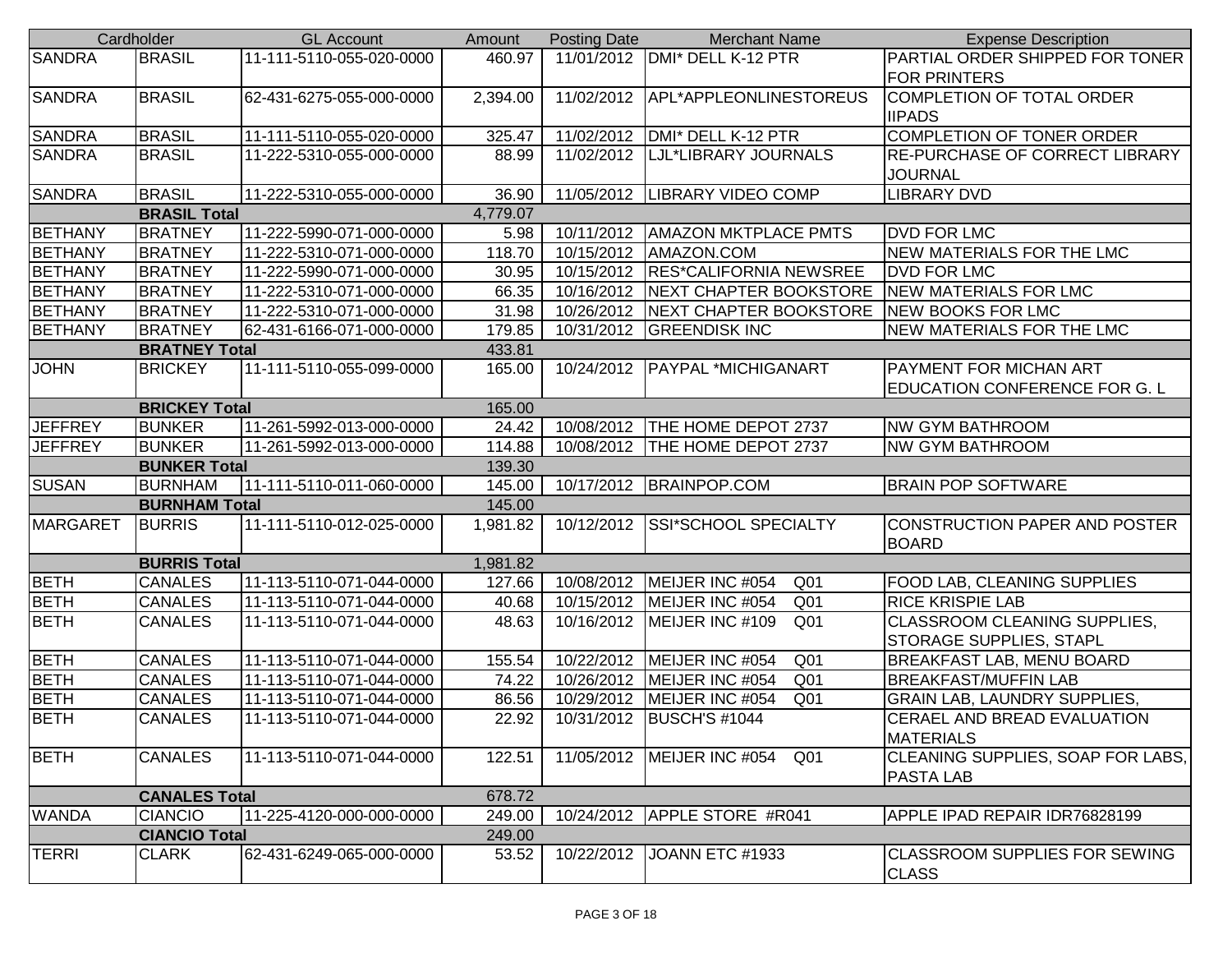|                  | Cardholder            | <b>GL Account</b>        | Amount   | <b>Posting Date</b> | <b>Merchant Name</b>                            | <b>Expense Description</b>             |
|------------------|-----------------------|--------------------------|----------|---------------------|-------------------------------------------------|----------------------------------------|
| TERRI            | <b>CLARK</b>          | 62-431-6249-065-000-0000 | 173.85   |                     | 10/25/2012 HAAN CRAFTS                          | STUDENT SEWING PROJECTS                |
| <b>TERRI</b>     | <b>CLARK</b>          | 62-431-6249-065-000-0000 | 142.26   | 10/25/2012          | <b>HAAN CRAFTS</b>                              | <b>STUDENT SEWING PROJECTS</b>         |
| <b>TERRI</b>     | <b>CLARK</b>          | 62-431-6249-065-000-0000 | 148.20   | 10/25/2012          | <b>HAAN CRAFTS</b>                              | STUDENT SEWING PROJECTS                |
| <b>TERRI</b>     | <b>CLARK</b>          | 62-431-6249-065-000-0000 | 142.40   | 10/26/2012          | <b>HAAN CRAFTS</b>                              | STUDENT SEWING PROJECTS                |
| <b>TERRI</b>     | <b>CLARK</b>          | 62-431-6249-065-000-0000 | 162.69   | 10/29/2012          | <b>HAAN CRAFTS</b>                              | <b>STUDENT SEWING PROJECTS</b>         |
| <b>TERRI</b>     | <b>CLARK</b>          | 62-431-6249-065-000-0000 | 169.53   | 10/29/2012          | <b>HAAN CRAFTS</b>                              | STUDENT SEWING PROJECTS                |
| <b>TERRI</b>     | <b>CLARK</b>          | 62-431-6249-065-000-0000 | 174.28   | 10/29/2012          | <b>HAAN CRAFTS</b>                              | STUDENT SEWING PROJECTS                |
| <b>TERRI</b>     | <b>CLARK</b>          | 62-431-6249-065-000-0000 | 218.45   | 11/01/2012          | <b>HAAN CRAFTS</b>                              | STUDENT SEWING PROJECTS                |
|                  |                       |                          |          |                     |                                                 | (DUPLICATE)                            |
| <b>TERRI</b>     | <b>CLARK</b>          | 62-431-6249-065-000-0000 | 218.45   | 11/01/2012          | <b>HAAN CRAFTS</b>                              | <b>STUDENT SEWING PROJECTS</b>         |
|                  |                       |                          |          |                     |                                                 | (DUPLICATE)                            |
| <b>TERRI</b>     | <b>CLARK</b>          | 62-431-6249-065-000-0000 | 218.45   |                     | 11/01/2012   HAAN CRAFTS                        | STUDENT SEWING PROJECTS                |
| <b>TERRI</b>     | <b>CLARK</b>          | 62-431-6249-065-000-0000 | (218.45) | 11/02/2012          | <b>HAAN CRAFTS</b>                              | <b>CREDIT FOR SEWING PROJECTS I</b>    |
|                  |                       |                          |          |                     |                                                 | WAS CHARGED A SECOND TI                |
| <b>TERRI</b>     | <b>CLARK</b>          | 62-431-6249-065-000-0000 | (218.45) | 11/02/2012          | <b>HAAN CRAFTS</b>                              | <b>CREDIT FOR SEWING PROJECTS I</b>    |
|                  |                       |                          |          |                     |                                                 | <b>WAS CHARGED A SECOND TI</b>         |
|                  | <b>CLARK Total</b>    |                          | 1,385.18 |                     |                                                 |                                        |
| <b>JOANN</b>     | <b>CLEMENTS</b>       | 21-297-7910-071-000-0000 | 48.92    |                     | 11/05/2012   MEIJER INC #054<br>Q <sub>01</sub> | LAMP AND LIGHT BULBS FOR OFFICE        |
|                  | <b>CLEMENTS Total</b> |                          | 48.92    |                     |                                                 |                                        |
| <b>ROBERT</b>    | <b>COOLMAN</b>        | 11-261-5992-000-000-0000 | 1,149.60 | 10/05/2012          | CONSERVA ELECTRIC SUPP                          | SPLIT - MTCE STOCK (70.13%)            |
| ROBERT           | <b>COOLMAN</b>        | 11-261-5992-055-000-0000 | 430.20   | 10/05/2012          | <b>CONSERVA ELECTRIC SUPP</b>                   | SPLIT - NM LAMPS (26.24%)              |
| <b>ROBERT</b>    | <b>COOLMAN</b>        | 11-261-5992-012-000-0000 | 59.40    | 10/05/2012          | <b>CONSERVA ELECTRIC SUPP</b>                   | SPLIT - OH LAMPS (3.62%)               |
| <b>ROBERT</b>    | <b>COOLMAN</b>        | 11-261-5992-000-000-0000 | 439.50   | 10/09/2012          | CONSERVA ELECTRIC SUPP                          | SPLIT - MTCE METAL HALIDES (60.08%)    |
|                  |                       |                          |          |                     |                                                 |                                        |
| <b>ROBERT</b>    | <b>COOLMAN</b>        | 11-261-5992-000-000-0000 | 292.00   | 10/09/2012          | CONSERVA ELECTRIC SUPP                          | SPLIT - MTCE BALLASTS (39.92%)         |
| <b>ROBERT</b>    | <b>COOLMAN</b>        | 11-261-5992-000-000-0000 | 260.30   | 10/11/2012          | <b>CITY ELECTRIC SUPPLY</b>                     | <b>MTCE STOCK</b>                      |
| <b>ROBERT</b>    | <b>COOLMAN</b>        | 11-261-5992-071-000-0000 | 193.35   | 10/16/2012          | <b>CONSERVA ELECTRIC SUPP</b>                   | HS BOILER RM LIGHTS                    |
| <b>ROBERT</b>    | <b>COOLMAN</b>        | 11-261-5992-000-000-0000 | 46.80    | 10/16/2012          | CONSERVA ELECTRIC SUPP                          | <b>MTCE STOCK KEYS</b>                 |
| <b>ROBERT</b>    | <b>COOLMAN</b>        | 11-261-5992-000-000-0000 | 35.69    | 10/17/2012          | THE HOME DEPOT 2737                             | <b>MTCE STOCK</b>                      |
| <b>ROBERT</b>    | <b>COOLMAN</b>        | 11-261-5992-071-000-0000 | 27.59    | 10/17/2012          | <b>WW GRAINGER</b>                              | HS KITCHEN HOOD CIRCUIT BREAKER        |
|                  |                       |                          |          |                     |                                                 | FOR COMBY OVEN                         |
| <b>ROBERT</b>    | <b>COOLMAN</b>        | 11-261-5992-065-000-0000 | 670.60   | 10/18/2012          | CONSERVA ELECTRIC SUPP                          | SPLIT - MS LAMPS (97.2%)               |
| <b>ROBERT</b>    | <b>COOLMAN</b>        | 11-261-5992-000-000-0000 | 19.32    | 10/18/2012          | CONSERVA ELECTRIC SUPP                          | SPLIT - MTCE STOCK, TOOLS (2.8%)       |
| ROBERT           | <b>COOLMAN</b>        | 11-261-5992-000-000-0000 | 314.25   | 11/01/2012          | CONSERVA ELECTRIC SUPP                          | <b>MTCE STOCK LAMPS</b>                |
| <b>ROBERT</b>    | <b>COOLMAN</b>        | 11-261-5992-000-000-0000 | 1,860.00 |                     | 11/01/2012 CONSERVA ELECTRIC SUPP               | <b>MTCE STOCK LAMPS</b>                |
| <b>ROBERT</b>    | <b>COOLMAN</b>        | 11-261-5992-071-000-0000 | 44.84    |                     | 11/05/2012 CITY ELECTRIC SUPPLY                 | <b>HS HOT WATER HEATER - REFUND ON</b> |
|                  |                       |                          |          |                     |                                                 | <b>TAX COMING</b>                      |
|                  | <b>COOLMAN Total</b>  |                          | 5,843.44 |                     |                                                 |                                        |
| <b>CHRISTINE</b> | <b>DIATIKAR</b>       | 11-113-5110-071-051-0000 | 18.19    | 10/05/2012          | J W PEPPER                                      | PO 21086, MUSIC                        |
| <b>CHRISTINE</b> | <b>DIATIKAR</b>       | 11-111-5110-012-411-0000 | 248.09   | 10/05/2012          | MCGRAW-HILL E-COMMERCE                          | SPLIT - PO 20933, EVERYDAY MATH        |
|                  |                       |                          |          |                     |                                                 | (24.65%)                               |
| <b>CHRISTINE</b> | <b>DIATIKAR</b>       | 11-111-5110-055-411-0055 | 575.87   | 10/05/2012          | MCGRAW-HILL E-COMMERCE                          | SPLIT - PO 21095, EVERYDAY MATH        |
|                  |                       |                          |          |                     |                                                 | (57.22%)                               |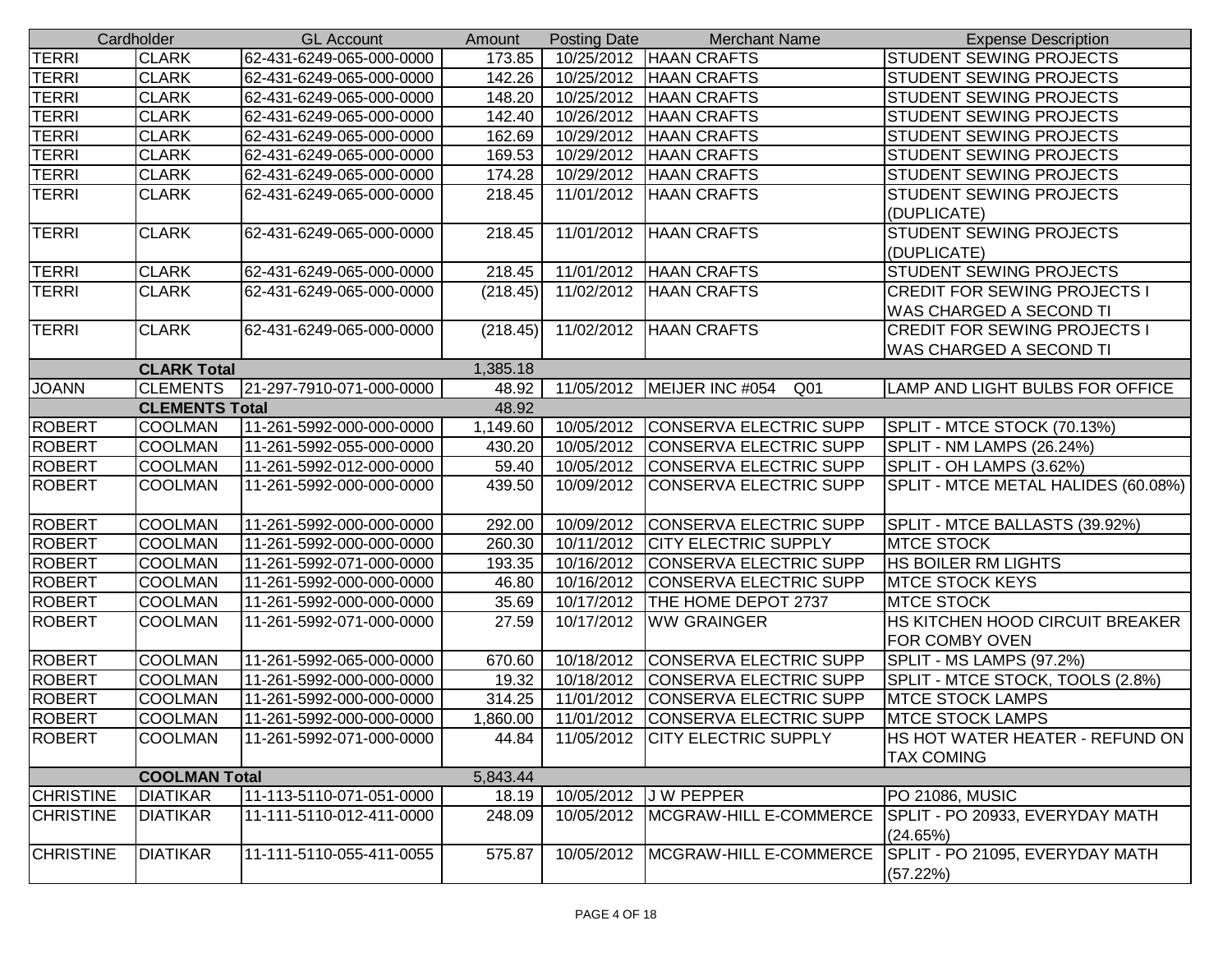|                  | Cardholder      | <b>GL Account</b>        | Amount    | Posting Date | <b>Merchant Name</b>                | <b>Expense Description</b>                                        |
|------------------|-----------------|--------------------------|-----------|--------------|-------------------------------------|-------------------------------------------------------------------|
| <b>CHRISTINE</b> | <b>DIATIKAR</b> | 11-111-5110-014-411-0000 | 182.53    |              |                                     | 10/05/2012 MCGRAW-HILL E-COMMERCE SPLIT - PO 21098, EVERYDAY MATH |
|                  |                 |                          |           |              |                                     | (18.14%)                                                          |
| <b>CHRISTINE</b> | <b>DIATIKAR</b> | 11-252-5910-000-000-0000 | 25.99     |              | 10/08/2012   AMAZON.COM             | <b>STOP WATCH FOR BUS RUNS</b>                                    |
| <b>CHRISTINE</b> | <b>DIATIKAR</b> | 11-261-4910-000-000-0611 | 2,597.50  |              | 10/08/2012 ARCH ENVIRONMENTAL GRO   | PO 20616, 8/27-9/23/12                                            |
| <b>CHRISTINE</b> | <b>DIATIKAR</b> | 41-456-6220-065-000-0432 | 17,765.00 |              | 10/09/2012  LIGHTING SUPPLY CO FER  | LED DOWN LIGHTS                                                   |
| <b>CHRISTINE</b> | <b>DIATIKAR</b> | 11-111-5110-055-051-0000 | 91.91     |              | 10/10/2012 J W PEPPER               | <b>PO 21377, MUSIC</b>                                            |
| <b>CHRISTINE</b> | <b>DIATIKAR</b> | 41-459-6421-060-000-0413 | 12,340.00 |              | 10/11/2012   DMI* DELL K-12 PTR     | 20 OPTIPLETX 7010                                                 |
| <b>CHRISTINE</b> | <b>DIATIKAR</b> | 41-459-6421-060-000-0413 | 812.64    |              | 10/15/2012 DMI* DELL K-12 PTR       | 16 DELL LATITUDE 2120                                             |
| <b>CHRISTINE</b> | <b>DIATIKAR</b> | 41-459-6421-060-000-0413 | 16,823.76 | 10/15/2012   | DMI* DELL K-12 PTR                  | 24 DELL LATITUDE E5430                                            |
| <b>CHRISTINE</b> | <b>DIATIKAR</b> | 41-456-6220-015-000-4445 | 22,913.00 | 10/15/2012   | <b>THE TRANE COMPANY</b>            | <b>COMPRESSOR REPLACEMENT</b>                                     |
| <b>CHRISTINE</b> | <b>DIATIKAR</b> | 11-271-5730-000-000-0000 | 16,062.00 | 10/16/2012   | <b>J&amp;K DIESEL SUPPLY INC</b>    | PO 21430 HEATERS AND KITS (6)                                     |
| <b>CHRISTINE</b> | <b>DIATIKAR</b> | 11-111-5110-055-051-0000 | 244.99    | 10/17/2012   | <b>JW PEPPER</b>                    | PO 21377-MUSIC                                                    |
| <b>CHRISTINE</b> | <b>DIATIKAR</b> | 11-112-5110-065-050-0000 | 396.98    | 10/17/2012   | J W PEPPER                          | PO 21372-MUSIC                                                    |
| <b>CHRISTINE</b> | <b>DIATIKAR</b> | 11-261-4910-000-000-0000 | 529.00    | 10/22/2012   | <b>ARCH ENVIRONMENTAL GRO</b>       | PO 20645, CONSULTING 9/12                                         |
| <b>CHRISTINE</b> | <b>DIATIKAR</b> | 11-111-5110-013-025-0000 | 117.92    | 10/22/2012   | <b>DBC*BLICK ART MATERIAL</b>       | PO 21395, ART SUPPLIES                                            |
| <b>CHRISTINE</b> | <b>DIATIKAR</b> | 41-459-6421-060-000-0413 | 1,015.80  | 10/22/2012   | DMI* DELL K-12 PTR                  | 20 OPTIPLETX 7010                                                 |
| <b>CHRISTINE</b> | <b>DIATIKAR</b> | 11-252-7910-000-000-0000 | 60.00     |              | 10/24/2012   PAPA ROMANO'S WIXOM    | <b>FINANCE COMMITTEE MEETING</b>                                  |
| <b>CHRISTINE</b> | <b>DIATIKAR</b> | 11-222-5990-071-000-0000 | 195.00    | 10/26/2012   | <b>USA TODAY SUBSCRIPTION</b>       | PO 21082, SUBSCRIPTION RENEWAL                                    |
| <b>CHRISTINE</b> | <b>DIATIKAR</b> | 62-431-6099-000-000-0000 | 363.03    | 10/29/2012   | <b>ATS PRINTING</b>                 | <b>SHIRTS</b>                                                     |
| <b>CHRISTINE</b> | <b>DIATIKAR</b> | 11-271-5710-000-000-0000 | 25,072.88 |              | 10/29/2012 CORRIGAN OIL #2 - BRI    | PO 20631, 7500 GALS OF DIESEL                                     |
| <b>CHRISTINE</b> | <b>DIATIKAR</b> | 41-459-6421-060-000-0413 | 8,530.88  | 10/29/2012   | DMI* DELL K-12 PTR                  | 16 DELL LATITUDE 2120                                             |
| <b>CHRISTINE</b> | <b>DIATIKAR</b> | 11-241-5910-012-000-0000 | 5.00      |              | 10/29/2012   DUNCAN DISPOSAL SYSTEM | <b>RECYCLE CART 10/12 RENTAL</b>                                  |
| <b>CHRISTINE</b> | <b>DIATIKAR</b> | 62-431-6176-071-000-0000 | 50.00     | 10/29/2012   | <b>DUNCAN DISPOSAL SYSTEM</b>       | PO 20843, 10/13                                                   |
| <b>CHRISTINE</b> | <b>DIATIKAR</b> | 62-431-6098-000-000-0000 | 1,000.00  | 10/29/2012   | FCC*FRANKLINCVYSEMINAR              | PO 21499, IP LICENSE FOR NM                                       |
| <b>CHRISTINE</b> | <b>DIATIKAR</b> | 11-213-3130-000-313-0000 | 7,232.50  | 10/29/2012   | <b>HRS-DBO</b>                      | PO 21501, 9/12                                                    |
| <b>CHRISTINE</b> | <b>DIATIKAR</b> | 11-113-5110-071-051-0000 | 19.89     | 10/29/2012   | J W PEPPER                          | PO 21086, MUSIC                                                   |
| <b>CHRISTINE</b> | <b>DIATIKAR</b> | 62-431-6111-071-000-0000 | 1,365.00  | 10/29/2012   | LAKE-COOK DISTRIBUTORS              | PO 21173, BOOKS                                                   |
| <b>CHRISTINE</b> | <b>DIATIKAR</b> | 11-111-5110-015-099-0000 | 771.15    | 10/29/2012   | <b>RGS*REALLY GOOD STUFF</b>        | PO 21240, BINDER SHELVING                                         |
| <b>CHRISTINE</b> | <b>DIATIKAR</b> | 11-111-5110-015-099-0000 | 1,432.13  |              | 10/29/2012  RGS*REALLY GOOD STUFF   | PO 21437, BINDER SHELVING                                         |
| <b>CHRISTINE</b> | <b>DIATIKAR</b> | 41-456-6421-001-000-0409 | 4,074.00  | 10/29/2012   | <b>SECURITY DESIGNS</b>             | SPLIT - PO 20657 ESB DOOR ACCESS                                  |
|                  |                 |                          |           |              |                                     | (68.56%)                                                          |
| <b>CHRISTINE</b> | <b>DIATIKAR</b> | 41-456-6421-000-000-0409 | 1,868.00  |              | 10/29/2012 SECURITY DESIGNS         | SPLIT - PO 20658 NM DOOR ACCESS                                   |
|                  |                 |                          |           |              |                                     | (31.44%)                                                          |
| <b>CHRISTINE</b> | <b>DIATIKAR</b> | 11-111-5110-015-025-0000 | 486.93    |              | 10/29/2012 SSI*SCHOOL SPECIALTY     | SPLIT - PO 21148, SUPPLIES (30.08%)                               |
| <b>CHRISTINE</b> | <b>DIATIKAR</b> | 11-111-5110-014-025-0000 | 605.03    |              | 10/29/2012 SSI*SCHOOL SPECIALTY     | SPLIT - PO 21168, SUPPLIES (37.38%)                               |
| <b>CHRISTINE</b> | DIATIKAR        | 62-431-6275-013-000-0000 | 276.19    |              | 10/29/2012 SSI*SCHOOL SPECIALTY     | SPLIT - PO 21276, SUPPLIES (17.06%)                               |
| <b>CHRISTINE</b> | <b>DIATIKAR</b> | 11-111-5110-055-099-0000 | 67.64     |              | 10/29/2012 SSI*SCHOOL SPECIALTY     | SPLIT - PO 21394, SUPPLIES (4.18%)                                |
| <b>CHRISTINE</b> | <b>DIATIKAR</b> | 11-111-5110-011-025-0000 | 123.91    |              | 10/29/2012 SSI*SCHOOL SPECIALTY     | SPLIT - PO 20996, SUPPLIES (7.66%)                                |
| <b>CHRISTINE</b> | <b>DIATIKAR</b> | 11-111-5110-013-025-0000 | 246.72    |              | 10/29/2012 SSI*SCHOOL SPECIALTY     | SPLIT - PO 21358, SUPPLIES (15.24%)                               |
| <b>CHRISTINE</b> | <b>DIATIKAR</b> | 11-111-5110-013-025-0000 | (187.84)  | 10/29/2012   | <b>SSI*SCHOOL SPECIALTY</b>         | SPLIT - PO 21358, SUPPLIES CREDIT (-                              |
|                  |                 |                          |           |              |                                     | 11.61%)                                                           |
| <b>CHRISTINE</b> | <b>DIATIKAR</b> | 11-111-5110-013-025-0000 | 7.29      |              | 10/30/2012   DBC*BLICK ART MATERIAL | PO 21395, SUPPLIES                                                |
| <b>CHRISTINE</b> | <b>DIATIKAR</b> | 11-222-5310-011-000-0000 | 150.17    | 10/30/2012   | <b>FOLLETT LIBRARY RES</b>          | SPLIT - PO 20994, TITLEWAVE (3.07%)                               |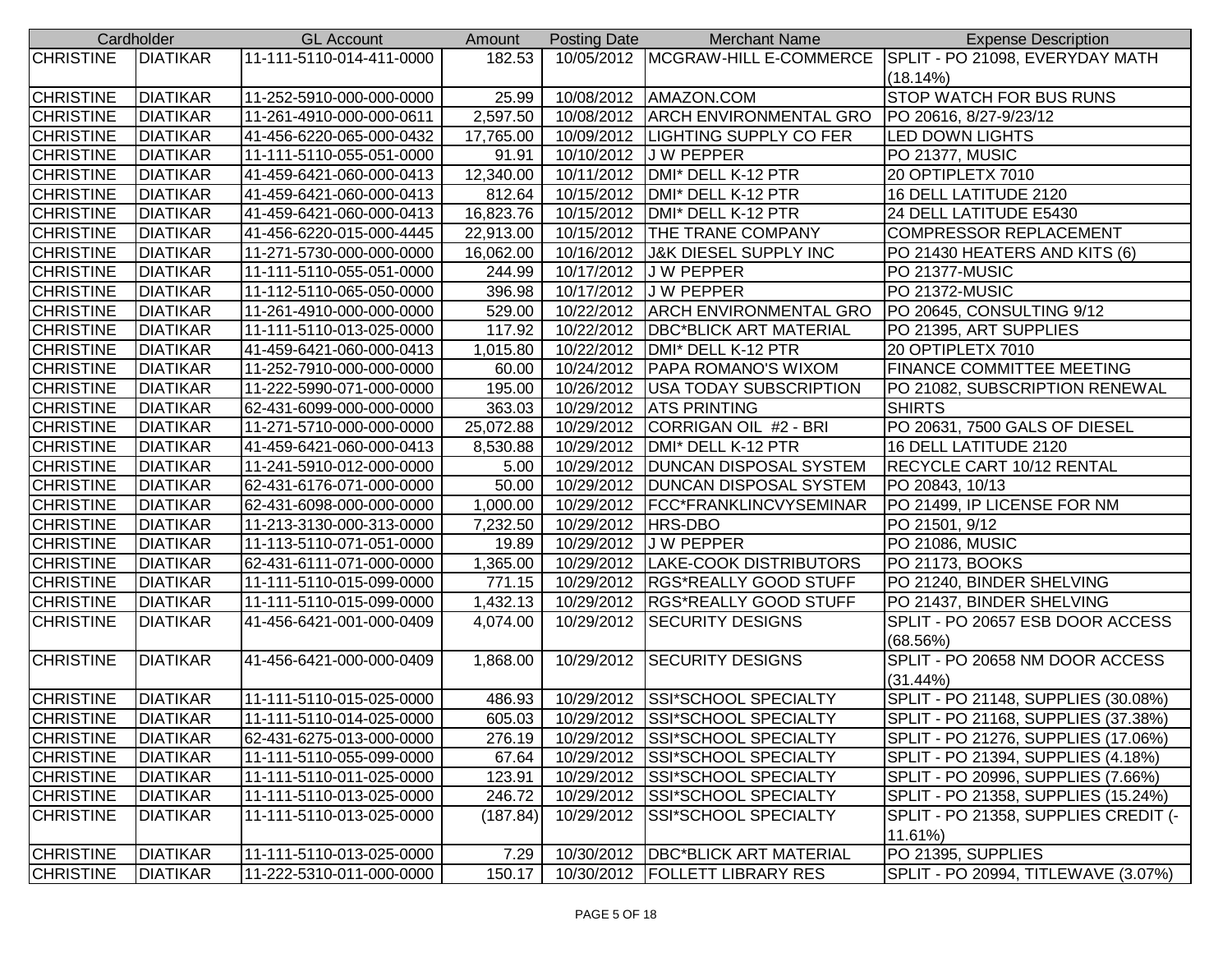|                  | Cardholder            | <b>GL Account</b>                   | Amount                | <b>Posting Date</b> | <b>Merchant Name</b>             | <b>Expense Description</b>             |
|------------------|-----------------------|-------------------------------------|-----------------------|---------------------|----------------------------------|----------------------------------------|
| <b>CHRISTINE</b> | <b>DIATIKAR</b>       | 11-222-5310-011-000-0000            | 4,375.11              |                     | 10/30/2012   FOLLETT LIBRARY RES | SPLIT - PO 20994, TITLEWAVE (89.41%)   |
|                  |                       |                                     |                       |                     |                                  |                                        |
| <b>CHRISTINE</b> | <b>DIATIKAR</b>       | 11-222-5310-071-000-0000            | 304.22                | 10/30/2012          | <b>FOLLETT LIBRARY RES</b>       | SPLIT - PO 20909, VARIOUS (6.22%)      |
| <b>CHRISTINE</b> | <b>DIATIKAR</b>       | 11-222-5310-071-000-0000            | 63.89                 | 10/30/2012          | <b>FOLLETT LIBRARY RES</b>       | SPLIT - PO 20909, VARIOUS (1.31%)      |
| <b>CHRISTINE</b> | <b>DIATIKAR</b>       | 11-293-4910-000-000-0000            | $\overline{3,}054.55$ | 10/30/2012          | <b>PLYMOUTH NOVI 155</b>         | PO 20827, 9/12                         |
| <b>CHRISTINE</b> | <b>DIATIKAR</b>       | 62-431-6104-061-000-0000            | 4,541.50              | 10/30/2012          | <b>TEAM SPORTS</b>               | SPLIT - PO 21555, TACK ON 2012         |
|                  |                       |                                     |                       |                     |                                  | (27.84%)                               |
| <b>CHRISTINE</b> | <b>DIATIKAR</b>       | 62-431-6126-061-000-0000            | 180.00                | 10/30/2012          | <b>TEAM SPORTS</b>               | SPLIT - PO 21557, JACKETS (1.1%)       |
| <b>CHRISTINE</b> | <b>DIATIKAR</b>       | 11-293-5997-000-000-0000            | 2,100.00              | 10/30/2012          | <b>TEAM SPORTS</b>               | SPLIT - PO 21464, PANTS (12.87%)       |
| <b>CHRISTINE</b> | <b>DIATIKAR</b>       | 62-431-6195-061-000-0000            | 609.00                | 10/30/2012          | <b>TEAM SPORTS</b>               | SPLIT - PO 21556, CAMP SHIRTS          |
|                  |                       |                                     |                       |                     |                                  | (3.73%)                                |
| <b>CHRISTINE</b> | <b>DIATIKAR</b>       | 62-431-6177-061-000-0000            | 4.00                  | 10/30/2012          | <b>TEAM SPORTS</b>               | SPLIT - PO 21467, EMBROIDERY           |
|                  |                       |                                     |                       |                     |                                  | $(0.02\%)$                             |
| <b>CHRISTINE</b> | <b>DIATIKAR</b>       | 11-293-5998-000-000-0000            | 990.00                | 10/30/2012          | <b>TEAM SPORTS</b>               | SPLIT - PO 21469, MS SOCCER (6.07%)    |
|                  |                       |                                     |                       |                     |                                  |                                        |
| <b>CHRISTINE</b> | <b>DIATIKAR</b>       | 11-293-5998-000-000-0000            | 900.00                | 10/30/2012          | <b>TEAM SPORTS</b>               | SPLIT - PO 21469, HS BASKETBALLS       |
|                  |                       |                                     |                       |                     |                                  | (5.52%)                                |
| <b>CHRISTINE</b> | <b>DIATIKAR</b>       | 11-293-5998-000-000-0000            | 540.00                | 10/30/2012          | <b>TEAM SPORTS</b>               | SPLIT - PO 21469, MS BASKETBALLS       |
|                  |                       |                                     |                       |                     |                                  | $(3.31\%)$                             |
| <b>CHRISTINE</b> | <b>DIATIKAR</b>       | 11-293-5998-000-000-0000            | 588.00                | 10/30/2012          | <b>TEAM SPORTS</b>               | SPLIT - PO 21469, MS VOLLEYBALLS       |
|                  |                       |                                     |                       |                     |                                  | $(3.6\%)$                              |
| <b>CHRISTINE</b> | <b>DIATIKAR</b>       | 11-293-5998-000-000-0000            | 390.00                | 10/30/2012          | <b>TEAM SPORTS</b>               | SPLIT - PO 21469, MS SOFTBALLS         |
|                  |                       |                                     |                       |                     |                                  | (2.39%)                                |
| <b>CHRISTINE</b> | <b>DIATIKAR</b>       | 11-293-5998-000-000-0000            | 405.00                | 10/30/2012          | <b>TEAM SPORTS</b>               | SPLIT - PO 21469, HS VOLLEYBALLS       |
|                  |                       |                                     |                       |                     |                                  | (2.48%)                                |
| <b>CHRISTINE</b> | <b>DIATIKAR</b>       | 62-431-6195-061-000-0000            | 144.00                | 10/30/2012          | <b>TEAM SPORTS</b>               | SPLIT - PO 21466, SHIRTS (0.88%)       |
| <b>CHRISTINE</b> | <b>DIATIKAR</b>       | 62-431-6195-061-000-0000            | 600.00                | 10/30/2012          | <b>TEAM SPORTS</b>               | SPLIT - PO 21466, SHIRTS (3.68%)       |
| <b>CHRISTINE</b> | <b>DIATIKAR</b>       | 62-431-6195-061-000-0000            | 108.00                | 10/30/2012          | <b>TEAM SPORTS</b>               | SPLIT - PO 21466, SHIRTS (0.66%)       |
| <b>CHRISTINE</b> | <b>DIATIKAR</b>       | 62-431-6195-061-000-0000            | 1,608.00              | 10/30/2012          | <b>TEAM SPORTS</b>               | SPLIT - PO 21466, SHIRTS (9.86%)       |
| <b>CHRISTINE</b> | <b>DIATIKAR</b>       | 62-431-6116-061-000-0000            | 1,608.75              | 10/30/2012          | <b>TEAM SPORTS</b>               | SPLIT - PO 21468, SHIRTS (9.86%)       |
| <b>CHRISTINE</b> | <b>DIATIKAR</b>       | 62-431-6195-061-000-0000            | 351.00                |                     | 10/30/2012   TEAM SPORTS         | SPLIT - PO 21466, SHIRTS (2.15%)       |
| <b>CHRISTINE</b> | <b>DIATIKAR</b>       | 62-431-6116-061-000-0000            | 624.00                | 10/30/2012          | <b>TEAM SPORTS</b>               | SPLIT - PO 21468, SHIRTS (3.82%)       |
| <b>CHRISTINE</b> | <b>DIATIKAR</b>       | 62-431-6116-061-000-0000            | 23.80                 | 10/30/2012          | <b>TEAM SPORTS</b>               | SPLIT - PO 21468, SHIRTS (0.15%)       |
| <b>CHRISTINE</b> | <b>DIATIKAR</b>       | 11-113-7904-071-000-0000            | 6,875.00              | 11/01/2012          | SCHOOLCRAFT COLLEGE              | FALL 2012 - DUAL ENROLLMENT            |
| <b>CHRISTINE</b> | <b>DIATIKAR</b>       | 11-111-5110-055-050-0000            | 40.00                 |                     | 11/02/2012 J W PEPPER            | PO 21634, MUSIC                        |
| <b>CHRISTINE</b> | <b>DIATIKAR</b>       | 11-111-5110-055-051-0000            | 37.88                 |                     | 11/02/2012 J W PEPPER            | <b>PO 21634, MUSIC</b>                 |
| <b>CHRISTINE</b> | <b>DIATIKAR</b>       | 11-261-4910-000-000-0611            | 4,545.50              | 11/05/2012          | <b>ARCH ENVIRONMENTAL GRO</b>    | PO 20616, STORMWATER MGMNT 9/24-       |
|                  |                       |                                     |                       |                     |                                  | 10/21/12                               |
|                  | <b>DIATIKAR Total</b> |                                     | 182, 187.87           |                     |                                  |                                        |
| <b>KATY</b>      |                       | DINKELMANN 62-431-6129-071-000-0000 | 1,600.00              | 10/05/2012          | JOFFREY BALLET ACAD              | <b>IMASTER CLASSES AND INSTRUCTION</b> |
|                  |                       |                                     |                       |                     |                                  | <b>FOR DANCERS ON CHICAG</b>           |
|                  |                       |                                     |                       |                     |                                  |                                        |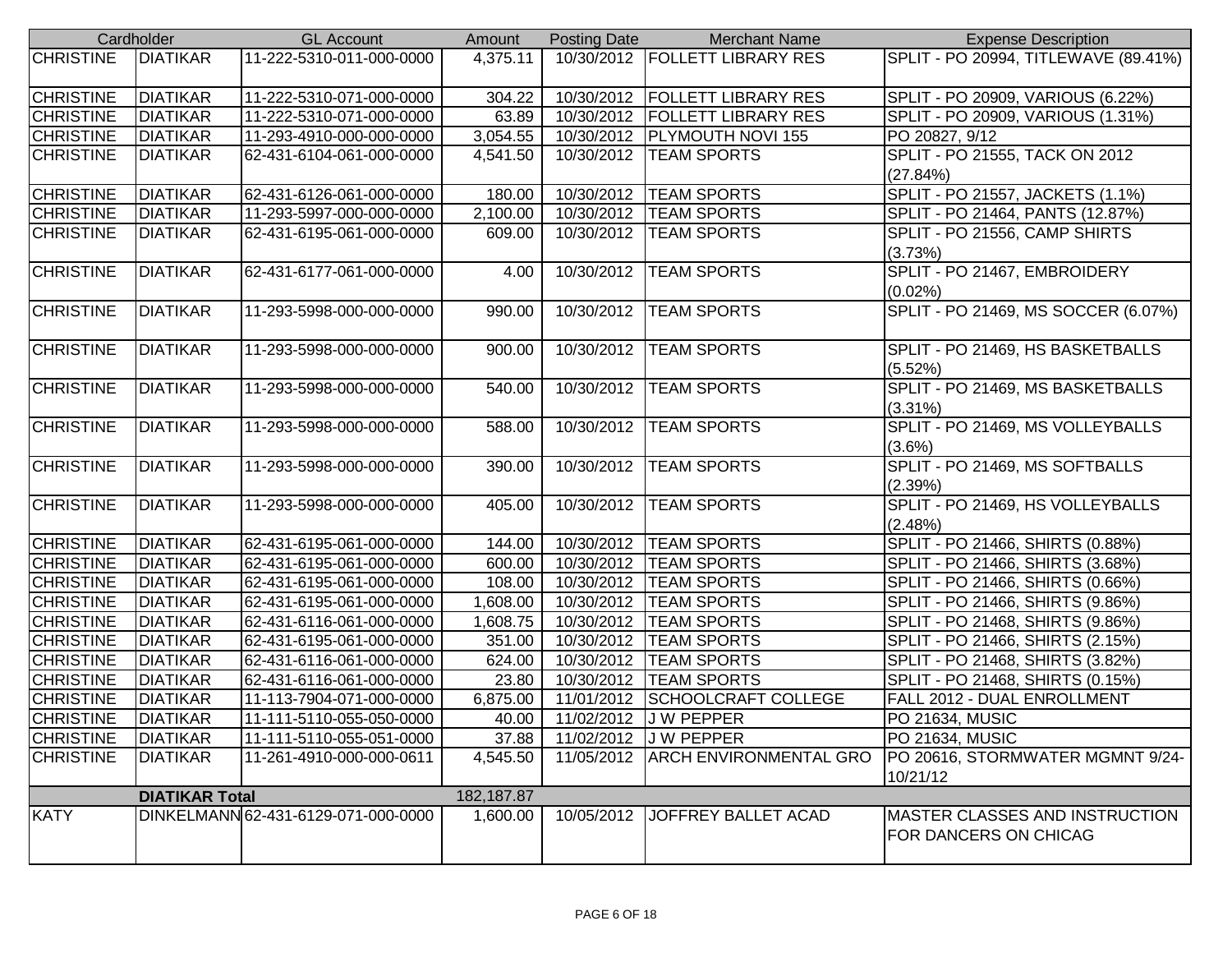| DINKELMANN 62-431-6129-071-000-0000<br>10/08/2012 CUSTOMINK TSHIRTS<br>8.28<br><b>ADDITNOAL SHIRT FOR</b><br>STUDENT/TEACHER HOMECOMING<br><b>DANCE</b><br><b>MASTER CLASSES FOR STUDENTS ON</b><br>DINKELMANN 62-431-6129-071-000-0000<br>1,440.00<br><b>HUBBARD STREET DANCE</b><br>10/15/2012<br><b>CHICAGO FIELDTRIP</b><br>DINKELMANN 62-431-6129-071-000-0000<br>JOANN ETC #1933<br><b>FABRIC FOR DANCE COMPANY</b><br>42.67<br>10/15/2012<br><b>COSTUME MAKING</b><br>DINKELMANN 62-431-6129-071-000-0000<br>182.43<br>10/15/2012<br>JOANN ETC #2003<br><b>FABRIC FOR DANCE COMPANY</b><br><b>COSTUMES</b><br>MASTER CLASSES FOR DANCE<br>DINKELMANN 62-431-6129-071-000-0000<br>10/22/2012<br><b>HUBBARD STREET DANCE</b><br>45.00<br><b>COMPANY STUDENTS AT HUBBARD</b><br><b>DINKELMANN Total</b><br>3,318.38<br><b>DRAGOO</b><br><b>WW GRAINGER</b><br>11-261-5992-000-000-0000<br>187.88<br>10/05/2012<br><b>MTCE TOOLS</b><br><b>NW COOLING TOWER</b><br><b>DRAGOO</b><br>1,458.90<br>10/08/2012<br><b>BALTIMORE AIRCOIL CO</b><br>11-261-5992-013-000-0000<br><b>DRAGOO</b><br>151.50<br>10/09/2012<br><b>CRYSTAL MTN LODGING</b><br><b>MTCE MSBO CONFERENCE</b><br>11-261-3220-000-000-0000<br><b>DRAGOO</b><br>82.80<br>10/09/2012<br>NATIONAL TIME<br><b>VO PANEL ERROR</b><br>11-261-4910-011-000-0000<br><b>DRAGOO</b><br>11-261-4910-071-000-0000<br>240.00<br>10/12/2012<br><b>REDFORD LOCK CO INC</b><br>HS RM 170, RESTROOM, ATRIUM<br>10/12/2012<br><b>REDFORD LOCK CO INC</b><br><b>DRAGOO</b><br>11-261-4910-055-000-0000<br>432.00<br>NM6 GYM<br>10/12/2012<br>NM6 RECEIVING DOOR<br><b>DRAGOO</b><br>80.00<br><b>REDFORD LOCK CO INC</b><br>11-261-4910-055-000-0000<br>10/12/2012<br><b>REDFORD LOCK CO INC</b><br><b>DRAGOO</b><br>11-261-4910-003-000-0000<br>160.00<br>PS DOOR LOCK<br><b>DRAGOO</b><br>2,062.50<br>10/23/2012 REDFORD LOCK CO INC<br>PV METAL DOOR<br>11-261-4910-014-000-0000<br>JOHN DEERE LANDSCAPES0<br><b>GRNDS ATHLETIC FIELDS STOCK</b><br><b>DRAGOO</b><br>10/24/2012<br>11-261-5993-000-000-0000<br>456.00<br><b>ROTORS</b><br><b>DRAGOO</b><br>10/24/2012<br><b>SECURE DOORS LLC</b><br>HS PROP RM DOOR, COUNTER FIRE<br>11-261-4910-071-000-0000<br>697.50<br><b>SHUTTER</b><br><b>DRAGOO</b><br><b>SUPERIOR GROUNDCOVER I</b><br><b>VO FEATHER WOOD</b><br>11-261-4910-011-000-0000<br>6,062.50<br>10/25/2012<br><b>DRAGOO</b><br>10/26/2012<br><b>WW GRAINGER</b><br>MTCE DRY LUBE FOR ALL BUILDINGS<br>11-261-5992-000-000-0000<br>70.56<br><b>DRAGOO</b><br>10/29/2012<br><b>ALL CITY ROOTER</b><br>HS TOILET & URINAL REPAIRS<br>11-261-4910-071-000-0000<br>570.00<br><b>DRAGOO</b><br>145.59<br>10/29/2012<br>NUCO <sub>2</sub><br>HS CO2 FOR POOL<br>11-261-5992-071-000-0000<br><b>MICHAEL</b><br><b>DRAGOO</b><br>10/30/2012   ALL CITY ROOTER<br>11-261-4910-001-000-0000<br>460.00<br><b>ESB SEWER BACKUP</b><br><b>DRAGOO</b><br>10/31/2012 ATLAS OIL<br><b>MTCE FUEL</b><br>11-261-5710-000-000-0000<br>598.47<br><b>B&amp;B WILD LIFE REMOVAL</b><br>OH RACCOON REMOVAL<br><b>DRAGOO</b><br>10/31/2012<br>11-261-4910-012-000-0000<br>238.00<br>11/05/2012 PAYPAL *LITTLEREDST<br><b>DRAGOO</b><br>16.47<br><b>MTCE SPRAYER STRAWS</b><br>11-261-5992-000-000-0000<br>14,170.67<br><b>DRAGOO Total</b><br><b>EASON</b><br>11-351-5110-000-953-0000<br>60.77<br>10/08/2012   AMAZON MKTPLACE PMTS<br>TOYS AND LEGO MEN<br><b>EASON</b><br>152.31<br>10/08/2012 ORIENTAL TRADING CO<br><b>SUPPLIES, TOYS &amp; GAMES</b><br>11-351-5110-000-953-0000<br><b>CHRISTINE</b><br><b>EASON</b><br>11-351-5110-000-953-0000<br>29.50<br>10/15/2012<br>DOLLAR-GENERAL #9142<br><b>TOYS AND GAMES</b><br><b>CHRISTINE</b><br><b>EASON</b><br><b>HALLOWEEN SUPPLIES</b><br>11-351-5110-000-953-0000<br>14.51<br>10/17/2012   MEIJER INC #122 Q01<br><b>CHRISTINE</b><br><b>EASON</b><br>10/18/2012   TUESDAY MORNING # 0649<br>11-351-5110-000-953-0000<br>33.96<br>TOYS AND GAMES FOR ROOM<br>291.05<br><b>EASON Total</b><br>237.58<br><b>FALLONE</b><br>62-431-6275-014-000-0000<br>10/05/2012   AMAZON MKTPLACE PMTS<br> CLASSROOM ENRICHMENT BOOKS<br><b>MARIA</b><br><b>FALLONE</b><br>62-431-6275-014-000-0000<br>22.45<br>10/10/2012 ASSOC SUPERV AND CURR<br><b>CLASSROOM ENRICHMENT BOOK</b><br>10/11/2012   PAYPAL *DUNCANDISPO |                  | Cardholder     | <b>GL Account</b>        | Amount | <b>Posting Date</b> | <b>Merchant Name</b> | <b>Expense Description</b>   |
|-----------------------------------------------------------------------------------------------------------------------------------------------------------------------------------------------------------------------------------------------------------------------------------------------------------------------------------------------------------------------------------------------------------------------------------------------------------------------------------------------------------------------------------------------------------------------------------------------------------------------------------------------------------------------------------------------------------------------------------------------------------------------------------------------------------------------------------------------------------------------------------------------------------------------------------------------------------------------------------------------------------------------------------------------------------------------------------------------------------------------------------------------------------------------------------------------------------------------------------------------------------------------------------------------------------------------------------------------------------------------------------------------------------------------------------------------------------------------------------------------------------------------------------------------------------------------------------------------------------------------------------------------------------------------------------------------------------------------------------------------------------------------------------------------------------------------------------------------------------------------------------------------------------------------------------------------------------------------------------------------------------------------------------------------------------------------------------------------------------------------------------------------------------------------------------------------------------------------------------------------------------------------------------------------------------------------------------------------------------------------------------------------------------------------------------------------------------------------------------------------------------------------------------------------------------------------------------------------------------------------------------------------------------------------------------------------------------------------------------------------------------------------------------------------------------------------------------------------------------------------------------------------------------------------------------------------------------------------------------------------------------------------------------------------------------------------------------------------------------------------------------------------------------------------------------------------------------------------------------------------------------------------------------------------------------------------------------------------------------------------------------------------------------------------------------------------------------------------------------------------------------------------------------------------------------------------------------------------------------------------------------------------------------------------------------------------------------------------------------------------------------------------------------------------------------------------------------------------------------------------------------------------------------------------------------------------------------------------------------------------------------------------------------------------------------------------------------------------------------------------------------------------------------------------------------------------------------------------------------------------------------------------------------------------------------|------------------|----------------|--------------------------|--------|---------------------|----------------------|------------------------------|
|                                                                                                                                                                                                                                                                                                                                                                                                                                                                                                                                                                                                                                                                                                                                                                                                                                                                                                                                                                                                                                                                                                                                                                                                                                                                                                                                                                                                                                                                                                                                                                                                                                                                                                                                                                                                                                                                                                                                                                                                                                                                                                                                                                                                                                                                                                                                                                                                                                                                                                                                                                                                                                                                                                                                                                                                                                                                                                                                                                                                                                                                                                                                                                                                                                                                                                                                                                                                                                                                                                                                                                                                                                                                                                                                                                                                                                                                                                                                                                                                                                                                                                                                                                                                                                                                                                           | <b>KATY</b>      |                |                          |        |                     |                      |                              |
|                                                                                                                                                                                                                                                                                                                                                                                                                                                                                                                                                                                                                                                                                                                                                                                                                                                                                                                                                                                                                                                                                                                                                                                                                                                                                                                                                                                                                                                                                                                                                                                                                                                                                                                                                                                                                                                                                                                                                                                                                                                                                                                                                                                                                                                                                                                                                                                                                                                                                                                                                                                                                                                                                                                                                                                                                                                                                                                                                                                                                                                                                                                                                                                                                                                                                                                                                                                                                                                                                                                                                                                                                                                                                                                                                                                                                                                                                                                                                                                                                                                                                                                                                                                                                                                                                                           |                  |                |                          |        |                     |                      |                              |
|                                                                                                                                                                                                                                                                                                                                                                                                                                                                                                                                                                                                                                                                                                                                                                                                                                                                                                                                                                                                                                                                                                                                                                                                                                                                                                                                                                                                                                                                                                                                                                                                                                                                                                                                                                                                                                                                                                                                                                                                                                                                                                                                                                                                                                                                                                                                                                                                                                                                                                                                                                                                                                                                                                                                                                                                                                                                                                                                                                                                                                                                                                                                                                                                                                                                                                                                                                                                                                                                                                                                                                                                                                                                                                                                                                                                                                                                                                                                                                                                                                                                                                                                                                                                                                                                                                           |                  |                |                          |        |                     |                      |                              |
|                                                                                                                                                                                                                                                                                                                                                                                                                                                                                                                                                                                                                                                                                                                                                                                                                                                                                                                                                                                                                                                                                                                                                                                                                                                                                                                                                                                                                                                                                                                                                                                                                                                                                                                                                                                                                                                                                                                                                                                                                                                                                                                                                                                                                                                                                                                                                                                                                                                                                                                                                                                                                                                                                                                                                                                                                                                                                                                                                                                                                                                                                                                                                                                                                                                                                                                                                                                                                                                                                                                                                                                                                                                                                                                                                                                                                                                                                                                                                                                                                                                                                                                                                                                                                                                                                                           | <b>KATY</b>      |                |                          |        |                     |                      |                              |
|                                                                                                                                                                                                                                                                                                                                                                                                                                                                                                                                                                                                                                                                                                                                                                                                                                                                                                                                                                                                                                                                                                                                                                                                                                                                                                                                                                                                                                                                                                                                                                                                                                                                                                                                                                                                                                                                                                                                                                                                                                                                                                                                                                                                                                                                                                                                                                                                                                                                                                                                                                                                                                                                                                                                                                                                                                                                                                                                                                                                                                                                                                                                                                                                                                                                                                                                                                                                                                                                                                                                                                                                                                                                                                                                                                                                                                                                                                                                                                                                                                                                                                                                                                                                                                                                                                           |                  |                |                          |        |                     |                      |                              |
|                                                                                                                                                                                                                                                                                                                                                                                                                                                                                                                                                                                                                                                                                                                                                                                                                                                                                                                                                                                                                                                                                                                                                                                                                                                                                                                                                                                                                                                                                                                                                                                                                                                                                                                                                                                                                                                                                                                                                                                                                                                                                                                                                                                                                                                                                                                                                                                                                                                                                                                                                                                                                                                                                                                                                                                                                                                                                                                                                                                                                                                                                                                                                                                                                                                                                                                                                                                                                                                                                                                                                                                                                                                                                                                                                                                                                                                                                                                                                                                                                                                                                                                                                                                                                                                                                                           | <b>KATY</b>      |                |                          |        |                     |                      |                              |
|                                                                                                                                                                                                                                                                                                                                                                                                                                                                                                                                                                                                                                                                                                                                                                                                                                                                                                                                                                                                                                                                                                                                                                                                                                                                                                                                                                                                                                                                                                                                                                                                                                                                                                                                                                                                                                                                                                                                                                                                                                                                                                                                                                                                                                                                                                                                                                                                                                                                                                                                                                                                                                                                                                                                                                                                                                                                                                                                                                                                                                                                                                                                                                                                                                                                                                                                                                                                                                                                                                                                                                                                                                                                                                                                                                                                                                                                                                                                                                                                                                                                                                                                                                                                                                                                                                           |                  |                |                          |        |                     |                      |                              |
|                                                                                                                                                                                                                                                                                                                                                                                                                                                                                                                                                                                                                                                                                                                                                                                                                                                                                                                                                                                                                                                                                                                                                                                                                                                                                                                                                                                                                                                                                                                                                                                                                                                                                                                                                                                                                                                                                                                                                                                                                                                                                                                                                                                                                                                                                                                                                                                                                                                                                                                                                                                                                                                                                                                                                                                                                                                                                                                                                                                                                                                                                                                                                                                                                                                                                                                                                                                                                                                                                                                                                                                                                                                                                                                                                                                                                                                                                                                                                                                                                                                                                                                                                                                                                                                                                                           | <b>KATY</b>      |                |                          |        |                     |                      |                              |
|                                                                                                                                                                                                                                                                                                                                                                                                                                                                                                                                                                                                                                                                                                                                                                                                                                                                                                                                                                                                                                                                                                                                                                                                                                                                                                                                                                                                                                                                                                                                                                                                                                                                                                                                                                                                                                                                                                                                                                                                                                                                                                                                                                                                                                                                                                                                                                                                                                                                                                                                                                                                                                                                                                                                                                                                                                                                                                                                                                                                                                                                                                                                                                                                                                                                                                                                                                                                                                                                                                                                                                                                                                                                                                                                                                                                                                                                                                                                                                                                                                                                                                                                                                                                                                                                                                           |                  |                |                          |        |                     |                      |                              |
|                                                                                                                                                                                                                                                                                                                                                                                                                                                                                                                                                                                                                                                                                                                                                                                                                                                                                                                                                                                                                                                                                                                                                                                                                                                                                                                                                                                                                                                                                                                                                                                                                                                                                                                                                                                                                                                                                                                                                                                                                                                                                                                                                                                                                                                                                                                                                                                                                                                                                                                                                                                                                                                                                                                                                                                                                                                                                                                                                                                                                                                                                                                                                                                                                                                                                                                                                                                                                                                                                                                                                                                                                                                                                                                                                                                                                                                                                                                                                                                                                                                                                                                                                                                                                                                                                                           | <b>KATY</b>      |                |                          |        |                     |                      |                              |
|                                                                                                                                                                                                                                                                                                                                                                                                                                                                                                                                                                                                                                                                                                                                                                                                                                                                                                                                                                                                                                                                                                                                                                                                                                                                                                                                                                                                                                                                                                                                                                                                                                                                                                                                                                                                                                                                                                                                                                                                                                                                                                                                                                                                                                                                                                                                                                                                                                                                                                                                                                                                                                                                                                                                                                                                                                                                                                                                                                                                                                                                                                                                                                                                                                                                                                                                                                                                                                                                                                                                                                                                                                                                                                                                                                                                                                                                                                                                                                                                                                                                                                                                                                                                                                                                                                           |                  |                |                          |        |                     |                      |                              |
|                                                                                                                                                                                                                                                                                                                                                                                                                                                                                                                                                                                                                                                                                                                                                                                                                                                                                                                                                                                                                                                                                                                                                                                                                                                                                                                                                                                                                                                                                                                                                                                                                                                                                                                                                                                                                                                                                                                                                                                                                                                                                                                                                                                                                                                                                                                                                                                                                                                                                                                                                                                                                                                                                                                                                                                                                                                                                                                                                                                                                                                                                                                                                                                                                                                                                                                                                                                                                                                                                                                                                                                                                                                                                                                                                                                                                                                                                                                                                                                                                                                                                                                                                                                                                                                                                                           |                  |                |                          |        |                     |                      |                              |
|                                                                                                                                                                                                                                                                                                                                                                                                                                                                                                                                                                                                                                                                                                                                                                                                                                                                                                                                                                                                                                                                                                                                                                                                                                                                                                                                                                                                                                                                                                                                                                                                                                                                                                                                                                                                                                                                                                                                                                                                                                                                                                                                                                                                                                                                                                                                                                                                                                                                                                                                                                                                                                                                                                                                                                                                                                                                                                                                                                                                                                                                                                                                                                                                                                                                                                                                                                                                                                                                                                                                                                                                                                                                                                                                                                                                                                                                                                                                                                                                                                                                                                                                                                                                                                                                                                           | <b>MICHAEL</b>   |                |                          |        |                     |                      |                              |
|                                                                                                                                                                                                                                                                                                                                                                                                                                                                                                                                                                                                                                                                                                                                                                                                                                                                                                                                                                                                                                                                                                                                                                                                                                                                                                                                                                                                                                                                                                                                                                                                                                                                                                                                                                                                                                                                                                                                                                                                                                                                                                                                                                                                                                                                                                                                                                                                                                                                                                                                                                                                                                                                                                                                                                                                                                                                                                                                                                                                                                                                                                                                                                                                                                                                                                                                                                                                                                                                                                                                                                                                                                                                                                                                                                                                                                                                                                                                                                                                                                                                                                                                                                                                                                                                                                           | <b>MICHAEL</b>   |                |                          |        |                     |                      |                              |
|                                                                                                                                                                                                                                                                                                                                                                                                                                                                                                                                                                                                                                                                                                                                                                                                                                                                                                                                                                                                                                                                                                                                                                                                                                                                                                                                                                                                                                                                                                                                                                                                                                                                                                                                                                                                                                                                                                                                                                                                                                                                                                                                                                                                                                                                                                                                                                                                                                                                                                                                                                                                                                                                                                                                                                                                                                                                                                                                                                                                                                                                                                                                                                                                                                                                                                                                                                                                                                                                                                                                                                                                                                                                                                                                                                                                                                                                                                                                                                                                                                                                                                                                                                                                                                                                                                           | <b>MICHAEL</b>   |                |                          |        |                     |                      |                              |
|                                                                                                                                                                                                                                                                                                                                                                                                                                                                                                                                                                                                                                                                                                                                                                                                                                                                                                                                                                                                                                                                                                                                                                                                                                                                                                                                                                                                                                                                                                                                                                                                                                                                                                                                                                                                                                                                                                                                                                                                                                                                                                                                                                                                                                                                                                                                                                                                                                                                                                                                                                                                                                                                                                                                                                                                                                                                                                                                                                                                                                                                                                                                                                                                                                                                                                                                                                                                                                                                                                                                                                                                                                                                                                                                                                                                                                                                                                                                                                                                                                                                                                                                                                                                                                                                                                           | <b>MICHAEL</b>   |                |                          |        |                     |                      |                              |
|                                                                                                                                                                                                                                                                                                                                                                                                                                                                                                                                                                                                                                                                                                                                                                                                                                                                                                                                                                                                                                                                                                                                                                                                                                                                                                                                                                                                                                                                                                                                                                                                                                                                                                                                                                                                                                                                                                                                                                                                                                                                                                                                                                                                                                                                                                                                                                                                                                                                                                                                                                                                                                                                                                                                                                                                                                                                                                                                                                                                                                                                                                                                                                                                                                                                                                                                                                                                                                                                                                                                                                                                                                                                                                                                                                                                                                                                                                                                                                                                                                                                                                                                                                                                                                                                                                           | <b>MICHAEL</b>   |                |                          |        |                     |                      |                              |
|                                                                                                                                                                                                                                                                                                                                                                                                                                                                                                                                                                                                                                                                                                                                                                                                                                                                                                                                                                                                                                                                                                                                                                                                                                                                                                                                                                                                                                                                                                                                                                                                                                                                                                                                                                                                                                                                                                                                                                                                                                                                                                                                                                                                                                                                                                                                                                                                                                                                                                                                                                                                                                                                                                                                                                                                                                                                                                                                                                                                                                                                                                                                                                                                                                                                                                                                                                                                                                                                                                                                                                                                                                                                                                                                                                                                                                                                                                                                                                                                                                                                                                                                                                                                                                                                                                           | <b>MICHAEL</b>   |                |                          |        |                     |                      |                              |
|                                                                                                                                                                                                                                                                                                                                                                                                                                                                                                                                                                                                                                                                                                                                                                                                                                                                                                                                                                                                                                                                                                                                                                                                                                                                                                                                                                                                                                                                                                                                                                                                                                                                                                                                                                                                                                                                                                                                                                                                                                                                                                                                                                                                                                                                                                                                                                                                                                                                                                                                                                                                                                                                                                                                                                                                                                                                                                                                                                                                                                                                                                                                                                                                                                                                                                                                                                                                                                                                                                                                                                                                                                                                                                                                                                                                                                                                                                                                                                                                                                                                                                                                                                                                                                                                                                           | <b>MICHAEL</b>   |                |                          |        |                     |                      |                              |
|                                                                                                                                                                                                                                                                                                                                                                                                                                                                                                                                                                                                                                                                                                                                                                                                                                                                                                                                                                                                                                                                                                                                                                                                                                                                                                                                                                                                                                                                                                                                                                                                                                                                                                                                                                                                                                                                                                                                                                                                                                                                                                                                                                                                                                                                                                                                                                                                                                                                                                                                                                                                                                                                                                                                                                                                                                                                                                                                                                                                                                                                                                                                                                                                                                                                                                                                                                                                                                                                                                                                                                                                                                                                                                                                                                                                                                                                                                                                                                                                                                                                                                                                                                                                                                                                                                           | <b>MICHAEL</b>   |                |                          |        |                     |                      |                              |
|                                                                                                                                                                                                                                                                                                                                                                                                                                                                                                                                                                                                                                                                                                                                                                                                                                                                                                                                                                                                                                                                                                                                                                                                                                                                                                                                                                                                                                                                                                                                                                                                                                                                                                                                                                                                                                                                                                                                                                                                                                                                                                                                                                                                                                                                                                                                                                                                                                                                                                                                                                                                                                                                                                                                                                                                                                                                                                                                                                                                                                                                                                                                                                                                                                                                                                                                                                                                                                                                                                                                                                                                                                                                                                                                                                                                                                                                                                                                                                                                                                                                                                                                                                                                                                                                                                           | <b>MICHAEL</b>   |                |                          |        |                     |                      |                              |
|                                                                                                                                                                                                                                                                                                                                                                                                                                                                                                                                                                                                                                                                                                                                                                                                                                                                                                                                                                                                                                                                                                                                                                                                                                                                                                                                                                                                                                                                                                                                                                                                                                                                                                                                                                                                                                                                                                                                                                                                                                                                                                                                                                                                                                                                                                                                                                                                                                                                                                                                                                                                                                                                                                                                                                                                                                                                                                                                                                                                                                                                                                                                                                                                                                                                                                                                                                                                                                                                                                                                                                                                                                                                                                                                                                                                                                                                                                                                                                                                                                                                                                                                                                                                                                                                                                           | <b>MICHAEL</b>   |                |                          |        |                     |                      |                              |
|                                                                                                                                                                                                                                                                                                                                                                                                                                                                                                                                                                                                                                                                                                                                                                                                                                                                                                                                                                                                                                                                                                                                                                                                                                                                                                                                                                                                                                                                                                                                                                                                                                                                                                                                                                                                                                                                                                                                                                                                                                                                                                                                                                                                                                                                                                                                                                                                                                                                                                                                                                                                                                                                                                                                                                                                                                                                                                                                                                                                                                                                                                                                                                                                                                                                                                                                                                                                                                                                                                                                                                                                                                                                                                                                                                                                                                                                                                                                                                                                                                                                                                                                                                                                                                                                                                           |                  |                |                          |        |                     |                      |                              |
|                                                                                                                                                                                                                                                                                                                                                                                                                                                                                                                                                                                                                                                                                                                                                                                                                                                                                                                                                                                                                                                                                                                                                                                                                                                                                                                                                                                                                                                                                                                                                                                                                                                                                                                                                                                                                                                                                                                                                                                                                                                                                                                                                                                                                                                                                                                                                                                                                                                                                                                                                                                                                                                                                                                                                                                                                                                                                                                                                                                                                                                                                                                                                                                                                                                                                                                                                                                                                                                                                                                                                                                                                                                                                                                                                                                                                                                                                                                                                                                                                                                                                                                                                                                                                                                                                                           | <b>MICHAEL</b>   |                |                          |        |                     |                      |                              |
|                                                                                                                                                                                                                                                                                                                                                                                                                                                                                                                                                                                                                                                                                                                                                                                                                                                                                                                                                                                                                                                                                                                                                                                                                                                                                                                                                                                                                                                                                                                                                                                                                                                                                                                                                                                                                                                                                                                                                                                                                                                                                                                                                                                                                                                                                                                                                                                                                                                                                                                                                                                                                                                                                                                                                                                                                                                                                                                                                                                                                                                                                                                                                                                                                                                                                                                                                                                                                                                                                                                                                                                                                                                                                                                                                                                                                                                                                                                                                                                                                                                                                                                                                                                                                                                                                                           |                  |                |                          |        |                     |                      |                              |
|                                                                                                                                                                                                                                                                                                                                                                                                                                                                                                                                                                                                                                                                                                                                                                                                                                                                                                                                                                                                                                                                                                                                                                                                                                                                                                                                                                                                                                                                                                                                                                                                                                                                                                                                                                                                                                                                                                                                                                                                                                                                                                                                                                                                                                                                                                                                                                                                                                                                                                                                                                                                                                                                                                                                                                                                                                                                                                                                                                                                                                                                                                                                                                                                                                                                                                                                                                                                                                                                                                                                                                                                                                                                                                                                                                                                                                                                                                                                                                                                                                                                                                                                                                                                                                                                                                           | <b>MICHAEL</b>   |                |                          |        |                     |                      |                              |
|                                                                                                                                                                                                                                                                                                                                                                                                                                                                                                                                                                                                                                                                                                                                                                                                                                                                                                                                                                                                                                                                                                                                                                                                                                                                                                                                                                                                                                                                                                                                                                                                                                                                                                                                                                                                                                                                                                                                                                                                                                                                                                                                                                                                                                                                                                                                                                                                                                                                                                                                                                                                                                                                                                                                                                                                                                                                                                                                                                                                                                                                                                                                                                                                                                                                                                                                                                                                                                                                                                                                                                                                                                                                                                                                                                                                                                                                                                                                                                                                                                                                                                                                                                                                                                                                                                           | <b>MICHAEL</b>   |                |                          |        |                     |                      |                              |
|                                                                                                                                                                                                                                                                                                                                                                                                                                                                                                                                                                                                                                                                                                                                                                                                                                                                                                                                                                                                                                                                                                                                                                                                                                                                                                                                                                                                                                                                                                                                                                                                                                                                                                                                                                                                                                                                                                                                                                                                                                                                                                                                                                                                                                                                                                                                                                                                                                                                                                                                                                                                                                                                                                                                                                                                                                                                                                                                                                                                                                                                                                                                                                                                                                                                                                                                                                                                                                                                                                                                                                                                                                                                                                                                                                                                                                                                                                                                                                                                                                                                                                                                                                                                                                                                                                           | <b>MICHAEL</b>   |                |                          |        |                     |                      |                              |
|                                                                                                                                                                                                                                                                                                                                                                                                                                                                                                                                                                                                                                                                                                                                                                                                                                                                                                                                                                                                                                                                                                                                                                                                                                                                                                                                                                                                                                                                                                                                                                                                                                                                                                                                                                                                                                                                                                                                                                                                                                                                                                                                                                                                                                                                                                                                                                                                                                                                                                                                                                                                                                                                                                                                                                                                                                                                                                                                                                                                                                                                                                                                                                                                                                                                                                                                                                                                                                                                                                                                                                                                                                                                                                                                                                                                                                                                                                                                                                                                                                                                                                                                                                                                                                                                                                           | <b>MICHAEL</b>   |                |                          |        |                     |                      |                              |
|                                                                                                                                                                                                                                                                                                                                                                                                                                                                                                                                                                                                                                                                                                                                                                                                                                                                                                                                                                                                                                                                                                                                                                                                                                                                                                                                                                                                                                                                                                                                                                                                                                                                                                                                                                                                                                                                                                                                                                                                                                                                                                                                                                                                                                                                                                                                                                                                                                                                                                                                                                                                                                                                                                                                                                                                                                                                                                                                                                                                                                                                                                                                                                                                                                                                                                                                                                                                                                                                                                                                                                                                                                                                                                                                                                                                                                                                                                                                                                                                                                                                                                                                                                                                                                                                                                           |                  |                |                          |        |                     |                      |                              |
|                                                                                                                                                                                                                                                                                                                                                                                                                                                                                                                                                                                                                                                                                                                                                                                                                                                                                                                                                                                                                                                                                                                                                                                                                                                                                                                                                                                                                                                                                                                                                                                                                                                                                                                                                                                                                                                                                                                                                                                                                                                                                                                                                                                                                                                                                                                                                                                                                                                                                                                                                                                                                                                                                                                                                                                                                                                                                                                                                                                                                                                                                                                                                                                                                                                                                                                                                                                                                                                                                                                                                                                                                                                                                                                                                                                                                                                                                                                                                                                                                                                                                                                                                                                                                                                                                                           | <b>MICHAEL</b>   |                |                          |        |                     |                      |                              |
|                                                                                                                                                                                                                                                                                                                                                                                                                                                                                                                                                                                                                                                                                                                                                                                                                                                                                                                                                                                                                                                                                                                                                                                                                                                                                                                                                                                                                                                                                                                                                                                                                                                                                                                                                                                                                                                                                                                                                                                                                                                                                                                                                                                                                                                                                                                                                                                                                                                                                                                                                                                                                                                                                                                                                                                                                                                                                                                                                                                                                                                                                                                                                                                                                                                                                                                                                                                                                                                                                                                                                                                                                                                                                                                                                                                                                                                                                                                                                                                                                                                                                                                                                                                                                                                                                                           | <b>MICHAEL</b>   |                |                          |        |                     |                      |                              |
|                                                                                                                                                                                                                                                                                                                                                                                                                                                                                                                                                                                                                                                                                                                                                                                                                                                                                                                                                                                                                                                                                                                                                                                                                                                                                                                                                                                                                                                                                                                                                                                                                                                                                                                                                                                                                                                                                                                                                                                                                                                                                                                                                                                                                                                                                                                                                                                                                                                                                                                                                                                                                                                                                                                                                                                                                                                                                                                                                                                                                                                                                                                                                                                                                                                                                                                                                                                                                                                                                                                                                                                                                                                                                                                                                                                                                                                                                                                                                                                                                                                                                                                                                                                                                                                                                                           | <b>MICHAEL</b>   |                |                          |        |                     |                      |                              |
|                                                                                                                                                                                                                                                                                                                                                                                                                                                                                                                                                                                                                                                                                                                                                                                                                                                                                                                                                                                                                                                                                                                                                                                                                                                                                                                                                                                                                                                                                                                                                                                                                                                                                                                                                                                                                                                                                                                                                                                                                                                                                                                                                                                                                                                                                                                                                                                                                                                                                                                                                                                                                                                                                                                                                                                                                                                                                                                                                                                                                                                                                                                                                                                                                                                                                                                                                                                                                                                                                                                                                                                                                                                                                                                                                                                                                                                                                                                                                                                                                                                                                                                                                                                                                                                                                                           |                  |                |                          |        |                     |                      |                              |
|                                                                                                                                                                                                                                                                                                                                                                                                                                                                                                                                                                                                                                                                                                                                                                                                                                                                                                                                                                                                                                                                                                                                                                                                                                                                                                                                                                                                                                                                                                                                                                                                                                                                                                                                                                                                                                                                                                                                                                                                                                                                                                                                                                                                                                                                                                                                                                                                                                                                                                                                                                                                                                                                                                                                                                                                                                                                                                                                                                                                                                                                                                                                                                                                                                                                                                                                                                                                                                                                                                                                                                                                                                                                                                                                                                                                                                                                                                                                                                                                                                                                                                                                                                                                                                                                                                           | <b>CHRISTINE</b> |                |                          |        |                     |                      |                              |
|                                                                                                                                                                                                                                                                                                                                                                                                                                                                                                                                                                                                                                                                                                                                                                                                                                                                                                                                                                                                                                                                                                                                                                                                                                                                                                                                                                                                                                                                                                                                                                                                                                                                                                                                                                                                                                                                                                                                                                                                                                                                                                                                                                                                                                                                                                                                                                                                                                                                                                                                                                                                                                                                                                                                                                                                                                                                                                                                                                                                                                                                                                                                                                                                                                                                                                                                                                                                                                                                                                                                                                                                                                                                                                                                                                                                                                                                                                                                                                                                                                                                                                                                                                                                                                                                                                           | <b>CHRISTINE</b> |                |                          |        |                     |                      |                              |
|                                                                                                                                                                                                                                                                                                                                                                                                                                                                                                                                                                                                                                                                                                                                                                                                                                                                                                                                                                                                                                                                                                                                                                                                                                                                                                                                                                                                                                                                                                                                                                                                                                                                                                                                                                                                                                                                                                                                                                                                                                                                                                                                                                                                                                                                                                                                                                                                                                                                                                                                                                                                                                                                                                                                                                                                                                                                                                                                                                                                                                                                                                                                                                                                                                                                                                                                                                                                                                                                                                                                                                                                                                                                                                                                                                                                                                                                                                                                                                                                                                                                                                                                                                                                                                                                                                           |                  |                |                          |        |                     |                      |                              |
|                                                                                                                                                                                                                                                                                                                                                                                                                                                                                                                                                                                                                                                                                                                                                                                                                                                                                                                                                                                                                                                                                                                                                                                                                                                                                                                                                                                                                                                                                                                                                                                                                                                                                                                                                                                                                                                                                                                                                                                                                                                                                                                                                                                                                                                                                                                                                                                                                                                                                                                                                                                                                                                                                                                                                                                                                                                                                                                                                                                                                                                                                                                                                                                                                                                                                                                                                                                                                                                                                                                                                                                                                                                                                                                                                                                                                                                                                                                                                                                                                                                                                                                                                                                                                                                                                                           |                  |                |                          |        |                     |                      |                              |
|                                                                                                                                                                                                                                                                                                                                                                                                                                                                                                                                                                                                                                                                                                                                                                                                                                                                                                                                                                                                                                                                                                                                                                                                                                                                                                                                                                                                                                                                                                                                                                                                                                                                                                                                                                                                                                                                                                                                                                                                                                                                                                                                                                                                                                                                                                                                                                                                                                                                                                                                                                                                                                                                                                                                                                                                                                                                                                                                                                                                                                                                                                                                                                                                                                                                                                                                                                                                                                                                                                                                                                                                                                                                                                                                                                                                                                                                                                                                                                                                                                                                                                                                                                                                                                                                                                           |                  |                |                          |        |                     |                      |                              |
|                                                                                                                                                                                                                                                                                                                                                                                                                                                                                                                                                                                                                                                                                                                                                                                                                                                                                                                                                                                                                                                                                                                                                                                                                                                                                                                                                                                                                                                                                                                                                                                                                                                                                                                                                                                                                                                                                                                                                                                                                                                                                                                                                                                                                                                                                                                                                                                                                                                                                                                                                                                                                                                                                                                                                                                                                                                                                                                                                                                                                                                                                                                                                                                                                                                                                                                                                                                                                                                                                                                                                                                                                                                                                                                                                                                                                                                                                                                                                                                                                                                                                                                                                                                                                                                                                                           |                  |                |                          |        |                     |                      |                              |
|                                                                                                                                                                                                                                                                                                                                                                                                                                                                                                                                                                                                                                                                                                                                                                                                                                                                                                                                                                                                                                                                                                                                                                                                                                                                                                                                                                                                                                                                                                                                                                                                                                                                                                                                                                                                                                                                                                                                                                                                                                                                                                                                                                                                                                                                                                                                                                                                                                                                                                                                                                                                                                                                                                                                                                                                                                                                                                                                                                                                                                                                                                                                                                                                                                                                                                                                                                                                                                                                                                                                                                                                                                                                                                                                                                                                                                                                                                                                                                                                                                                                                                                                                                                                                                                                                                           | <b>MARIA</b>     |                |                          |        |                     |                      |                              |
|                                                                                                                                                                                                                                                                                                                                                                                                                                                                                                                                                                                                                                                                                                                                                                                                                                                                                                                                                                                                                                                                                                                                                                                                                                                                                                                                                                                                                                                                                                                                                                                                                                                                                                                                                                                                                                                                                                                                                                                                                                                                                                                                                                                                                                                                                                                                                                                                                                                                                                                                                                                                                                                                                                                                                                                                                                                                                                                                                                                                                                                                                                                                                                                                                                                                                                                                                                                                                                                                                                                                                                                                                                                                                                                                                                                                                                                                                                                                                                                                                                                                                                                                                                                                                                                                                                           |                  |                |                          |        |                     |                      |                              |
|                                                                                                                                                                                                                                                                                                                                                                                                                                                                                                                                                                                                                                                                                                                                                                                                                                                                                                                                                                                                                                                                                                                                                                                                                                                                                                                                                                                                                                                                                                                                                                                                                                                                                                                                                                                                                                                                                                                                                                                                                                                                                                                                                                                                                                                                                                                                                                                                                                                                                                                                                                                                                                                                                                                                                                                                                                                                                                                                                                                                                                                                                                                                                                                                                                                                                                                                                                                                                                                                                                                                                                                                                                                                                                                                                                                                                                                                                                                                                                                                                                                                                                                                                                                                                                                                                                           | <b>MARIA</b>     | <b>FALLONE</b> | 62-431-6275-014-000-0000 | 15.00  |                     |                      | <b>MONTHLY RECYCLING FEE</b> |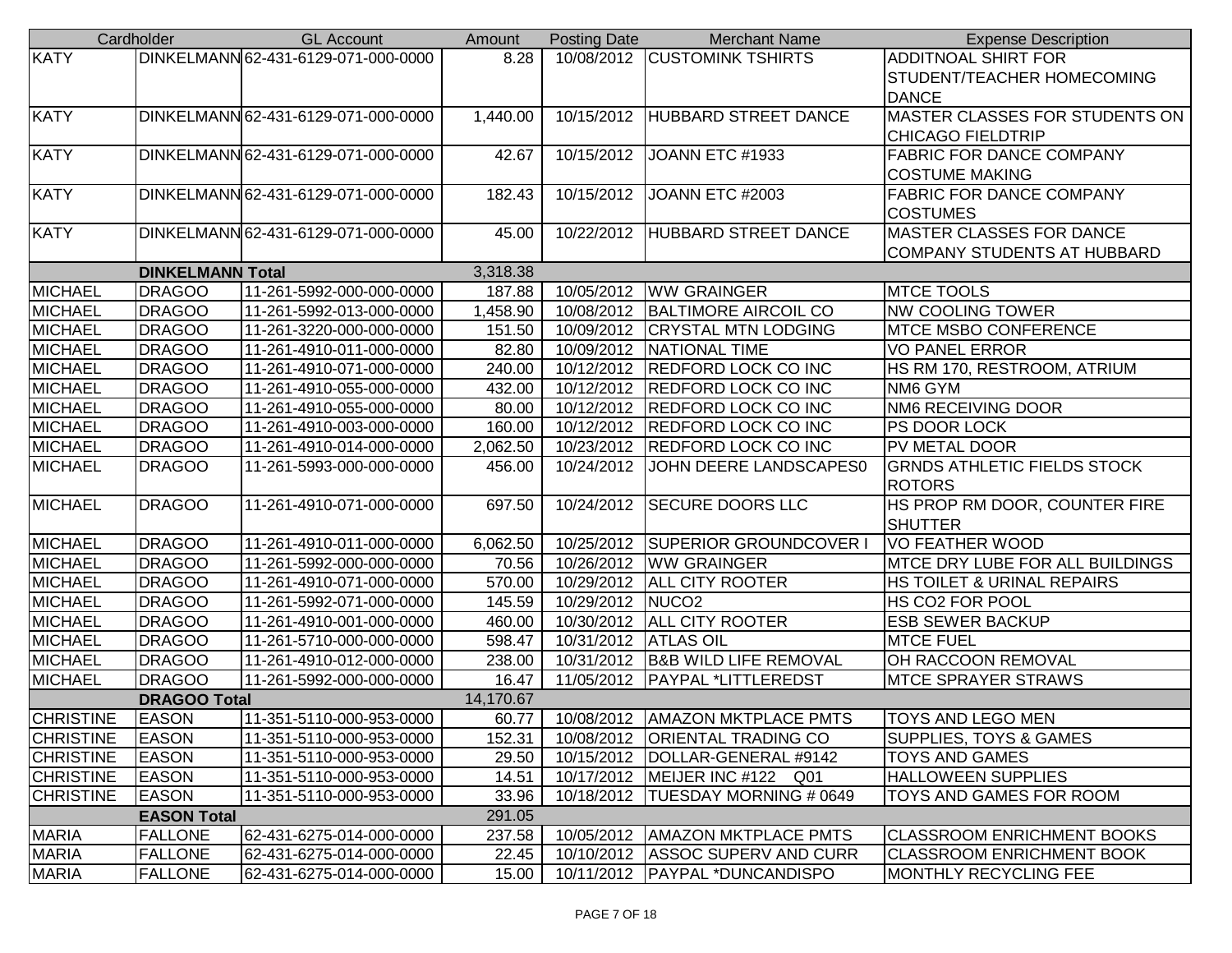|              | Cardholder           | <b>GL Account</b>        | Amount   | <b>Posting Date</b>  | <b>Merchant Name</b>                | <b>Expense Description</b>                                   |
|--------------|----------------------|--------------------------|----------|----------------------|-------------------------------------|--------------------------------------------------------------|
| <b>MARIA</b> | <b>FALLONE</b>       | 11-111-5110-014-060-0000 | 143.00   |                      |                                     | 10/11/2012 REI*GREENWOODHEINEMANN FOUNTAS & PINNELL LITERACY |
|              |                      |                          |          |                      |                                     | <b>RESOURCES 4TH GRADE</b>                                   |
| <b>MARIA</b> | <b>FALLONE</b>       | 62-431-6275-014-000-0000 | 134.82   | 10/15/2012           | AMAZON.COM                          | <b>FRAMES FOR STUDENT PHOTO</b>                              |
|              |                      |                          |          |                      |                                     | <b>DISPLAYS</b>                                              |
| <b>MARIA</b> | <b>FALLONE</b>       | 62-431-6275-014-000-0000 | 202.58   | 10/18/2012           | SEIDLITZ EDUCATION, LL              | LANGUAGE ENRICHMENT BOOKS ELL                                |
|              |                      |                          |          |                      |                                     |                                                              |
| <b>MARIA</b> | <b>FALLONE</b>       | 62-431-6275-014-000-0000 | 37.36    | 10/19/2012           | AMAZON.COM                          | <b>BOOKS CLASSROOM ENRICHMENT</b>                            |
| <b>MARIA</b> | <b>FALLONE</b>       | 11-111-5110-014-025-0000 | 106.45   | 10/19/2012           | STAPLS7091326517000001              | <b>PENCILS</b>                                               |
| <b>MARIA</b> | <b>FALLONE</b>       | 11-111-5110-014-025-0000 | 842.04   | 10/22/2012           | SSI*SCHOOL SPECIALTY                | <b>CLASSROOM MATERIALS FOLDERS,</b>                          |
|              |                      |                          |          |                      |                                     | <b>WRITING PAPER, CHART PA</b>                               |
| <b>MARIA</b> | <b>FALLONE</b>       | 11-241-7410-014-000-0000 | 90.00    | 11/02/2012           | PHI DELTA KAPPA INTL                | <b>PDK MEMBERSHIP DUES</b>                                   |
| <b>MARIA</b> | <b>FALLONE</b>       | 62-431-6275-014-000-0000 | 30.00    | 11/05/2012           | OAKLAND SCHOOLS-RC INT              | OAKLAND SCHOOLS EFFECTIVE                                    |
|              |                      |                          |          |                      |                                     | <b>STRATEGIES</b>                                            |
| <b>MARIA</b> | <b>FALLONE</b>       | 62-431-6275-014-000-0000 | 10.00    |                      | 11/05/2012   PAYPAL *DUNCANDISPO    | MONTHLY RECYCLING FEE                                        |
|              | <b>FALLONE Total</b> |                          | 1,871.28 |                      |                                     |                                                              |
| <b>JAMES</b> | <b>FULAR</b>         | 11-261-5993-000-000-0000 | 387.96   | 10/05/2012           | BELLE TIRE 017                      | <b>GRNDS ENCLOSED TRAILOR TIRES</b>                          |
| <b>JAMES</b> | <b>FULAR</b>         | 11-261-5993-065-000-0000 | 256.87   | 10/05/2012           | <b>CHRISTENSENS PLANT CNT</b>       | <b>MS ENTRANCE LANDSCAPE</b>                                 |
| <b>JAMES</b> | <b>FULAR</b>         | 11-261-5993-000-000-0000 | 733.24   | 10/05/2012           | <b>RESIDEX, LLC</b>                 | <b>GRNDS DISTRICT WEED CONTROL</b>                           |
| <b>JAMES</b> | <b>FULAR</b>         | 11-261-5993-011-000-0000 | 130.00   | 10/08/2012           | <b>ANGELO'S WHOLESALE</b>           | <b>VO PLAYGROUND BANK</b>                                    |
| <b>JAMES</b> | <b>FULAR</b>         | 11-261-5993-065-000-0000 | 130.00   |                      | 10/08/2012   ANGELO'S WHOLESALE     | <b>MS BUS ENTRANCE BEDS</b>                                  |
| <b>JAMES</b> | <b>FULAR</b>         | 11-261-5993-071-000-0000 | 110.00   | 10/11/2012           | <b>CHETS RENT ALL 8</b>             | HS BASEBALL RENOVATION RENTAL                                |
| <b>JAMES</b> | <b>FULAR</b>         | 11-261-5993-071-000-0000 | 135.00   | 10/17/2012           | <b>NEW LAWN SOD FARM</b>            | <b>HS HARDBALL FIELD</b>                                     |
| <b>JAMES</b> | <b>FULAR</b>         | 11-261-5993-000-000-0000 | 195.97   | 10/19/2012           | <b>WEINGARTZ SUPPLY CO FA</b>       | <b>GRNDS BELTS FOR SLIT SEEDER</b>                           |
| <b>JAMES</b> | <b>FULAR</b>         | 11-261-5993-071-000-0000 | 18.00    | 10/26/2012           | <b>ANGELO'S WHOLESALE</b>           | SPLIT - HS SALT SPREADER PARTS                               |
|              |                      |                          |          |                      |                                     | (50%)                                                        |
| <b>JAMES</b> | <b>FULAR</b>         | 11-261-5993-014-000-0000 | 18.00    | 10/26/2012           | <b>ANGELO'S WHOLESALE</b>           | SPLIT - PV SALT SPREADER PARTS                               |
|              |                      |                          |          |                      |                                     | (50%)                                                        |
| <b>JAMES</b> | <b>FULAR</b>         | 11-261-5993-071-000-0000 | 34.00    | 10/29/2012           | <b>ANGELO'S WHOLESALE</b>           | <b>HS SALT SPREADER</b>                                      |
| <b>JAMES</b> | <b>FULAR</b>         | 11-261-5993-000-000-0000 | 553.01   | $\sqrt{10/31/2012}$  | <b>RESIDEX, LLC</b>                 | <b>GRNDS DISTRICT-WIDE BROADLEAF</b>                         |
|              |                      |                          |          |                      |                                     | <b>WEED CONTROL</b>                                          |
| <b>JAMES</b> | <b>FULAR</b>         | 11-261-5993-000-000-0000 | 2,700.00 |                      | 11/05/2012 RESIDEX, LLC             | <b>GRNDS ATHLETIC FIELDS FERTILIZER</b>                      |
|              |                      |                          |          |                      |                                     | & STOCK                                                      |
|              | <b>FULAR Total</b>   |                          | 5,402.05 |                      |                                     |                                                              |
| <b>SETH</b>  | <b>FURLOW</b>        | 11-113-5110-071-414-0000 | 107.28   | 10/11/2012           | <b>FLINN SCIENTIFIC, I</b>          | <b>IB PLANT PIGMENT AND</b>                                  |
|              |                      |                          |          |                      |                                     | <b>CHROMATOGRAPHY CONSUMABLES</b>                            |
| <b>SETH</b>  | <b>FURLOW</b>        | 11-113-5110-071-414-0000 | 16.84    |                      | 10/23/2012   KROGER #670            | <b>IB PHOTOSYNTHESIS AND PIGMENT</b>                         |
|              |                      |                          |          |                      |                                     | <b>LAB</b>                                                   |
| <b>SETH</b>  | <b>FURLOW</b>        | 11-113-5110-071-065-0000 | 127.34   |                      | 10/24/2012   FLINN SCIENTIFIC, I    | <b>GENERAL LAB STORAGE BOTTLES</b>                           |
|              | <b>FURLOW Total</b>  |                          | 251.46   |                      |                                     |                                                              |
| <b>BRIAN</b> | <b>GORDON</b>        | 62-431-6104-061-000-0000 | 12.99    |                      | 10/05/2012 SOUTH LYON HOTEL         | <b>KLAA MEETING</b>                                          |
| <b>BRIAN</b> | <b>GORDON</b>        | 62-431-6104-061-000-0000 | 7.22     | 10/22/2012   BIG E'S |                                     | <b>STATE TENNIS</b>                                          |
| <b>BRIAN</b> | <b>GORDON</b>        | 62-431-6104-061-000-0000 | 13.00    |                      | 10/22/2012   BUFFALO WILD WINGS 304 | <b>STATE TENNIS MEET</b>                                     |
| <b>BRIAN</b> | <b>GORDON</b>        | 62-431-6104-061-000-0000 | 152.24   | 10/22/2012           | <b>HOLIDAY INN MLDMD</b>            | <b>STATE TENNIS MEET</b>                                     |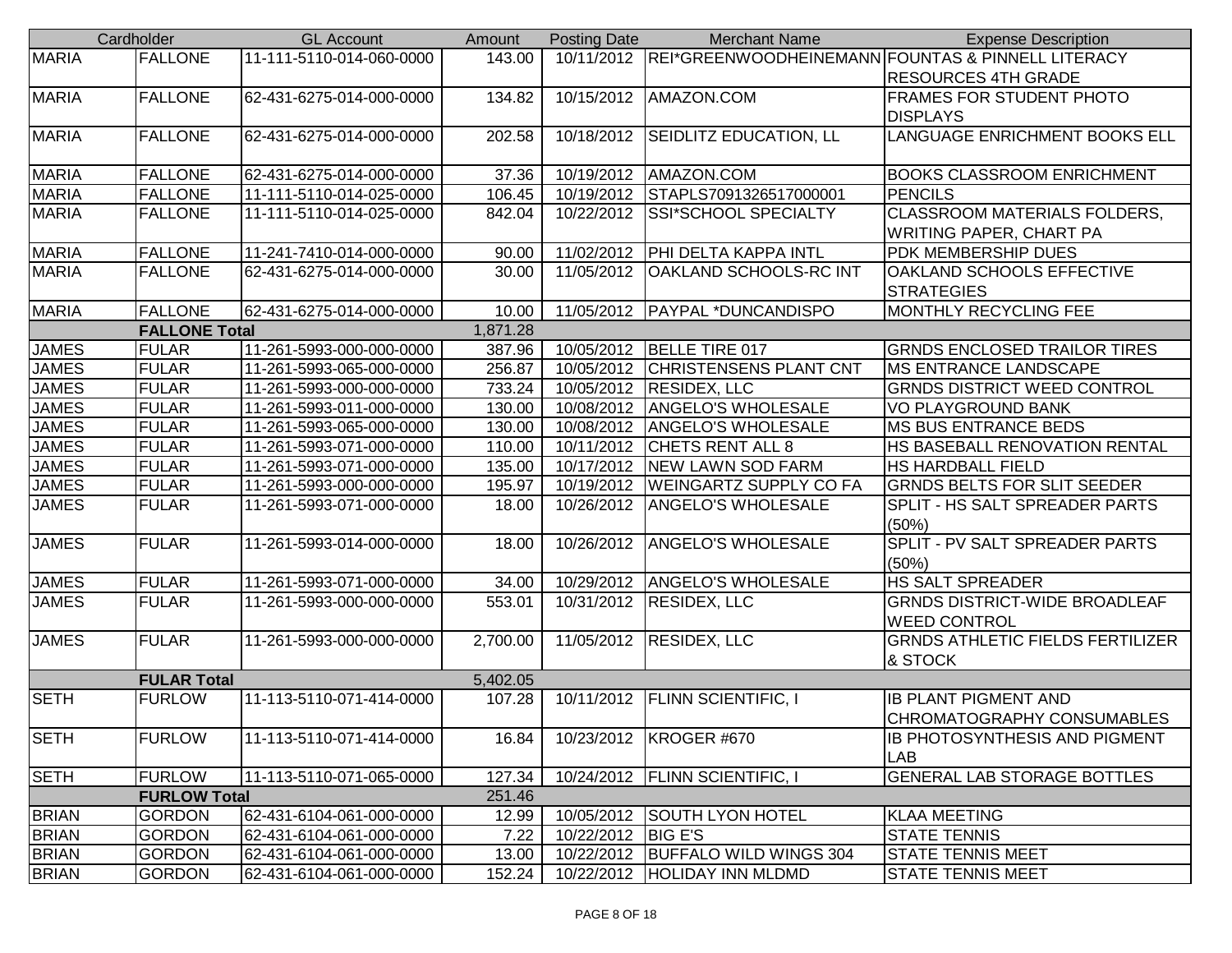|                  | Cardholder             | <b>GL Account</b>                  | Amount   | <b>Posting Date</b> | <b>Merchant Name</b>                | <b>Expense Description</b>                                           |
|------------------|------------------------|------------------------------------|----------|---------------------|-------------------------------------|----------------------------------------------------------------------|
| <b>BRIAN</b>     | <b>GORDON</b>          | 62-431-6104-061-000-0000           | 10.00    |                     | 10/22/2012 MIDLAND COM TENNIS CTR   | <b>STATE TENNIS MEET</b>                                             |
| <b>BRIAN</b>     | <b>GORDON</b>          | 62-431-6104-061-000-0000           | 17.04    |                     | 10/29/2012   PANERA BREAD #667      | <b>SPORTS LEADERSHIP SUMMIT</b>                                      |
| <b>BRIAN</b>     | <b>GORDON</b>          | 62-431-6104-061-000-0000           | 10.47    | 11/02/2012          | <b>COACHES PUB &amp; GRILL</b>      | STATE SEMI FINALS SOCCER                                             |
|                  | <b>GORDON Total</b>    |                                    | 222.96   |                     |                                     |                                                                      |
| <b>CHRISTINE</b> | <b>HARRIS</b>          | 62-431-6355-031-000-0000           | 75.46    |                     | 10/09/2012   MICHAELS #3744         | <b>CLASS HALLOWEEN PARTY</b>                                         |
|                  |                        |                                    |          |                     |                                     | <b>CRAFT/FOOD SUPPLIES AND GENERA</b>                                |
| <b>CHRISTINE</b> | <b>HARRIS</b>          | 62-431-6355-031-000-0000           | 14.62    | 10/26/2012          | <b>BUSCH'S #1205</b>                | HALLOWEEN PARTY FOOD SUPPLIES                                        |
|                  |                        |                                    |          |                     |                                     | AND SCIENCE EXPERIMENT                                               |
| <b>CHRISTINE</b> | <b>HARRIS</b>          | 62-431-6355-031-000-0000           | 33.20    | 10/31/2012          | MEIJER INC #054<br>Q01              | HALLOWEEN PARTY FOOD/CRAFT<br><b>SUPPLIES</b>                        |
|                  | <b>HARRIS Total</b>    |                                    | 123.28   |                     |                                     |                                                                      |
| <b>BETH</b>      |                        | HENDERSON 11-252-5910-000-000-0000 | 629.00   | 10/05/2012          | NATIONWIDESAFES.COM                 | SAFE FOR HS ATHLETICS DEPT                                           |
| <b>BETH</b>      |                        | HENDERSON 11-252-5910-000-000-0000 | 290.99   | 10/05/2012          | STAPLS7090778120000001              | FAX MACHINE FOR ESB LOWER LEVEL                                      |
| <b>BETH</b>      |                        | HENDERSON 11-252-5910-000-000-0000 | 111.50   | 10/12/2012          | STAPLS7091041621000001              | <b>DYMO LABEL WRITER</b>                                             |
| <b>BETH</b>      |                        | HENDERSON 11-252-5910-000-000-0000 | 166.48   | 10/29/2012          | STAPLS7091716925000001              | OFFICE SUPPLIES FOR BUSINESS                                         |
|                  |                        |                                    |          |                     |                                     | <b>OFFICE</b>                                                        |
|                  | <b>HENDERSON Total</b> |                                    | 1,197.97 |                     |                                     |                                                                      |
| <b>SHEILA</b>    | <b>HOLLY</b>           | 11-221-3220-000-411-0000           | 50.00    | 10/05/2012          | <b>MACOMB INTERMEDIATE SC</b>       | <b>6TH GRADE TEACHERS SCIENCE</b><br><b>WORKSHOP, KARI CAROTHERS</b> |
| <b>SHEILA</b>    | <b>HOLLY</b>           | 11-221-3220-000-411-0000           | 50.00    | 10/05/2012          | <b>MACOMB INTERMEDIATE SC</b>       | SCIENCE WORKSHOP, MACOMB ISD,<br><b>KARI CAROTHERS</b>               |
| <b>SHEILA</b>    | <b>HOLLY</b>           | 11-221-3220-000-411-0000           | 50.00    | 10/05/2012          | <b>MACOMB INTERMEDIATE SC</b>       | <b>6TH GRADE TEACHERS SCIENCE</b><br>WORKSHOP, COLLEEN WANDEL        |
| <b>SHEILA</b>    | <b>HOLLY</b>           | 11-221-3220-000-411-0000           | 50.00    | 10/05/2012          | <b>MACOMB INTERMEDIATE SC</b>       | SCIENCE WORKSHOP, MACOMB ISD,<br><b>COLLEEN WANDEL</b>               |
| <b>SHEILA</b>    | <b>HOLLY</b>           | 11-221-3220-000-411-0000           | 50.00    | 10/08/2012          | <b>MACOMB INTERMEDIATE SC</b>       | <b>6TH GRADE SCIENCE WORKSHOP,</b><br><b>KERRI YUCHUCK</b>           |
| <b>SHEILA</b>    | <b>HOLLY</b>           | 11-221-3220-000-411-0000           | 50.00    | 10/08/2012          | MACOMB INTERMEDIATE SC              | SCIENCE WORKSHOP, MACOMB ISD,                                        |
|                  | <b>HOLLY</b>           |                                    |          |                     |                                     | <b>KERRI YUCHUCK</b>                                                 |
| <b>SHEILA</b>    |                        | 11-221-3220-000-411-0000           | 50.00    | 10/08/2012          | <b>MACOMB INTERMEDIATE SC</b>       | <b>6TH GRADE SCIENCE WORKSHOP,</b><br><b>LISA ERICKSON</b>           |
| <b>SHEILA</b>    | <b>HOLLY</b>           | 11-221-3220-000-411-0000           | 50.00    |                     | 10/08/2012   MACOMB INTERMEDIATE SC | SCIENCE WORKSHOP, MACOMB ISD,<br><b>LISA ERICKSON</b>                |
| <b>SHEILA</b>    | <b>HOLLY</b>           | 11-113-4910-071-451-0000           | (275.00) | 10/09/2012          | <b>MICHIGAN VIRTUAL U</b>           | CLASS WITHDRAWAL, ISABELLA<br><b>FALSETTI</b>                        |
| <b>SHEILA</b>    | <b>HOLLY</b>           | 11-221-5990-000-411-0000           | 274.75   | 10/09/2012          | PAYPAL *SCHOOLNEURO                 | INTEGRATING RTI WITH COGNITIVE<br>NEUROPSYCHOLOGY, ALIC              |
| <b>SHEILA</b>    | <b>HOLLY</b>           | 11-221-3220-000-411-0000           | 40.00    | 10/10/2012          | 123SIGNUP                           | CRDC, OAKLAND SCHOOLS, JANET<br><b>GRUBER</b>                        |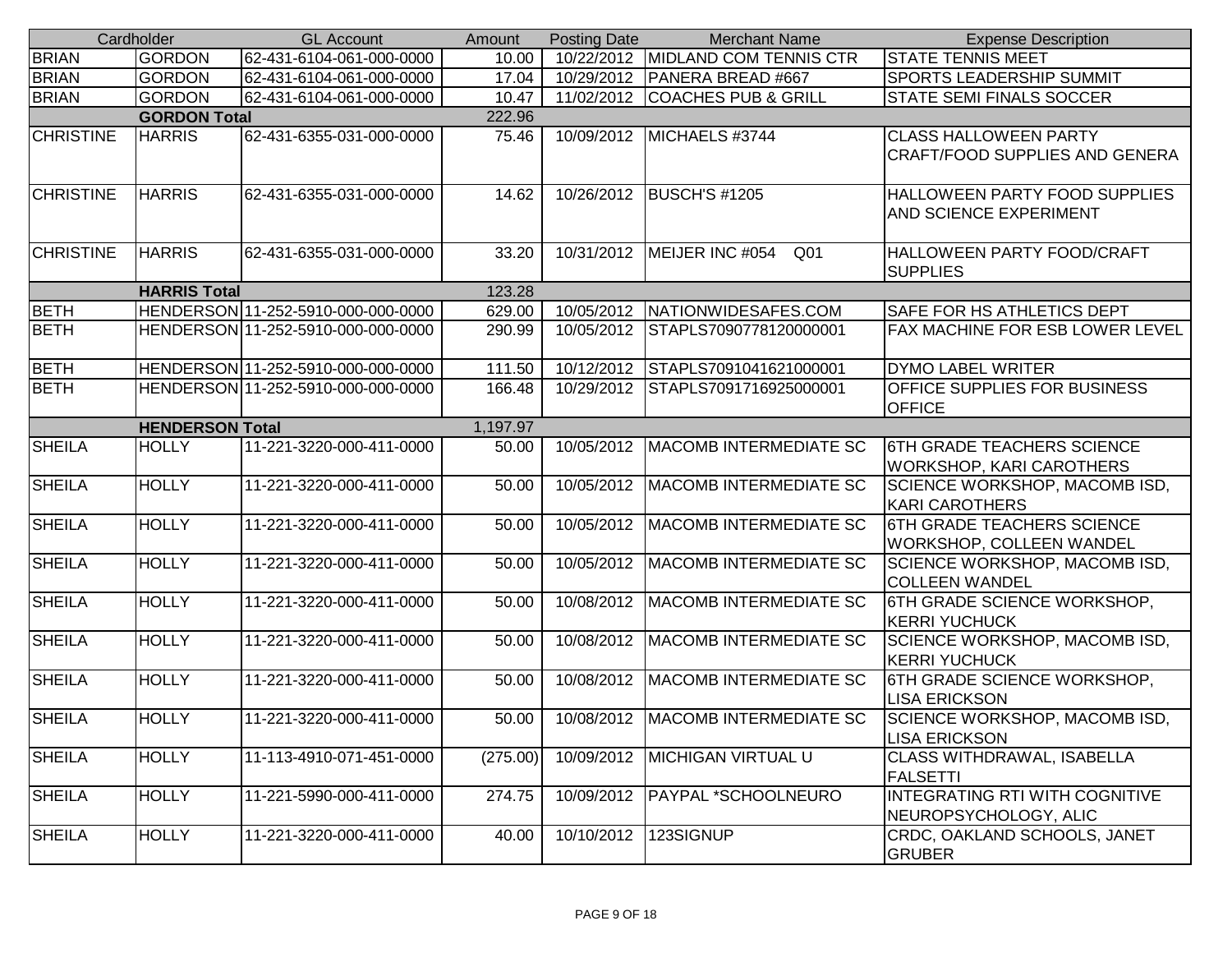|               | Cardholder           | <b>GL Account</b>        | Amount   | <b>Posting Date</b> | <b>Merchant Name</b>                            | <b>Expense Description</b>                                     |
|---------------|----------------------|--------------------------|----------|---------------------|-------------------------------------------------|----------------------------------------------------------------|
| <b>SHEILA</b> | <b>HOLLY</b>         | 11-221-3220-000-411-0000 | 40.00    | 10/10/2012          | 123SIGNUP                                       | CRDC, OAKLAND SCHOOLS, SHEILA<br><b>HOLLY</b>                  |
| <b>SHEILA</b> | <b>HOLLY</b>         | 11-221-5910-000-411-0000 | 80.48    | 10/11/2012          | STAPLS7090993555000001                          | OFFICE SUPPLIES FOR COACHES,<br><b>LEARNING LABS</b>           |
| <b>SHEILA</b> | <b>HOLLY</b>         | 11-221-5910-000-411-0000 | 16.36    | 10/11/2012          | STAPLS7090993555000002                          | <b>OFFICE SUPPLIES FOR COACHES,</b><br><b>LEARNING LABS</b>    |
| <b>SHEILA</b> | <b>HOLLY</b>         | 11-221-5990-000-411-0000 | 31.60    | 10/15/2012          | JETS PIZZA #46                                  | LUNCH FOR INTERSCHOOL COUNCIL<br><b>MEETING</b>                |
| <b>SHEILA</b> | <b>HOLLY</b>         | 11-221-3220-000-411-0000 | 135.00   | 10/15/2012          | <b>OAKLAND SCHOOLS-RC INT</b>                   | Registration                                                   |
| <b>SHEILA</b> | <b>HOLLY</b>         | 11-221-5910-000-411-0000 | 32.40    | 10/18/2012          | STAPLS7091241959000001                          | OFFICE SUPPLIES, OFFICE OF<br><b>ACADEMICS</b>                 |
| <b>SHEILA</b> | <b>HOLLY</b>         | 11-221-5910-000-411-0000 | 22.89    | 10/18/2012          | STAPLS7091241959000002                          | OFFICE SUPPLIES: NICK, ALICE, JANET                            |
| <b>SHEILA</b> | <b>HOLLY</b>         | 11-221-3220-000-411-0000 | 645.00   | 10/22/2012          | <b>ADVANCED ORG</b>                             | ADVANCED FALL CONFERENCE: RJ<br><b>WEBBER, ROB BAKER, NICO</b> |
| <b>SHEILA</b> | <b>HOLLY</b>         | 11-221-5990-000-411-0000 | 12.71    | 10/22/2012          | CARIBOU COFFEE CO # 51                          | COFFEE FOR ADVANCED MEETING @<br><b>MS</b>                     |
| <b>SHEILA</b> | <b>HOLLY</b>         | 11-282-3610-000-000-0000 | 514.00   | 10/24/2012          | <b>FLASHWHOLESALER COM</b>                      | PERSONALIZED 2GB FLASHDRIVES<br><b>FOR QAR VISIT</b>           |
| <b>SHEILA</b> | <b>HOLLY</b>         | 11-221-3220-000-411-0000 | 40.00    | 10/24/2012          | <b>OAKLAND SCHOOLS-RC INT</b>                   | COMMON CORE MATH ASSESSMENTS<br>WORKSHOP, JEFF DINKELMA        |
| <b>SHEILA</b> | <b>HOLLY</b>         | 11-282-3510-000-000-0000 | 344.88   | 10/29/2012          | <b>AMSTERDAM PRNT &amp; LITHO</b>               | DISTRICT PEN & PENCIL GIFT SETS,<br><b>ADVERTISING</b>         |
|               | <b>HOLLY Total</b>   |                          | 2,355.07 |                     |                                                 |                                                                |
| <b>DIANE</b>  | <b>HOSKINS</b>       | 62-431-6300-033-000-0000 | 140.00   | 10/08/2012          | COTTAGE INN PIZZA-NOVI                          | ADULT ED PIZZA FOR COUNT DAY                                   |
| <b>DIANE</b>  | <b>HOSKINS</b>       | 62-431-6300-033-000-0000 | 140.00   | 10/08/2012          | COTTAGE INN PIZZA-NOVI                          | ADULT ED PIZZA FOR COUNT DAY                                   |
| <b>DIANE</b>  | <b>HOSKINS</b>       | 62-431-6300-033-000-0000 | 18.58    | 10/25/2012          | <b>GFS MKTPLC #0174</b>                         | ADULT EDUCATION, FOOD FOR<br><b>STUDENTS</b>                   |
| <b>DIANE</b>  | <b>HOSKINS</b>       | 62-431-6300-033-000-0000 | 27.31    | 10/25/2012          | SAMSCLUB #6657                                  | ADULT EDUCATION, FOOD FOR<br><b>STUDENTS</b>                   |
| <b>DIANE</b>  | <b>HOSKINS</b>       | 62-431-6300-033-000-0000 | 38.24    | 10/25/2012          | WM SUPERCENTER#5893                             | ADULT EDUCATION, FOOD FOR<br><b>STUDENTS</b>                   |
| <b>DIANE</b>  | <b>HOSKINS</b>       | 62-431-6300-033-000-0000 | 21.11    | 10/29/2012          | WM SUPERCENTER#5893                             | ADULT EDUCATION, FOOD FOR<br><b>STUDENTS</b>                   |
| <b>DIANE</b>  | <b>HOSKINS</b>       | 11-131-5110-000-000-6710 | 206.44   |                     | 11/02/2012   DMI* DELL K-12 PTR                 | <b>TONER CARTRIDGES FOR LAPTOP</b><br><b>CARTS</b>             |
|               | <b>HOSKINS Total</b> |                          | 591.68   |                     |                                                 |                                                                |
| <b>ANDREA</b> | <b>JACOBS</b>        | 62-431-6256-065-000-0000 | 122.23   |                     | 10/17/2012   MEIJER INC #109<br>Q <sub>01</sub> | SUPPLIOES FOR COFFEE EXPENSE                                   |
|               | <b>JACOBS Total</b>  |                          | 122.23   |                     |                                                 |                                                                |
| <b>GREG</b>   | <b>JOHNSON</b>       | 11-261-5993-071-000-0000 | 87.58    | 10/05/2012          | <b>ANGELO'S WHOLESALE</b>                       | <b>HS FENCE LINE</b>                                           |
| <b>GREG</b>   | <b>JOHNSON</b>       | 11-261-5993-065-000-0000 | 130.00   | 10/08/2012          | <b>ANGELO'S WHOLESALE</b>                       | <b>GRNDS MS</b>                                                |
| <b>GREG</b>   | <b>JOHNSON</b>       | 11-261-5993-000-000-0000 | 320.00   |                     | 10/08/2012   MARK'S OUTDOOR POWER E             | <b>GRNDS TILLER</b>                                            |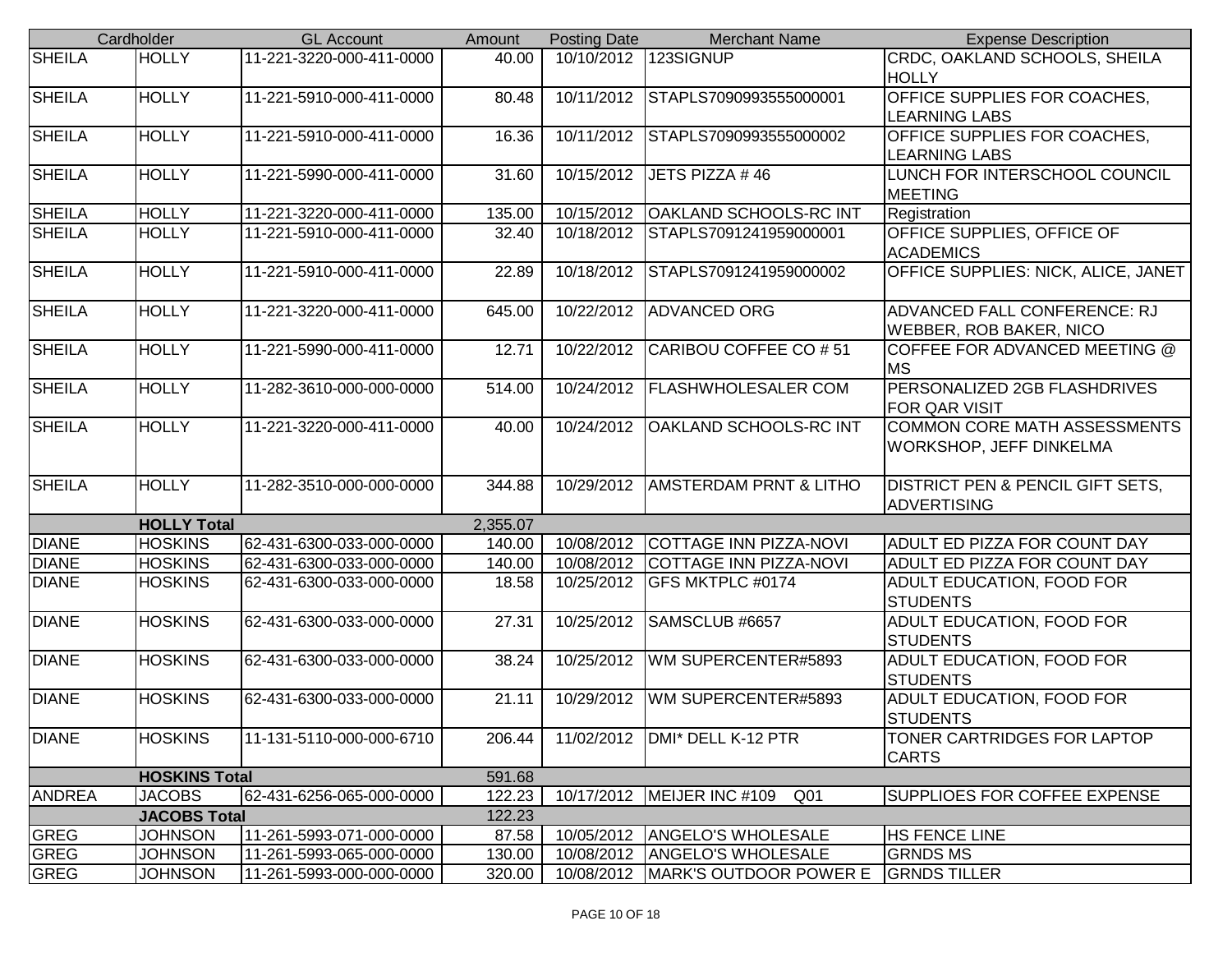|                                   | Cardholder             | <b>GL Account</b>                    | Amount   | <b>Posting Date</b>     | <b>Merchant Name</b>                | <b>Expense Description</b>           |  |  |
|-----------------------------------|------------------------|--------------------------------------|----------|-------------------------|-------------------------------------|--------------------------------------|--|--|
| <b>GREG</b>                       | <b>JOHNSON</b>         | 11-261-5993-000-000-0000             | 332.00   |                         | 10/09/2012 RESIDEX, LLC             | <b>GRNDS OVERSEEDING SPORT &amp;</b> |  |  |
|                                   |                        |                                      |          |                         |                                     | PRACTICE FIELDS                      |  |  |
| <b>GREG</b>                       | <b>JOHNSON</b>         | 11-261-5993-000-000-0000             | (176.63) | 10/11/2012              | <b>WW GRAINGER</b>                  | <b>GRNDS CONTAINER RETURNED</b>      |  |  |
| <b>GREG</b>                       | <b>JOHNSON</b>         | 11-261-5993-012-000-0000             | 30.00    | 10/22/2012              | <b>ANGELO'S WHOLESALE</b>           | SPLIT - OH TOPSOIL (72.29%)          |  |  |
| <b>GREG</b>                       | <b>JOHNSON</b>         | 11-261-5993-000-000-0000             | 11.50    | 10/22/2012              | <b>ANGELO'S WHOLESALE</b>           | SPLIT - GRNDS TOOLS (27.71%)         |  |  |
| <b>GREG</b>                       | <b>JOHNSON</b>         | 11-261-5993-000-000-0000             | 37.95    | 11/01/2012              | <b>COMPLETE BATTERY SOURC</b>       | <b>GRNDS BATTERY FOR TOPDRESSER</b>  |  |  |
| <b>GREG</b>                       | <b>JOHNSON</b>         | 11-261-5993-000-000-0000             | 7.37     |                         | 11/01/2012   KNIGHTS AUTO SUPPLY IN | <b>GRNDS PLUG FOR TOPDRESSER</b>     |  |  |
|                                   | <b>JOHNSON Total</b>   |                                      | 779.77   |                         |                                     |                                      |  |  |
| <b>JOHN</b>                       | <b>JUOPPERI</b>        | 11-261-5992-014-000-0000             | 67.17    | 10/08/2012              | <b>FASTENAL COMPANY01</b>           | PV HANDICAP SWING                    |  |  |
| <b>JOHN</b>                       | <b>JUOPPERI</b>        | 11-261-5992-071-000-0000             | 434.00   | 10/08/2012              | <b>REDFORD LOCK CO INC</b>          | <b>HS HINGE</b>                      |  |  |
| <b>JOHN</b>                       | <b>JUOPPERI</b>        | 11-261-5992-000-000-0000             | 495.09   | 10/12/2012              | <b>LAWSON PRODUCTS</b>              | <b>MTCE SUPPLIES, REQUESTED</b>      |  |  |
|                                   |                        |                                      |          |                         |                                     | <b>REFUND FOR TAX.</b>               |  |  |
| <b>JOHN</b>                       | <b>JUOPPERI</b>        | 11-261-5992-012-000-0000             | 14.44    | 10/17/2012              | THE HOME DEPOT 2737                 | <b>OH SWING</b>                      |  |  |
| <b>JOHN</b>                       | <b>JUOPPERI</b>        | 11-261-5992-071-000-0000             | 11.94    | 10/29/2012              | THE HOME DEPOT 2737                 | SPLIT - HS DOOR STOPS (21.37%)       |  |  |
| <b>JOHN</b>                       | <b>JUOPPERI</b>        | 11-261-5992-013-000-0000             | 31.98    | 10/29/2012              | THE HOME DEPOT 2737                 | SPLIT - NW DOOR STOPS (57.25%)       |  |  |
| <b>JOHN</b>                       | <b>JUOPPERI</b>        | 11-261-5992-014-000-0000             | 11.94    | 10/29/2012              | THE HOME DEPOT 2737                 | SPLIT - PV DOOR STOPS (21.37%)       |  |  |
| <b>JOHN</b>                       | <b>JUOPPERI</b>        | 11-261-5992-000-000-0000             | (26.20)  | 10/31/2012              | <b>LAWSON PRODUCTS</b>              | MTCE REFUND OF SALES TAX FROM        |  |  |
|                                   |                        |                                      |          |                         |                                     | 10/11/12                             |  |  |
| <b>JOHN</b>                       | <b>JUOPPERI</b>        | 11-261-5992-011-000-0000             | 79.95    | 10/31/2012              | THE HOME DEPOT 2737                 | <b>VO DOORSTOP</b>                   |  |  |
| <b>JUOPPERI Total</b><br>1,120.31 |                        |                                      |          |                         |                                     |                                      |  |  |
| <b>PATRICIA</b>                   |                        | KORTLANDT 11-241-5990-011-000-0000   | 191.75   | 10/05/2012              | SSI*SCHOOL SPECIALTY                | DATA WALL AND BEHAVIOR PLAN          |  |  |
|                                   |                        |                                      |          |                         |                                     | <b>MATERIALS</b>                     |  |  |
| <b>PATRICIA</b>                   |                        | KORTLANDT   11-111-5110-011-055-0000 | 196.17   | 10/08/2012              | SSI*SCHOOL SPECIALTY                | PHYSICAL EDUCATION CLASSROOM         |  |  |
|                                   |                        |                                      |          |                         |                                     | <b>SUPPLIES</b>                      |  |  |
| <b>PATRICIA</b>                   | <b>KORTLANDT</b>       | 11-111-5110-011-025-0000             | 85.75    | 10/10/2012              | STAPLS7090637423004001              | FILE FRAMES FOR KELLEY AND HAND      |  |  |
|                                   |                        |                                      |          |                         |                                     |                                      |  |  |
| <b>PATRICIA</b>                   |                        | KORTLANDT 11-111-5110-011-025-0000   | 85.75    | 10/12/2012              | STAPLS7090637423007001              | FILE FRAMES FOR KELLEY AND HAND      |  |  |
|                                   |                        |                                      |          |                         |                                     |                                      |  |  |
| <b>PATRICIA</b>                   |                        | KORTLANDT   11-111-5110-011-025-0000 | (125.46) | 10/18/2012              | STAPLS7090637423002001              | FILE FRAMES FOR KELLEY AND HAND      |  |  |
|                                   |                        |                                      |          |                         |                                     | <b>FILE CABINETS - WRON</b>          |  |  |
| <b>PATRICIA</b>                   |                        | KORTLANDT 11-111-5110-011-025-0000   | (85.75)  | 10/18/2012              | STAPLS7090637423006001              | FILE FRAMES FOR KELLEY AND HAND -    |  |  |
|                                   |                        |                                      |          |                         |                                     | <b>RETURNED DAMAGED</b>              |  |  |
| <b>PATRICIA</b>                   |                        | KORTLANDT 62-431-6270-011-000-0000   | 102.50   | 10/23/2012              | <b>ORIENTAL TRADING CO</b>          | <b>INCENTIVES FOR MEDIA CENTER</b>   |  |  |
|                                   | <b>KORTLANDT Total</b> |                                      | 450.71   |                         |                                     |                                      |  |  |
| <b>MARGARET</b>                   | <b>LAINE</b>           | 111-113-5110-071-414-0000            | 247.40   |                         | 10/05/2012 IB PUBLISHING LTD        | <b>IIB QUESTION BANK</b>             |  |  |
| <b>MARGARET</b>                   | <b>LAINE</b>           | 11-113-4910-071-414-0000             | 446.29   |                         | 10/05/2012  IB PUBLISHING LTD       | <b>POSTERS</b>                       |  |  |
| <b>MARGARET</b>                   | LAINE                  | 11-113-5110-071-414-0000             | 2.47     | 10/05/2012              | <b>INTERNATIONAL FEE</b>            | <b>INTERNATIONAL FEE</b>             |  |  |
| <b>MARGARET</b>                   | <b>LAINE</b>           | 11-113-5110-071-414-0000             | 4.46     |                         | 10/05/2012  INTERNATIONAL FEE       | INTERNATIONAL FEE                    |  |  |
| <b>MARGARET</b>                   | <b>LAINE</b>           | 11-113-5110-071-414-0000             | 41.97    |                         | 10/26/2012  IB PUBLISHING LTD       | <b>POSTERS</b>                       |  |  |
| <b>MARGARET</b>                   | <b>LAINE</b>           | 11-113-5110-071-414-0000             | 0.42     |                         | 10/26/2012  INTERNATIONAL FEE       | INTERNATIONAL FEE                    |  |  |
|                                   | <b>LAINE Total</b>     |                                      | 743.01   |                         |                                     |                                      |  |  |
| <b>ELIZABETH</b>                  | <b>LAMBERT</b>         | 11-261-4910-010-000-0000             | 236.80   | 10/05/2012   ALLIED INC |                                     | TRANS BAY #2                         |  |  |
| <b>ELIZABETH</b>                  | <b>LAMBERT</b>         | 11-261-4910-065-000-0000             | 394.25   | 10/05/2012 BASS         |                                     | SPLIT - MS COUNSELING RM (47.89%)    |  |  |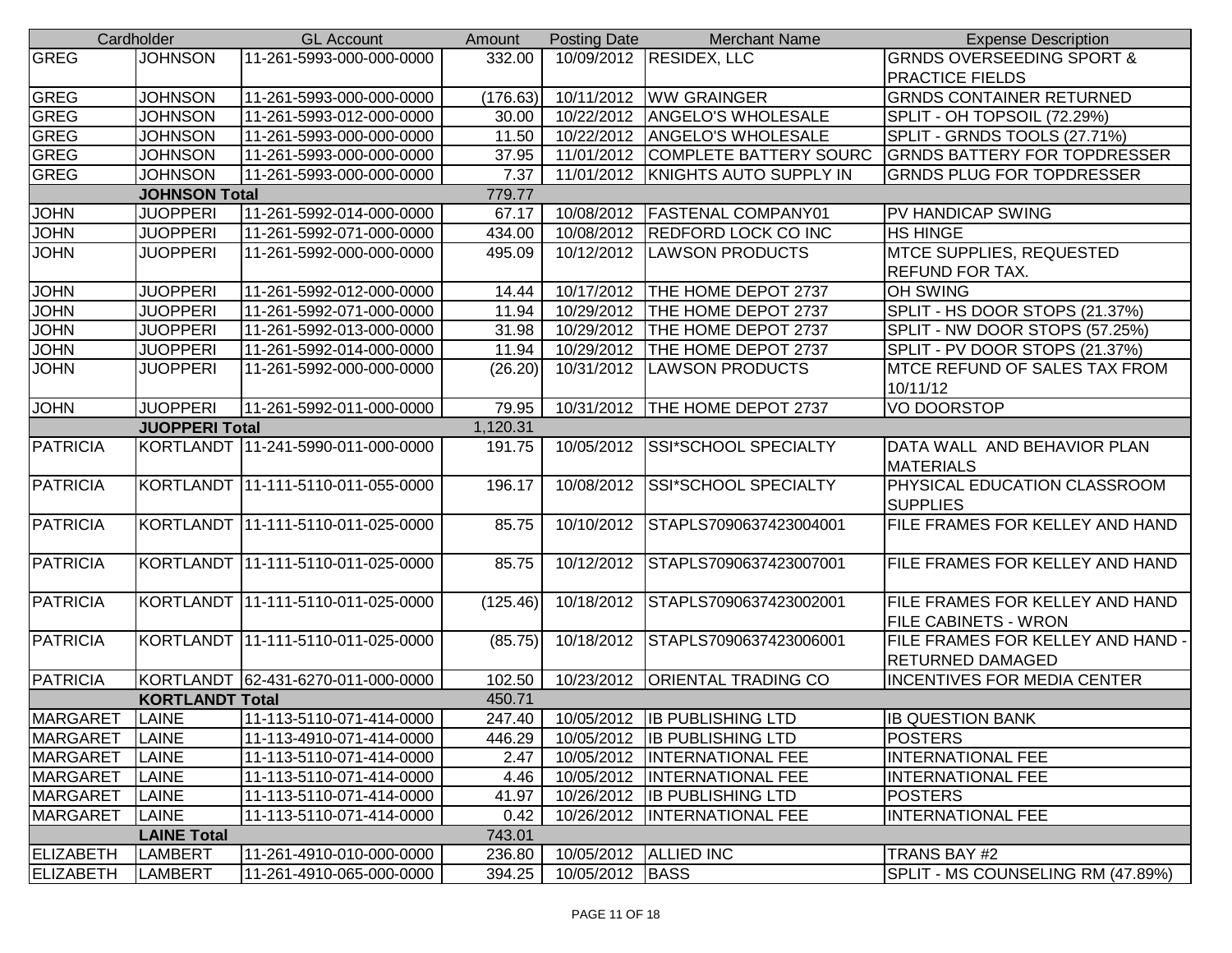|                  | Cardholder     | <b>GL Account</b>        | Amount   | <b>Posting Date</b>    | <b>Merchant Name</b>              | <b>Expense Description</b>             |
|------------------|----------------|--------------------------|----------|------------------------|-----------------------------------|----------------------------------------|
| <b>ELIZABETH</b> | <b>LAMBERT</b> | 11-261-4910-065-000-0000 | 143.00   | 10/05/2012 BASS        |                                   | <b>SPLIT - MS CHILLER SCHEDULE</b>     |
|                  |                |                          |          |                        |                                   | (17.37%)                               |
| <b>ELIZABETH</b> | <b>LAMBERT</b> | 11-261-4910-055-000-0000 | 143.00   | 10/05/2012 BASS        |                                   | SPLIT - NM CHILLER SCHEDULE            |
|                  |                |                          |          |                        |                                   | (17.37%)                               |
| ELIZABETH        | <b>LAMBERT</b> | 11-261-4910-012-000-0000 | 143.00   | 10/05/2012 BASS        |                                   | <b>SPLIT - OH CHILLER SCHEDULE</b>     |
|                  |                |                          |          |                        |                                   | (17.37%)                               |
| <b>ELIZABETH</b> | <b>LAMBERT</b> | 11-261-5992-010-000-0000 | 58.70    |                        | 10/05/2012 HYDRO CHEM SYSTEMS INC | <b>TRANS BUS WASH SALT</b>             |
| <b>ELIZABETH</b> | <b>LAMBERT</b> | 11-261-4910-012-000-0000 | 2,200.00 |                        | 10/08/2012   ALL CITY ROOTER      | OH REPAIR AHU RM FLOOR DRAIN,          |
|                  |                |                          |          |                        |                                   | <b>KITCHEN</b>                         |
| <b>ELIZABETH</b> | <b>LAMBERT</b> | 11-261-4910-012-000-0000 | 165.00   |                        | 10/08/2012   ALL CITY ROOTER      | OH AHU RM FLOOR DRAIN                  |
| <b>ELIZABETH</b> | <b>LAMBERT</b> | 11-261-4910-071-000-0000 | 165.00   |                        | 10/08/2012   ALL CITY ROOTER      | HS SNAKE GARBAGE DISPOSAL              |
| <b>ELIZABETH</b> | <b>LAMBERT</b> | 11-261-5992-015-000-0000 | 844.88   |                        | 10/08/2012 SUPERIOR PLAY LLC      | DF PLAYGROUND EQUIPMENT                |
| <b>ELIZABETH</b> | <b>LAMBERT</b> | 11-261-4910-071-000-0000 | 489.92   | 10/08/2012             | <b>THYSSENKRUPP ELEVATOR</b>      | <b>HS ELEVATOR SERVICE 10/01/12 TO</b> |
|                  |                |                          |          |                        |                                   | 12/31/12                               |
| <b>ELIZABETH</b> | <b>LAMBERT</b> | 11-261-4910-071-000-0000 | 167.17   |                        | 10/10/2012 AQUATIC SOURCE, LLC    | HS POOL SEPT CHECK & SUPPLIES          |
| ELIZABETH        | <b>LAMBERT</b> | 11-261-4910-071-000-0000 | 138.00   | 10/10/2012             | COMMERICAL GLASS,                 | SPLIT - HS RM 130 (15.95%)             |
| <b>ELIZABETH</b> | <b>LAMBERT</b> | 11-261-4910-060-000-0000 | 379.00   |                        | 10/10/2012 COMMERICAL GLASS,      | SPLIT - ITC RM 104 (43.82%)            |
| <b>ELIZABETH</b> | <b>LAMBERT</b> | 11-261-4910-012-000-0000 | 348.00   |                        | 10/10/2012 COMMERICAL GLASS,      | SPLIT - OH DOOR #4 (40.23%)            |
| <b>ELIZABETH</b> | <b>LAMBERT</b> | 11-261-5992-000-000-0000 | 1,740.74 |                        | 10/10/2012   DE-CAL INC           | <b>MTCE BELTS</b>                      |
| <b>ELIZABETH</b> | <b>LAMBERT</b> | 11-261-4910-001-000-0000 | 40.00    |                        | 10/11/2012 ERADICO SERVICES INC   | SPLIT - ESB SERVICE (14.34%)           |
| <b>ELIZABETH</b> | <b>LAMBERT</b> | 11-261-4910-071-000-0000 | 30.00    |                        | 10/11/2012 ERADICO SERVICES INC   | SPLIT - HS SERVICE (10.75%)            |
| <b>ELIZABETH</b> | <b>LAMBERT</b> | 11-261-4910-013-000-0000 | 25.00    |                        | 10/11/2012 ERADICO SERVICES INC   | SPLIT - NW SERVICE (8.96%)             |
| <b>ELIZABETH</b> | <b>LAMBERT</b> | 11-261-4910-055-000-0000 | 25.00    |                        | 10/11/2012 ERADICO SERVICES INC   | SPLIT - NM5 SERVICE (8.96%)            |
| <b>ELIZABETH</b> | <b>LAMBERT</b> | 11-261-4910-011-000-0000 | 25.00    |                        | 10/11/2012 ERADICO SERVICES INC   | SPLIT - VO SERVICE (8.96%)             |
| <b>ELIZABETH</b> | <b>LAMBERT</b> | 11-261-4910-012-000-0000 | 25.00    |                        | 10/11/2012 ERADICO SERVICES INC   | SPLIT - OH SERVICE (8.96%)             |
| <b>ELIZABETH</b> | LAMBERT        | 11-261-4910-014-000-0000 | 25.00    |                        | 10/11/2012 ERADICO SERVICES INC   | SPLIT - PV SERVICE (8.96%)             |
| <b>ELIZABETH</b> | LAMBERT        | 11-261-4910-065-000-0000 | 34.00    |                        | 10/11/2012 ERADICO SERVICES INC   | SPLIT - MS SERVICE (12.19%)            |
| <b>ELIZABETH</b> | <b>LAMBERT</b> | 11-261-4910-055-000-0000 | 25.00    |                        | 10/11/2012 ERADICO SERVICES INC   | SPLIT - NM6 SERVICE (8.96%)            |
| <b>ELIZABETH</b> | <b>LAMBERT</b> | 11-261-4910-015-000-0000 | 25.00    |                        | 10/11/2012 ERADICO SERVICES INC   | SPLIT - DF SERVICE (8.96%)             |
| <b>ELIZABETH</b> | <b>LAMBERT</b> | 11-261-3840-000-000-0000 | 3,366.86 |                        | 10/11/2012 WM EZPAY               | <b>DISTRICT SEPT. SERVICE</b>          |
| <b>ELIZABETH</b> | <b>LAMBERT</b> | 11-261-4910-015-000-0000 | 190.00   |                        | 10/12/2012   ALL CITY ROOTER      | DF BOYS RESTROOM                       |
| <b>ELIZABETH</b> | <b>LAMBERT</b> | 11-261-4910-011-000-0000 | 3,610.99 |                        | 10/12/2012   DE-CAL INC           | <b>VO BOILER</b>                       |
| <b>ELIZABETH</b> | <b>LAMBERT</b> | 11-261-4910-011-000-0000 | 2,963.56 |                        | 10/12/2012   DE-CAL INC           | <b>VO CHILLER</b>                      |
| <b>ELIZABETH</b> | <b>LAMBERT</b> | 11-261-5992-000-000-0000 | 406.80   | 10/15/2012 BASS        |                                   | SPLIT - MTCE THERMISORS (75.29%)       |
| <b>ELIZABETH</b> | <b>LAMBERT</b> | 11-261-4910-071-000-0000 | 133.50   | 10/15/2012 BASS        |                                   | SPLIT - HS KITCHEN OFFICE (24.71%)     |
| ELIZABETH        | <b>LAMBERT</b> | 11-261-5730-000-000-0000 | 145.00   |                        | 10/17/2012   BELLE TIRE 017       | <b>MTCE TIRES FORD F250</b>            |
| <b>ELIZABETH</b> | LAMBERT        | 11-261-5993-000-000-0000 | 456.00   | 10/17/2012             | JOHN DEERE LANDSCAPES0            | <b>GRNDS STOCK IRRIGATION HEADS</b>    |
| ELIZABETH        | LAMBERT        | 11-261-5992-010-000-0000 | 47.48    |                        | 10/17/2012 QUALITY FIRST AID & SA | <b>TRANS FIRST AID SUPPLIES</b>        |
| <b>ELIZABETH</b> | <b>LAMBERT</b> | 11-261-5992-005-000-0000 | 74.70    |                        | 10/18/2012   AIRGASS NORTH        | <b>MTCE WELDING</b>                    |
| ELIZABETH        | <b>LAMBERT</b> | 11-261-4910-065-000-0000 | 1,625.00 |                        | 10/18/2012   ALL CITY ROOTER      | MS ACID PIT NEAR ROOM 302              |
| ELIZABETH        | <b>LAMBERT</b> | 11-261-5710-000-000-0000 | 1,341.55 | 10/18/2012   ATLAS OIL |                                   | <b>MTCE FUEL</b>                       |
| <b>ELIZABETH</b> | <b>LAMBERT</b> | 11-261-5730-000-000-0000 | 58.00    |                        | 10/18/2012   BELLE TIRE 017       | <b>MTCE TIRES FORD F350</b>            |
| <b>ELIZABETH</b> | <b>LAMBERT</b> | 11-261-5730-000-000-0000 | 58.01    |                        | 10/18/2012   BELLE TIRE 017       | <b>IMTCE TIRES FORD E250 VAN</b>       |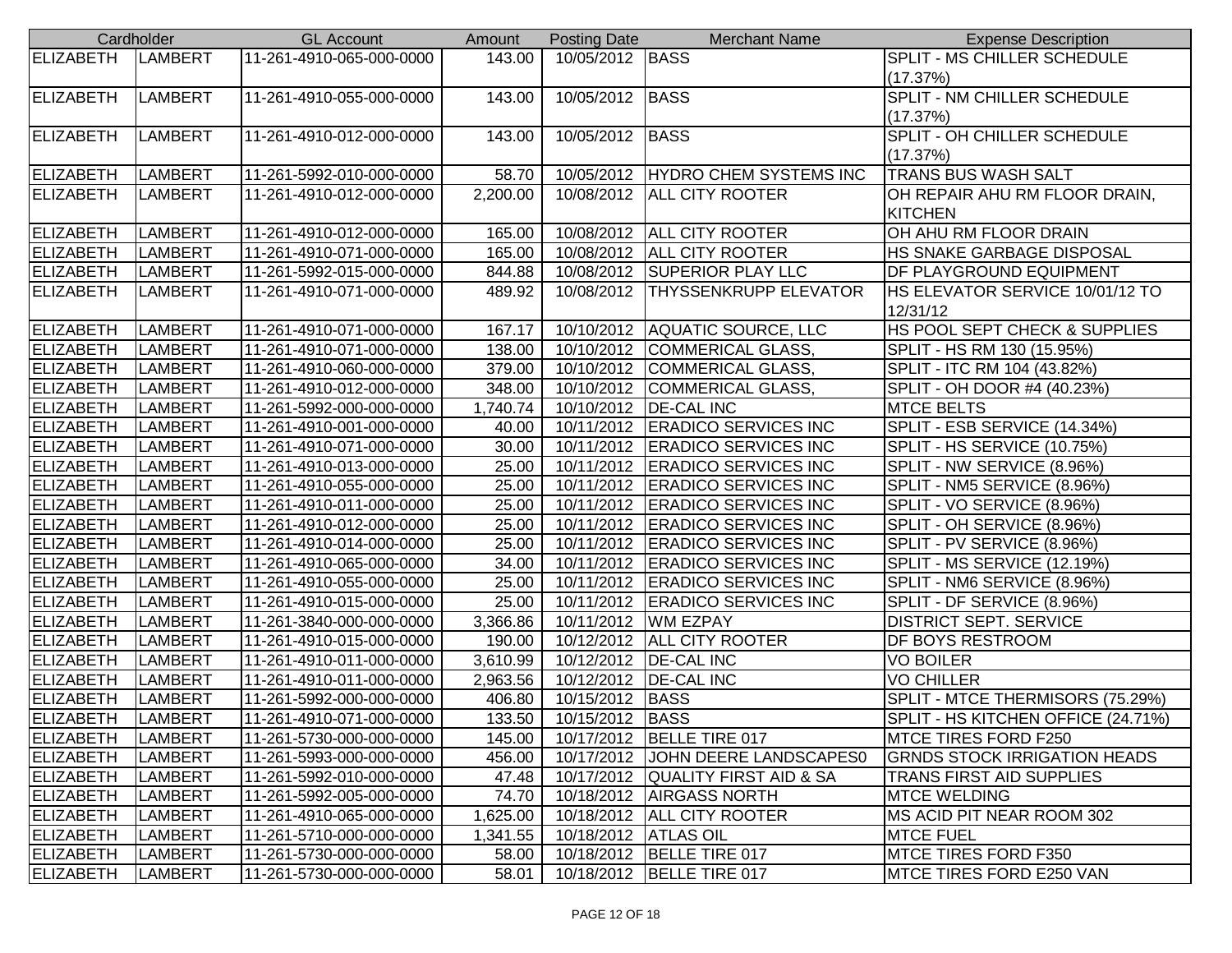| Cardholder              |                      | <b>GL Account</b>        | Amount    | <b>Posting Date</b> | <b>Merchant Name</b>            | <b>Expense Description</b>                          |
|-------------------------|----------------------|--------------------------|-----------|---------------------|---------------------------------|-----------------------------------------------------|
| <b>ELIZABETH</b>        | <b>LAMBERT</b>       | 11-261-5730-000-000-0000 | 961.64    |                     | 10/18/2012   BELLE TIRE 099     | <b>MTCE SMALL DUMP</b>                              |
| <b>ELIZABETH</b>        | <b>LAMBERT</b>       | 11-261-4910-011-000-0000 | 1,225.00  | 10/18/2012          | <b>DE-CAL INC</b>               | <b>VO BOILER</b>                                    |
| <b>ELIZABETH</b>        | <b>LAMBERT</b>       | 11-261-4910-015-000-0000 | 2,319.29  | 10/18/2012          | <b>DE-CAL INC</b>               | <b>DF CONTROL VALVE</b>                             |
| <b>ELIZABETH</b>        | <b>LAMBERT</b>       | 11-261-4910-013-000-0000 | 1,524.29  | 10/18/2012          | <b>DE-CAL INC</b>               | <b>NW COOLING TOWER</b>                             |
| <b>ELIZABETH</b>        | <b>LAMBERT</b>       | 11-261-5992-011-000-0000 | 392.93    | 10/19/2012          | <b>WW GRAINGER</b>              | VO HW CIRC PUMP                                     |
| <b>ELIZABETH</b>        | LAMBERT              | 11-261-5992-071-000-0000 | 270.00    | 10/22/2012          | <b>COMMERICAL GLASS,</b>        | HS RM 130 HARDWARE FOR REPAIR                       |
| <b>ELIZABETH</b>        | <b>LAMBERT</b>       | 11-261-5710-000-000-0000 | 102.15    | 10/22/2012          | <b>NORTHWEST ENERG-BRIGHT</b>   | <b>IMTCE BOSCO PROPANE</b>                          |
| <b>ELIZABETH</b>        | <b>LAMBERT</b>       | 11-266-4934-000-000-0000 | 10.00     | 10/23/2012          | <b>PROTECTION ONE ALARM</b>     | <b>ESB ALARM SERVICE FOR OCTOBER</b>                |
| <b>ELIZABETH</b>        | <b>LAMBERT</b>       | 11-266-4934-000-000-0000 | 943.74    | 10/23/2012          | PROTECTION ONE ALARM            | <b>DISTRICT ALARM SERVICE FOR</b><br><b>OCTOBER</b> |
| <b>ELIZABETH</b>        | LAMBERT              | 11-261-4910-055-000-0000 | 525.99    | 10/23/2012          | <b>URBANS PARTITION</b>         | NM RM 526, RM 517                                   |
| <b>ELIZABETH</b>        | <b>LAMBERT</b>       | 11-261-5993-000-000-0000 | 3,910.00  | 10/24/2012          | PIONEER REVERE 8008771          | <b>GRNDS FIELD LINER</b>                            |
| <b>ELIZABETH</b>        | <b>LAMBERT</b>       | 11-261-4910-005-000-0000 | 90.00     | 10/29/2012          | <b>ATLAS OIL</b>                | <b>MTCE PUMP REPAIR</b>                             |
| <b>ELIZABETH</b>        | <b>LAMBERT</b>       | 11-261-5992-000-000-0000 | 379.00    | 11/01/2012          | DOWNRIVER REFRIG SUP C          | <b>MTCE STOCK FOR CHILLERS</b>                      |
| <b>ELIZABETH</b>        | <b>LAMBERT</b>       | 11-261-4910-071-000-0000 | 142.50    | 11/02/2012          | <b>ICOMM</b>                    | <b>HS BELL SYSTEM</b>                               |
| <b>ELIZABETH</b>        | <b>LAMBERT</b>       | 11-261-4910-071-000-0000 | 90.00     | 11/02/2012          | <b>ICOMM</b>                    | <b>HS BELL SYSTEM</b>                               |
| <b>ELIZABETH</b>        | <b>LAMBERT</b>       | 11-261-4910-011-000-0000 | 915.00    | 11/02/2012          | <b>THE TRANE COMPANY</b>        | <b>VO CHILLER</b>                                   |
| <b>ELIZABETH</b>        | <b>LAMBERT</b>       | 11-261-3840-000-000-0000 | 4,095.90  | 11/05/2012          | <b>WM EZPAY</b>                 | <b>IMTCE DISTRICT WASTE DISPOSAL</b>                |
|                         | <b>LAMBERT Total</b> |                          | 40,410.34 |                     |                                 |                                                     |
| <b>CHRISTOPHE LANEY</b> |                      | 62-431-6247-065-000-0000 | 150.70    | 10/11/2012          | <b>INDUSTRIAL ARTS SUPP</b>     | <b>Supplies</b>                                     |
| CHRISTOPHE LANEY        |                      | 62-431-6247-065-000-0000 | 109.91    | 10/23/2012          | JO-ANN STORE #2104              | Supplies                                            |
| CHRISTOPHE LANEY        |                      | 62-431-6247-065-000-0000 | 32.70     | 10/29/2012          | THE HOME DEPOT 2737             | Supplies                                            |
| <b>CHRISTOPHE LANEY</b> |                      | 62-431-6247-065-000-0000 | 429.84    | 10/31/2012          | <b>PITSCO INC</b>               | Supplies                                            |
|                         | <b>LANEY Total</b>   |                          | 723.15    |                     |                                 |                                                     |
| <b>BONNIE</b>           | <b>LOBERT</b>        | 11-283-7410-000-000-0000 | 300.00    | 10/22/2012          | SURVEYMONKEY.COM                | Fees                                                |
|                         | <b>LOBERT Total</b>  |                          | 300.00    |                     |                                 |                                                     |
| <b>SAMMY</b>            | <b>LOVIN</b>         | 11-261-5992-014-000-0000 | 53.23     | 10/10/2012          | DOWNRIVER REFRIG SUP C          | <b>PV HW HEATER</b>                                 |
| <b>SAMMY</b>            | <b>LOVIN</b>         | 11-261-5992-065-000-0000 | 134.73    | 10/15/2012          | THE TRANE COMPANY               | <b>MS RM 406 UNIVENT</b>                            |
| <b>SAMMY</b>            | <b>LOVIN</b>         | 11-261-5992-065-000-0000 | 156.48    | 10/15/2012          | <b>WW GRAINGER</b>              | MS WOOD SHOP AIR COMPRESSOR                         |
| <b>SAMMY</b>            | <b>LOVIN</b>         | 11-261-5992-000-000-0000 | 31.37     | 10/15/2012          | <b>WW GRAINGER</b>              | <b>MTCE TOOLS</b>                                   |
| <b>SAMMY</b>            | <b>LOVIN</b>         | 11-261-5992-000-000-0000 | 263.63    | 10/17/2012          | DOWNRIVER REFRIG SUP C          | <b>MTCE TOOLS</b>                                   |
| <b>SAMMY</b>            | <b>LOVIN</b>         | 11-261-5992-071-000-0000 | 136.02    | 10/18/2012          | DOWNRIVER REFRIG SUP C          | <b>HS CHILLER</b>                                   |
| <b>SAMMY</b>            | <b>LOVIN</b>         | 11-261-5992-055-000-0000 | 2.33      | 10/19/2012          | FERGUSON ENT# 2000              | <b>NM5 KITCHEN</b>                                  |
| <b>SAMMY</b>            | <b>LOVIN</b>         | 11-261-5992-071-000-0000 | 365.85    | 10/22/2012          | <b>CITY ELECTRIC SUPPLY</b>     | <b>HS HOT WATER TANK</b>                            |
| <b>SAMMY</b>            | <b>LOVIN</b>         | 11-261-5992-000-000-0000 | 361.49    | 10/22/2012          | IDOWNRIVER REFRIG SUP C         | <b>MTCE TOOL</b>                                    |
| <b>SAMMY</b>            | <b>LOVIN</b>         | 11-261-5992-071-000-0000 | 196.22    |                     | 10/22/2012   FERGUSON ENT# 2000 | <b>HS DANCE RM HEAT VALVE</b>                       |
| <b>SAMMY</b>            | <b>LOVIN</b>         | 11-261-5992-071-000-0000 | 500.87    | 10/22/2012          | <b>FERGUSON ENT# 2000</b>       | <b>HS HOT WATER TANK</b>                            |
| <b>SAMMY</b>            | <b>LOVIN</b>         | 11-261-5992-071-000-0000 | 2.94      | 10/24/2012          | <b>FERGUSON ENT# 2000</b>       | <b>HS WATER HEATER</b>                              |
| <b>SAMMY</b>            | <b>LOVIN</b>         | 11-261-5992-071-000-0000 | 81.90     | 10/24/2012          | <b>FERGUSON ENT# 2000</b>       | <b>HS WATER HEATER</b>                              |
| <b>SAMMY</b>            | <b>LOVIN</b>         | 11-261-5992-071-000-0000 | 2,736.00  | 10/24/2012          | <b>R L DEPPMANN COMPANY</b>     | HS AHU32                                            |
| <b>SAMMY</b>            | <b>LOVIN</b>         | 11-261-5992-065-000-0000 | 797.42    | 11/01/2012          | <b>COCHRANE SUPPLY</b>          | <b>MS AHU A2</b>                                    |
| <b>SAMMY</b>            | <b>LOVIN</b>         | 11-261-5992-015-000-0000 | 391.50    |                     | 11/01/2012 R L DEPPMANN COMPANY | <b>DF WATER CIRC PUMP</b>                           |
| <b>SAMMY</b>            | <b>LOVIN</b>         | 11-261-5992-000-000-0000 | 41.01     |                     | 11/01/2012   WW GRAINGER        | <b>MTCE TOOLS</b>                                   |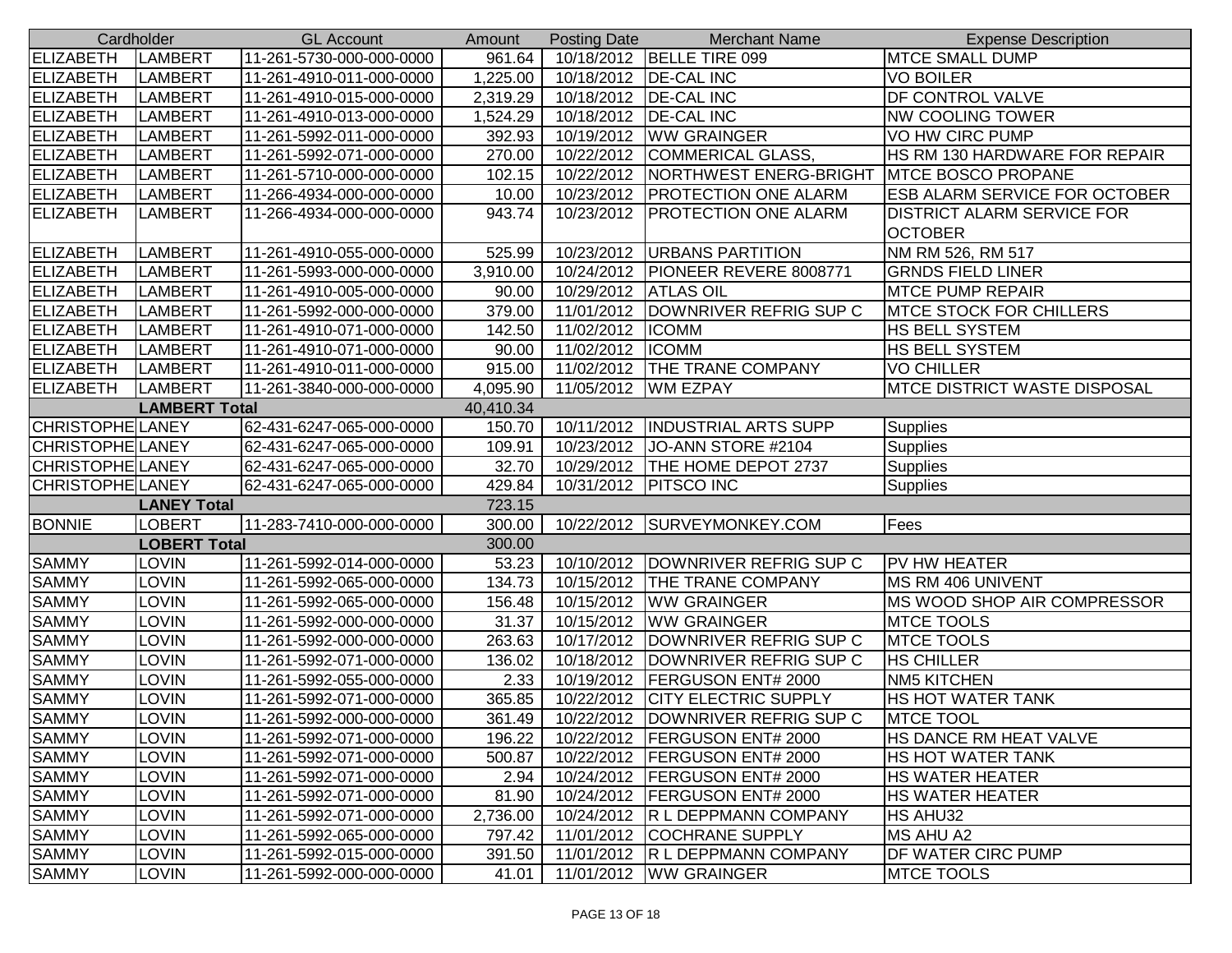|                | Cardholder          | <b>GL Account</b>        | Amount   | <b>Posting Date</b> | <b>Merchant Name</b>                | <b>Expense Description</b>                       |
|----------------|---------------------|--------------------------|----------|---------------------|-------------------------------------|--------------------------------------------------|
| <b>SAMMY</b>   | <b>LOVIN</b>        | 11-261-5992-010-000-0000 | 136.00   |                     | 11/05/2012 DOWNRIVER REFRIG SUP C   | <b>TRANS BUS WASH HEATER</b>                     |
| <b>SAMMY</b>   | <b>LOVIN</b>        | 11-261-5992-000-000-0000 | 70.70    |                     | 11/05/2012   PRODUCTION TOOL SUPPLY | <b>MTCE TRUCK TOOLS</b>                          |
|                | <b>LOVIN Total</b>  |                          | 6,459.69 |                     |                                     |                                                  |
| <b>CORINA</b>  | <b>LUDWIG</b>       | 11-112-5110-065-041-0000 | 22.62    |                     | 10/24/2012   MEIJER INC #122 Q01    | <b>GROCERIES</b>                                 |
| <b>CORINA</b>  | <b>LUDWIG</b>       | 11-112-5110-065-041-0000 | 57.17    |                     | 11/02/2012 BUSCH'S #1205            | <b>Supplies</b>                                  |
| <b>CORINA</b>  | <b>LUDWIG</b>       | 11-112-5110-065-041-0000 | 3.99     |                     | 11/02/2012 BUSCH'S #1205            | <b>Supplies</b>                                  |
|                | <b>LUDWIG Total</b> |                          | 83.78    |                     |                                     |                                                  |
| <b>HEATHER</b> | <b>MCKAIG</b>       | 62-431-6194-071-000-0000 | 14.69    | 10/05/2012          | DD/BR #349005<br>Q <sub>35</sub>    | <b>DONUTS</b>                                    |
| <b>HEATHER</b> | <b>MCKAIG</b>       | 62-431-6143-071-000-0000 | 16.00    |                     | 10/05/2012 UNIV MUSICAL SOCIETY     | ALMOST, MAINE FIELD TRIP TICKETS                 |
| <b>HEATHER</b> | <b>MCKAIG</b>       | 62-431-6143-071-000-0000 | 168.00   | 10/05/2012          | UNIV MUSICAL SOCIETY                | ALMOST, MAINE FIELD TRIP TICKETS                 |
| <b>HEATHER</b> | <b>MCKAIG</b>       | 62-431-6146-071-000-0000 | 54.14    | 10/08/2012          | <b>AMAZON *MKTPLCE EU-FR</b>        | <b>MUSIC FROM LAPIN AGILE</b>                    |
| <b>HEATHER</b> | <b>MCKAIG</b>       | 62-431-6194-071-000-0000 | 14.83    | 10/09/2012          | PANERA BREAD #785                   | <b>BAGELS</b>                                    |
| <b>HEATHER</b> | <b>MCKAIG</b>       | 62-431-6146-071-000-0000 | 10.95    | 10/10/2012          | <b>PARTY AMERICA</b>                | <b>LIGHTING SUPPLIES</b>                         |
| <b>HEATHER</b> | <b>MCKAIG</b>       | 62-431-6146-071-000-0000 | 358.00   | 10/12/2012          | <b>BROADWAY PLAY PUBLISHI</b>       | <b>ONE ACT SCRIPTS</b>                           |
| <b>HEATHER</b> | <b>MCKAIG</b>       | 62-431-6146-071-000-0000 | 315.82   | 10/12/2012          | <b>THE HOME DEPOT 2737</b>          | SPRAY PAINT, PAINT BRUSHES,                      |
|                |                     |                          |          |                     |                                     | LUMBER, WOOD FLOORING                            |
| <b>HEATHER</b> | <b>MCKAIG</b>       | 62-431-6194-071-000-0000 | 58.30    |                     | 10/16/2012   TEAM SPORTS            | <b>WOVI GEAR</b>                                 |
| <b>HEATHER</b> | <b>MCKAIG</b>       | 62-431-6146-071-000-0000 | 46.20    |                     | 10/16/2012  TLS PRODUCTIONS         | <b>LIGHTING GEL</b>                              |
| <b>HEATHER</b> | <b>MCKAIG</b>       | 62-431-6146-071-000-0000 | (36.02)  |                     | 10/17/2012 KOHL'S #0009             | <b>COSTUME RETURN</b>                            |
| <b>HEATHER</b> | <b>MCKAIG</b>       | 62-431-6146-071-000-0000 | 54.03    |                     | 10/17/2012   KOHL'S #0332           | <b>COSTUME PIECES</b>                            |
| <b>HEATHER</b> | <b>MCKAIG</b>       | 62-431-6146-071-000-0000 | 68.25    | 10/18/2012          | JOANN ETC #1933                     | <b>FABRIC, TAPE MEASURES</b>                     |
| <b>HEATHER</b> | <b>MCKAIG</b>       | 62-431-6146-071-000-0000 | 44.34    |                     | 10/18/2012 JOANN FABRIC #0176       | TAFFETA, ELASTIC, LACE                           |
| <b>HEATHER</b> | <b>MCKAIG</b>       | 62-431-6146-071-000-0000 | 67.95    | 10/18/2012          | <b>VALUE WORLD MICHIGA</b>          | <b>COSTUME PIECES</b>                            |
| <b>HEATHER</b> | <b>MCKAIG</b>       | 62-431-6146-071-000-0000 | 1.32     | 10/22/2012          | FEDEXOFFICE 00022616                | <b>PROP PICTURE BLOW UP</b>                      |
| <b>HEATHER</b> | <b>MCKAIG</b>       | 62-431-6146-071-000-0000 | 26.65    | 10/22/2012          | JOANN ETC #1933                     | PATTERN, FABRIC                                  |
| <b>HEATHER</b> | <b>MCKAIG</b>       | 62-431-6146-071-000-0000 | 171.66   | 10/22/2012          | PAYLESSSHOESOU00021683              | <b>SHOES</b>                                     |
| <b>HEATHER</b> | <b>MCKAIG</b>       | 62-431-6146-071-000-0000 | 48.73    | 10/22/2012          | TARGET.COM *                        | <b>BLUE SUEDE SHOES</b>                          |
| <b>HEATHER</b> | <b>MCKAIG</b>       | 62-431-6146-071-000-0000 | 58.14    |                     | 10/22/2012 THE SALVATION ARMY 15    | JEWELRY AND SET DRESSING                         |
| <b>HEATHER</b> | <b>MCKAIG</b>       | 62-431-6146-071-000-0000 | 40.68    |                     | 10/23/2012 MEIJER INC #046 Q01      | <b>JUICE - PROPS</b>                             |
| <b>HEATHER</b> | <b>MCKAIG</b>       | 62-431-6146-071-000-0000 | 13.20    | 10/23/2012          | <b>TLS PRODUCTIONS</b>              | <b>GEL</b>                                       |
| <b>HEATHER</b> | <b>MCKAIG</b>       | 62-431-6146-071-000-0000 | 60.00    |                     | 10/24/2012   HABITAT FOR HUMANITY L | <b>CHANDELIERS</b>                               |
| <b>HEATHER</b> | <b>MCKAIG</b>       | 62-431-6146-071-000-0000 | 61.70    | 10/24/2012          | <b>THE HOME DEPOT 2737</b>          | ELECTRICAL CORD, LIGHT BULBS                     |
| <b>HEATHER</b> | <b>MCKAIG</b>       | 62-431-6146-071-000-0000 | 25.47    | 10/25/2012          | JOANN ETC #1933                     | <b>FABRIC</b>                                    |
| <b>HEATHER</b> | <b>MCKAIG</b>       | 62-431-6146-071-000-0000 | 12.18    | 10/25/2012          | MICHAELS #3744                      | JOURNAL AND PAINTING CANVAS                      |
| <b>HEATHER</b> | <b>MCKAIG</b>       | 62-431-6146-071-000-0000 |          |                     | 7.74 10/26/2012 THE HOME DEPOT 2737 | <b>LIGHT BULBS - CHANDELIER</b>                  |
| <b>HEATHER</b> | <b>MCKAIG</b>       | 62-431-6146-071-000-0000 | 51.17    |                     | 10/26/2012   WALGREENS #4454        | <b>PRODUCTION PHOTOS</b>                         |
| <b>HEATHER</b> | <b>MCKAIG</b>       | 11-113-5110-071-092-0000 | (89.99)  | 10/29/2012          | <b>AMAZON MKTPLACE PMTS</b>         | <b>RETURN CONTINUOUS POWER</b><br><b>SUPPLY</b>  |
| <b>HEATHER</b> | <b>MCKAIG</b>       | 62-431-6146-071-000-0000 | 3.17     | 10/29/2012          | HALLOWEEN CITY #8095                | <b>WIG - ELVIS</b>                               |
| <b>HEATHER</b> | <b>MCKAIG</b>       | 62-431-6143-071-000-0000 | 985.00   | 10/29/2012          | <b>PAYPAL *MICHIGANEDU</b>          | MICHIGAN STATE THESPIAN FESTIVAL<br><b>ENTRY</b> |
|                | <b>MCKAIG Total</b> |                          | 2,732.30 |                     |                                     |                                                  |
| <b>HELEN</b>   | <b>MILLER</b>       | 11-113-3220-071-000-0000 | 65.00    |                     | 10/08/2012 MICHIGAN ASSOCIATION F   | MACUL CONF/SPRING                                |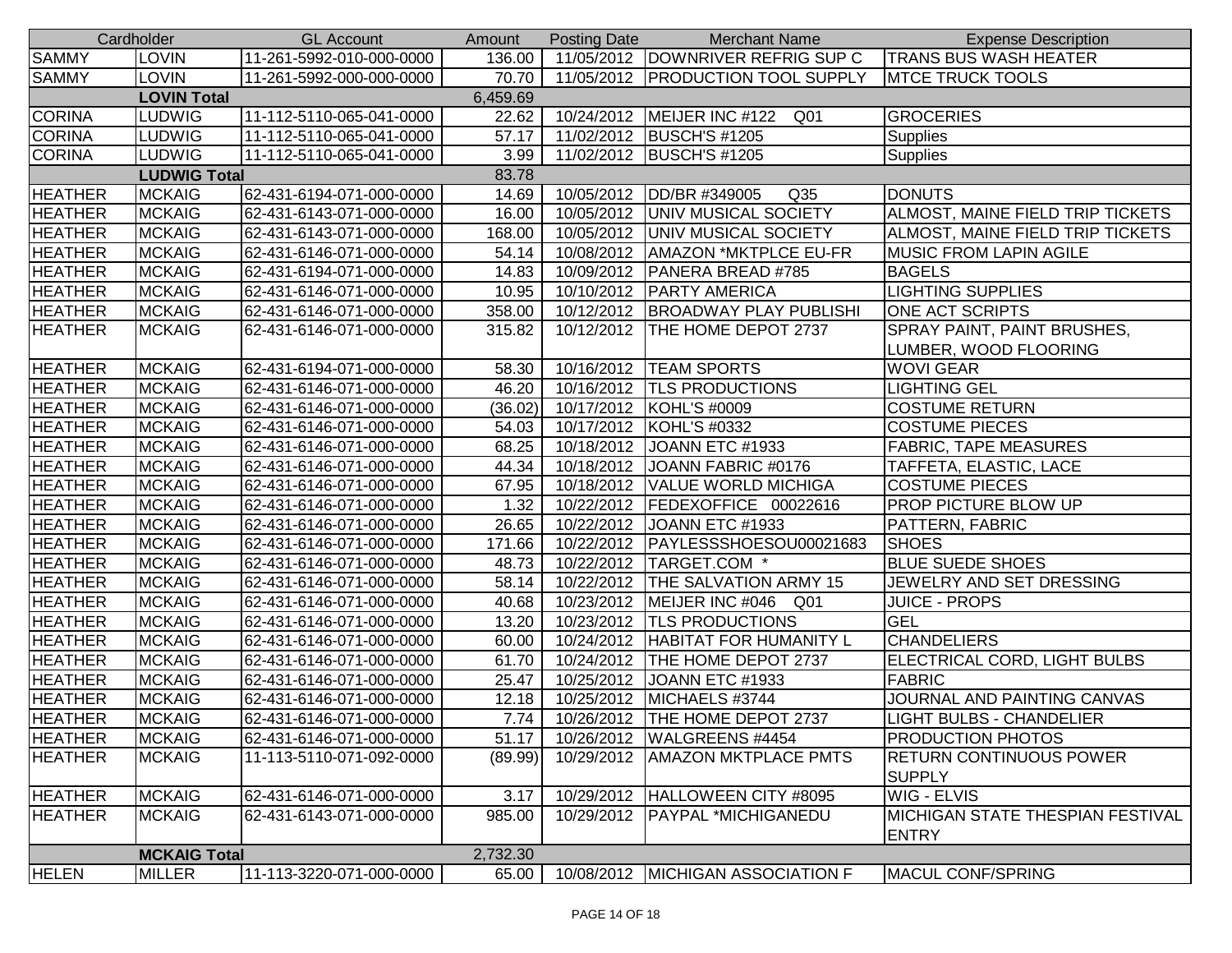|              | Cardholder          | <b>GL Account</b>        | Amount   | <b>Posting Date</b> | <b>Merchant Name</b>                | <b>Expense Description</b>            |
|--------------|---------------------|--------------------------|----------|---------------------|-------------------------------------|---------------------------------------|
| <b>HELEN</b> | <b>MILLER</b>       | 11-113-3220-071-000-0000 | 65.00    |                     | 10/08/2012   MICHIGAN ASSOCIATION F | <b>MACUL CONF/KOWALSKI</b>            |
| <b>HELEN</b> | <b>MILLER</b>       | 62-431-6112-071-000-0000 | 383.14   | 10/11/2012          | DMI* DELL K-12 PTR                  | <b>MARKETING MAGAZINE SUBSRIPTION</b> |
| <b>HELEN</b> | <b>MILLER</b>       | 11-113-3220-071-000-0000 | 65.00    | 10/11/2012          | <b>MICHIGAN ASSOCIATION F</b>       | <b>MACUL CONF/MILLER</b>              |
| <b>HELEN</b> | <b>MILLER</b>       | 11-113-3220-071-000-0000 | 65.00    | 10/11/2012          | <b>MICHIGAN ASSOCIATION F</b>       | MACUL CONF/LETARTE                    |
| <b>HELEN</b> | <b>MILLER</b>       | 62-431-6186-071-000-0000 | 2.29     | 10/12/2012          | MEIJER INC #122 Q01                 | <b>HOMECOMING SUPPLIES</b>            |
| <b>HELEN</b> | <b>MILLER</b>       | 62-431-6112-071-000-0000 | 49.00    | 10/15/2012          | <b>CRAIN COMMUNICATIONS</b>         | <b>SUBSCRIPTION FOR MARKETING</b>     |
|              |                     |                          |          |                     |                                     | <b>CLASS</b>                          |
| <b>HELEN</b> | <b>MILLER</b>       | 62-431-6122-071-000-0000 | (111.65) | 10/15/2012          | <b>CUSTOMINK TSHIRTS</b>            | <b>CHOIR T-SHIRTS</b>                 |
| <b>HELEN</b> | <b>MILLER</b>       | 62-431-6122-071-000-0000 | 1,397.80 | 10/15/2012          | <b>CUSTOMINK TSHIRTS</b>            | <b>CHOIR T-SHIRTS</b>                 |
| <b>HELEN</b> | <b>MILLER</b>       | 62-431-6186-071-000-0000 | 49.75    | 10/15/2012          | <b>STAPLES</b><br>00115659          | <b>HOMECOMING DANCE SUPPLIES</b>      |
| <b>HELEN</b> | <b>MILLER</b>       | 62-431-6186-071-000-0000 | 26.58    | 10/15/2012          | THE HOME DEPOT 2737                 | <b>HOMECOMING SUPPLIES</b>            |
| <b>HELEN</b> | <b>MILLER</b>       | 62-431-6275-071-000-0000 | 135.00   | 10/24/2012          | PANERA BREAD #667                   | <b>STAFF OUTING PRIZES</b>            |
| <b>HELEN</b> | <b>MILLER</b>       | 11-241-7410-071-000-0000 | 25.00    | 10/24/2012          | <b>SCIENCE AND ENGINEERIN</b>       | <b>SCIENCE FAIR REGISTRATION</b>      |
| <b>HELEN</b> | <b>MILLER</b>       | 11-113-5990-071-092-0000 | 29.26    | 10/24/2012          | THE UPS STORE 0582                  | POSTAGE FOR WOVI EQUIPMENT            |
|              |                     |                          |          |                     |                                     | <b>RETURN</b>                         |
| <b>HELEN</b> | <b>MILLER</b>       | 11-127-5110-071-015-4290 | 1,401.24 |                     | 10/25/2012 APPLE STORE #R041        | <b>IPADS FOR BUSINESS/MARKETING</b>   |
|              |                     |                          |          |                     |                                     | <b>CLASS</b>                          |
| <b>HELEN</b> | <b>MILLER</b>       | 62-431-6112-071-000-0000 | 49.95    | 10/25/2012          | <b>CRAIN COMMUNICATIONS</b>         | <b>MARKETING MAGAZINE</b>             |
|              |                     |                          |          |                     |                                     | <b>SUBSCRIPTION</b>                   |
| <b>HELEN</b> | <b>MILLER</b>       | 62-431-6275-071-000-0000 | 33.60    |                     | 10/25/2012   MEIJER INC #122 Q01    | <b>STAFF MTG REFRESHMENTS</b>         |
| <b>HELEN</b> | <b>MILLER</b>       | 62-431-6186-071-000-0000 | (47.76)  | 10/25/2012          | <b>STAPLES</b><br>00115659          | <b>HOMECOMING SUPPLIES RETURN</b>     |
| <b>HELEN</b> | <b>MILLER</b>       | 11-241-5990-071-000-0000 | 129.95   |                     | 10/26/2012   AMAZON MKTPLACE PMTS   | <b>APPLE IPAD KEYBOARDS/ADM</b>       |
| <b>HELEN</b> | <b>MILLER</b>       | 11-241-7410-071-000-0000 | 250.00   |                     | 10/31/2012   PAYPAL *VRSTYVOCALS    | <b>CHOIR REGISTRATION FEE</b>         |
| <b>HELEN</b> | <b>MILLER</b>       | 11-113-3220-071-000-0000 | 349.00   | 10/31/2012          | <b>SDE INC</b>                      | MI CONF ON DI/KREGER                  |
| <b>HELEN</b> | <b>MILLER</b>       | 11-113-3220-071-000-0000 | 349.00   | 10/31/2012          | <b>SDE INC</b>                      | MI CONF ON DI/NIZOL                   |
| <b>HELEN</b> | <b>MILLER</b>       | 62-431-6275-071-000-0000 | 71.96    | 11/01/2012          | MEIJER INC #122 Q01                 | <b>STAFF MTG REFRESHMENTS</b>         |
|              |                     |                          |          |                     |                                     | <b>STAFF OUTING PRIZES</b>            |
| <b>HELEN</b> | <b>MILLER</b>       | 11-113-3220-071-000-0000 | 349.00   | 11/01/2012 SDE INC  |                                     | <b>MI CONF ON DI/KOWALSKI</b>         |
| <b>HELEN</b> | <b>MILLER</b>       | 11-113-5110-071-051-0000 | 119.00   |                     | 11/01/2012 SOLIDCOLORNECKTIES.C     | <b>CHOIR UNIFORM/NECKTIE</b>          |
|              | <b>MILLER Total</b> |                          | 5,301.11 |                     |                                     |                                       |
| <b>GAIL</b>  | <b>OCONNOR</b>      | 11-118-5110-000-952-0000 | 40.00    | 10/08/2012          | STAPLS7090521999004001              | <b>TEACH SUPPLIES</b>                 |
| GAIL         | <b>OCONNOR</b>      | 11-118-5110-000-952-0000 | 52.00    | 10/08/2012          | <b>TARGET</b><br>00014654           | <b>TEACHING SUPPLIES</b>              |
| <b>GAIL</b>  | <b>OCONNOR</b>      | 11-118-5110-000-952-0000 | 63.30    |                     | 10/11/2012   AMAZON.COM             | <b>TEACH SUPPLIES</b>                 |
| <b>GAIL</b>  | <b>OCONNOR</b>      | 11-118-5110-000-952-0000 | 30.54    | 10/11/2012          | STAPLS7090961131000001              | <b>TEACHING SUPPLIOES</b>             |
| <b>GAIL</b>  | <b>OCONNOR</b>      | 11-118-5110-000-952-0000 | 9.18     |                     | 10/11/2012 STAPLS7090961131000002   | <b>TEACHING SUPPPLIES</b>             |
| <b>GAIL</b>  | <b>OCONNOR</b>      | 11-118-5110-000-952-0000 | 75.19    |                     | 10/11/2012 STAPLS7090961131000003   | <b>TEACHING SUPPLIES</b>              |
| GAIL         | <b>OCONNOR</b>      | 11-118-5110-000-951-0000 | 165.86   |                     | 10/12/2012   ECC*DSS-DISC SCH SUPPL | <b>TEACHING &amp; TESTING</b>         |
| <b>GAIL</b>  | <b>OCONNOR</b>      | 11-351-5110-000-953-0000 | 483.39   |                     | 10/12/2012 STAPLS7090968724000001   | <b>TEACHG TEST</b>                    |
| <b>GAIL</b>  | <b>OCONNOR</b>      | 11-351-5110-000-953-0000 | 14.04    |                     | 10/12/2012 STAPLS7091017050000001   | <b>TEACH TEST</b>                     |
| <b>GAIL</b>  | <b>OCONNOR</b>      | 11-351-5110-000-953-0000 | 29.05    | 10/12/2012          | STAPLS7091017050000002              | <b>TEACH TEST</b>                     |
| <b>GAIL</b>  | <b>OCONNOR</b>      | 11-351-5110-000-953-0000 | 76.60    | 10/12/2012          | STAPLS7091017050000003              | <b>TEACH TEST</b>                     |
| GAIL         | <b>OCONNOR</b>      | 11-118-5110-000-951-0000 | 130.86   |                     | 10/15/2012 SSI*SCHOOL SPECIALTY     | <b>TEACHING AND TESTING</b>           |
| <b>GAIL</b>  | <b>OCONNOR</b>      | 11-351-5110-000-953-0000 | 11.12    | 10/15/2012          | STAPLS7091017050000004              | <b>TEACH TEST</b>                     |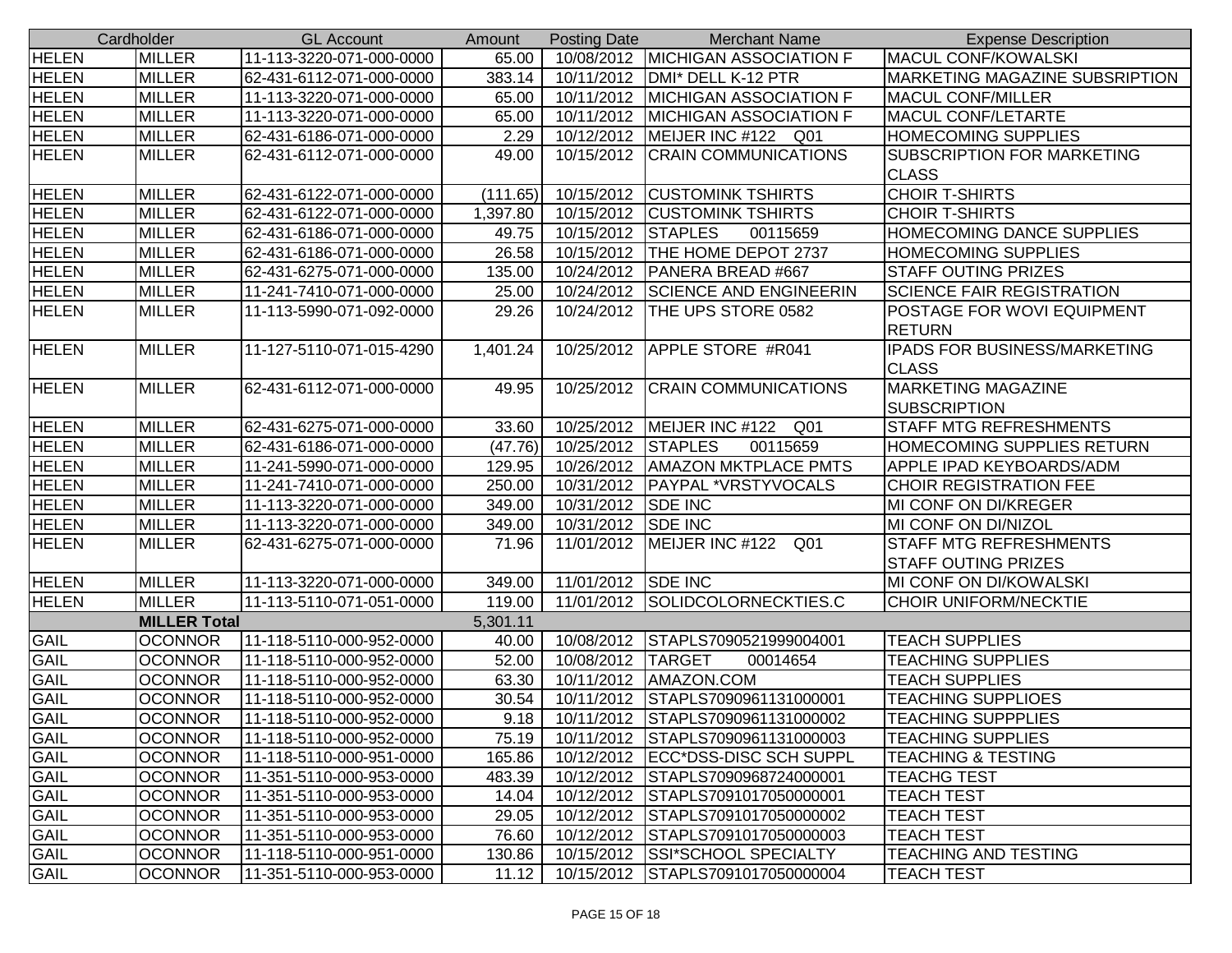|                 | Cardholder             | <b>GL Account</b>        | Amount   | <b>Posting Date</b> | <b>Merchant Name</b>              | <b>Expense Description</b>                    |
|-----------------|------------------------|--------------------------|----------|---------------------|-----------------------------------|-----------------------------------------------|
| GAIL            | <b>OCONNOR</b>         | 11-351-5110-000-953-0000 | 113.94   |                     | 10/15/2012 STAPLS7091026138000001 | <b>TEACH TEST</b>                             |
| <b>GAIL</b>     | <b>OCONNOR</b>         | 11-351-5110-000-953-0000 | 33.48    | 10/15/2012          | STAPLS7091026138000002            | <b>TEACH/TEST</b>                             |
| <b>GAIL</b>     | <b>OCONNOR</b>         | 11-351-5110-000-953-0000 | 1.90     | 10/15/2012          | STAPLS7091026138000003            | <b>TEACH &amp; TESTING</b>                    |
| <b>GAIL</b>     | <b>OCONNOR</b>         | 11-118-5110-000-952-0000 | 73.16    | 10/24/2012 TARGET   | 00014654                          | <b>TEACH TESTING</b>                          |
| <b>GAIL</b>     | <b>OCONNOR</b>         | 11-118-5990-000-952-0000 | 70.50    |                     | 10/29/2012  TREND ENTERPRISES INC | <b>TEACHING &amp; TESTING</b>                 |
|                 | <b>OCONNOR Total</b>   |                          | 1,474.11 |                     |                                   |                                               |
| <b>JUDY</b>     | <b>PAHL</b>            | 11-351-3220-000-953-0000 | 115.00   | 10/16/2012          | MI ASSOC.FOR EDUCATION            | <b>CONFERENCE FEE</b>                         |
| <b>JUDY</b>     | <b>PAHL</b>            | 11-351-3220-000-953-0000 | 115.00   | 10/16/2012          | MI ASSOC.FOR EDUCATION            | <b>CONFERENCE FEE</b>                         |
| <b>JUDY</b>     | <b>PAHL</b>            | 11-351-3220-000-953-0000 | 115.00   | 10/16/2012          | MI ASSOC.FOR EDUCATION            | <b>CONFERENCE FEE</b>                         |
| <b>JUDY</b>     | <b>PAHL</b>            | 11-351-3220-000-953-0000 | 115.00   | 10/16/2012          | MI ASSOC.FOR EDUCATION            | <b>CONFERENCE FEE</b>                         |
|                 | <b>PAHL Total</b>      |                          | 460.00   |                     |                                   |                                               |
| <b>PAMELA</b>   | QUITIQUIT              | 62-431-6701-012-000-0000 | 15.87    | 10/09/2012          | BARNES&NOBLE*COM                  | <b>BOOKS FOR LEADER IN ME GRANT</b>           |
| <b>PAMELA</b>   | QUITIQUIT              | 62-431-6701-012-000-0000 | 48.37    | 10/09/2012          | BARNES&NOBLE*COM                  | <b>BOOKS FOR LEADER IN ME GRANT</b>           |
| <b>PAMELA</b>   | QUITIQUIT              | 62-431-6701-012-000-0000 | 16.12    | 10/09/2012          | BARNES&NOBLE*COM                  | <b>BOOKS FOR LEADER IN ME GRANT</b>           |
| <b>PAMELA</b>   | QUITIQUIT              | 62-431-6701-012-000-0000 | 71.17    | 10/09/2012          | BARNES&NOBLE*COM                  | <b>BOOKS FOR LEADER IN ME GRANT</b>           |
| <b>PAMELA</b>   | QUITIQUIT              | 62-431-6701-012-000-0000 | 6.35     | 10/09/2012          | BARNES&NOBLE*COM                  | <b>BOOKS FOR LEADER IN ME GRANT</b>           |
| <b>PAMELA</b>   | QUITIQUIT              | 62-431-6701-012-000-0000 | 344.22   | 10/09/2012          | BARNES&NOBLE*COM                  | <b>BOOKS FOR LEADER IN ME GRANT</b>           |
| <b>PAMELA</b>   | <b>QUITIQUIT</b>       | 62-431-6701-012-000-0000 | 226.03   | 10/09/2012          | BARNES&NOBLE*COM                  | <b>BOOKS FOR LEADER IN ME GRANT</b>           |
| <b>PAMELA</b>   | QUITIQUIT              | 62-431-6701-012-000-0000 | 70.19    | 10/09/2012          | BARNES&NOBLE*COM                  | <b>BOOKS FOR LEADER IN ME GRANT</b>           |
| <b>PAMELA</b>   | QUITIQUIT              | 62-431-6701-012-000-0000 | 382.79   | 10/09/2012          | BARNES&NOBLE*COM                  | <b>BOOKS FOR LEADER IN ME BOOKS</b>           |
| PAMELA          | QUITIQUIT              | 62-431-6701-012-000-0000 | 16.12    | 10/09/2012          | BARNES&NOBLE*COM                  | <b>BOOKS FOR LEADER IN ME GRANT</b>           |
| <b>PAMELA</b>   | QUITIQUIT              | 62-431-6701-012-000-0000 | 57.49    | 10/09/2012          | BARNES&NOBLE*COM                  | <b>BOOKS FOR LEADER IN ME GRANT</b>           |
| <b>PAMELA</b>   | QUITIQUIT              | 62-431-6701-012-000-0000 | 10.94    | 10/09/2012          | BARNES&NOBLE*COM                  | <b>BOOKS FOR LEADER IN ME GRANT</b>           |
| <b>PAMELA</b>   | QUITIQUIT              | 62-431-6701-012-000-0000 | 110.60   | 10/09/2012          | BARNES&NOBLE*COM                  | <b>BOOKS FOR LEADER IN ME GRANT</b>           |
| <b>PAMELA</b>   | QUITIQUIT              | 62-431-6701-012-000-0000 | 32.25    | 10/10/2012          | BARNES&NOBLE*COM                  | <b>BOOKS FOR LEADER IN ME GRANT</b>           |
| <b>PAMELA</b>   | QUITIQUIT              | 62-431-6701-012-000-0000 | 74.54    | 10/11/2012          | BARNES&NOBLE*COM                  | <b>BOOKS FOR LEADER IN ME GRANT</b>           |
| <b>PAMELA</b>   | QUITIQUIT              | 62-431-6701-012-000-0000 | 23.80    | 10/11/2012          | BARNES&NOBLE*COM                  | <b>BOOKS FOR LEADER IN ME GRANT</b>           |
| <b>PAMELA</b>   | QUITIQUIT              | 62-431-6701-012-000-0000 | 7.41     | 10/11/2012          | BARNES&NOBLE*COM                  | <b>BOOKS FOR LEADER IN ME GRANT</b>           |
| <b>PAMELA</b>   | QUITIQUIT              | 62-431-6701-012-000-0000 | 16.12    | 10/11/2012          | BARNES&NOBLE*COM                  | <b>BOOKS FOR LEADER IN ME GRANT</b>           |
| <b>PAMELA</b>   | <b>QUITIQUIT</b>       | 62-431-6701-012-000-0000 | 12.70    | 10/11/2012          | BARNES&NOBLE*COM                  | <b>BOOKS FOR LEADER IN ME GRANT</b>           |
| <b>PAMELA</b>   | <b>QUITIQUIT</b>       | 62-431-6701-012-000-0000 | 6.35     | 10/15/2012          | BARNES&NOBLE*COM                  | <b>BOOKS FOR LEADER IN ME GRANT</b>           |
| <b>PAMELA</b>   | QUITIQUIT              | 62-431-6701-012-000-0000 | 19.05    | 10/15/2012          | BARNES&NOBLE*COM                  | <b>BOOKS FOR LEADERIIN ME GRANT</b>           |
| <b>PAMELA</b>   | QUITIQUIT              | 62-431-6701-012-000-0000 | 31.75    | 10/15/2012          | BARNES&NOBLE*COM                  | <b>BOOKS FOR LEADER IN ME GRANT</b>           |
| <b>PAMELA</b>   | QUITIQUIT              | 62-431-6701-012-000-0000 | 12.70    | 10/18/2012          | BARNES&NOBLE*COM                  | <b>BOOKS FOR LEADER IN ME GRANT</b>           |
| <b>PAMELA</b>   | QUITIQUIT              | 62-431-6275-012-000-0000 | 82.08    |                     | 10/22/2012   DOMINO'S 1010        | <b>TITLE ONE PARENT MEETING</b>               |
|                 |                        |                          |          |                     |                                   | <b>REFRESHMENTS</b>                           |
| <b>PAMELA</b>   | QUITIQUIT              | 11-111-5110-012-099-0000 | 29.64    | 10/23/2012          | HIGHLIGHTS FOR CHILDRE            | SUBSCRIPTION FOR MRS. UKROP'S<br><b>CLASS</b> |
| <b>PAMELA</b>   | QUITIQUIT              | 62-431-6701-012-000-0000 | 15.48    |                     | 11/02/2012 BARNES&NOBLE*COM       | <b>BOOKS FOR LEADER IN ME GRANT</b>           |
|                 | <b>QUITIQUIT Total</b> |                          | 1,740.13 |                     |                                   |                                               |
| <b>MICHELLE</b> | <b>RAIS</b>            | 11-112-5110-065-052-0000 | 218.99   |                     | 10/26/2012 J W PEPPER             | SHEET MUSIC FOR ORCHESTRAS.                   |
|                 | <b>RAIS Total</b>      |                          | 218.99   |                     |                                   |                                               |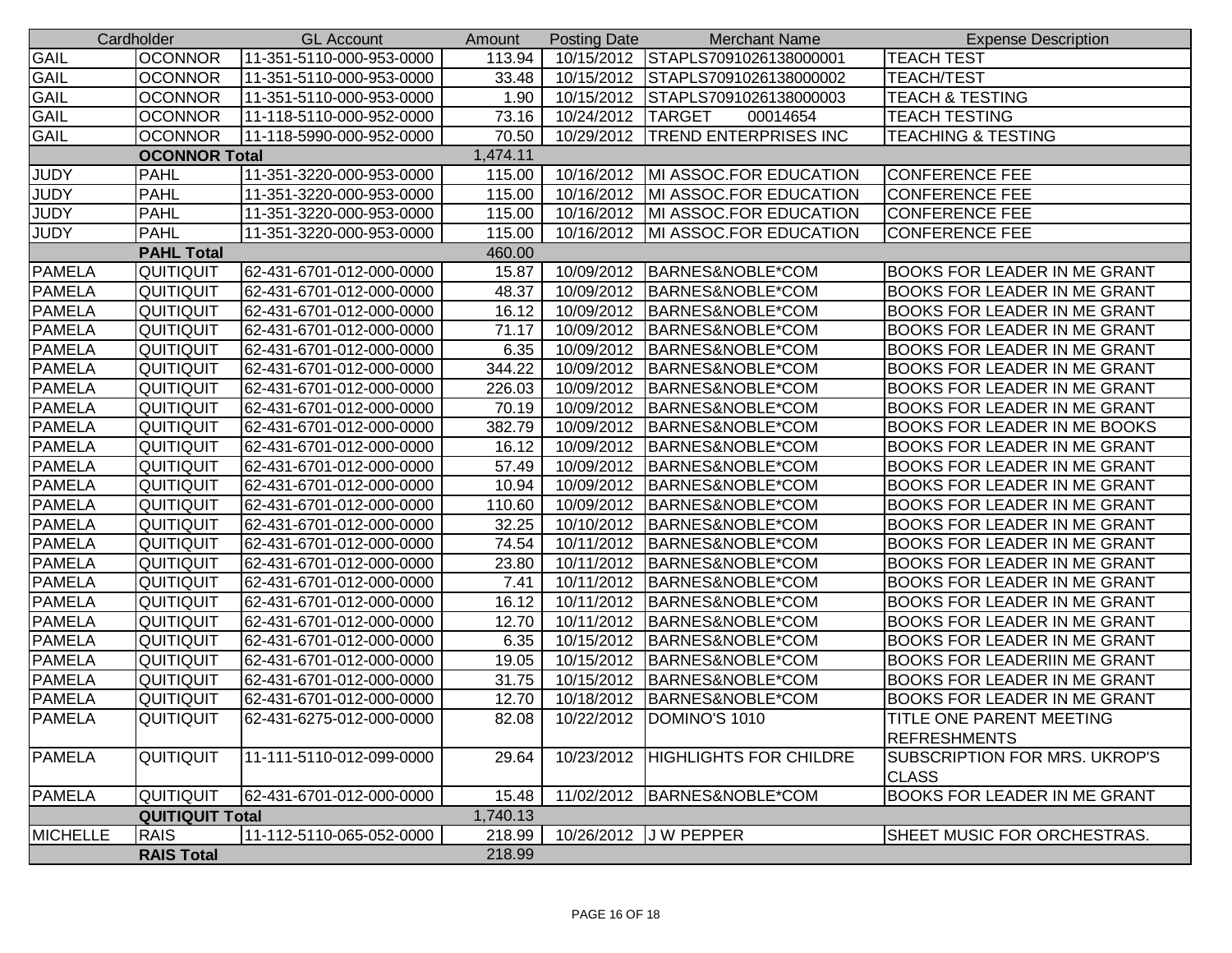|                  | Cardholder             | <b>GL Account</b>                    | Amount | <b>Posting Date</b> | <b>Merchant Name</b>                | <b>Expense Description</b>            |
|------------------|------------------------|--------------------------------------|--------|---------------------|-------------------------------------|---------------------------------------|
| <b>SANDRA</b>    |                        | RODRIGUEZ   11-111-5110-013-025-0000 | 122.00 |                     | 10/10/2012 CONSERV FLAG COMPANY     | AMERICAN FLAG PURCHASED FOR           |
|                  |                        |                                      |        |                     |                                     | <b>OUTSIDE OF NOVI WOODS 5X</b>       |
| <b>SANDRA</b>    |                        | RODRIGUEZ   11-111-5110-013-025-0000 | 686.82 | 10/25/2012          | <b>SSI*SCHOOL SPECIALTY</b>         | ART ROOM CLASSROOM SUPPLIES - I.      |
|                  |                        |                                      |        |                     |                                     | <b>SARNECKI - NW</b>                  |
|                  | <b>RODRIGUEZ Total</b> |                                      | 808.82 |                     |                                     |                                       |
| <b>STEPHANIE</b> | <b>SCHRINER</b>        | 62-431-6237-065-000-0000             | 464.00 | 10/08/2012          | <b>WRISTBAND NATION</b>             | <b>RED RIBBON WEEK</b>                |
| <b>STEPHANIE</b> | <b>SCHRINER</b>        | 62-431-6770-065-000-0000             | 26.98  | 10/17/2012          | KROGER #442                         | CANDY FOR IOBSERVATION DAY            |
| <b>STEPHANIE</b> | <b>SCHRINER</b>        | 62-431-6770-065-000-0000             | 25.16  |                     | 10/19/2012   KROGER #442            | FOOD FOR DSIT - PLEASE TRANSFER       |
|                  |                        |                                      |        |                     |                                     | MONEY TO 62-431-6770                  |
| STEPHANIE        | <b>SCHRINER</b>        | 62-431-6770-065-000-0000             | 22.53  | 10/19/2012          | STARBUCKS CORP00024869              | <b>COFFEE FOR DSIT--PLEASE</b>        |
|                  |                        |                                      |        |                     |                                     | <b>TRANSFER MONEY FROM DISTRICT</b>   |
| <b>STEPHANIE</b> | <b>SCHRINER</b>        | 62-431-6770-065-000-0000             | 166.54 | 10/25/2012          | <b>HOTEL BARONETTE FB NOV</b>       | <b>PREVIEW OF ER VENDOR FOR DSIT</b>  |
| <b>STEPHANIE</b> | <b>SCHRINER</b>        | 62-431-6237-065-000-0000             | 130.00 | 10/26/2012          | <b>TARGET</b><br>00014654           | <b>RED RIBBON WEEK PRIZES</b>         |
|                  |                        |                                      |        |                     |                                     | REIMBURSED BY PO                      |
|                  | <b>SCHRINER Total</b>  |                                      | 835.21 |                     |                                     |                                       |
| KATHLEEN         | <b>SHPAKOFF</b>        | 11-351-5110-000-953-0000             | 9.55   | 10/30/2012 TARGET   | 00014654                            | <b>TEACHING SUPPLIES</b>              |
|                  | <b>SHPAKOFF Total</b>  |                                      | 9.55   |                     |                                     |                                       |
| CAROL            | <b>SPRYS</b>           | 62-431-6126-061-000-0000             | 105.40 | 10/08/2012          | <b>CAUSEWAY BAY HOTEL</b>           | ROOM FOR BCAM MEETING FOR             |
|                  |                        |                                      |        |                     |                                     | KELP/KREGER/KILGORE GIRLS             |
| CAROL            | <b>SPRYS</b>           | 62-431-6104-061-000-0000             | 30.86  | 10/12/2012          | THE HOME DEPOT 2737                 | <b>MS CROSS COUNTRY MEET SUPPLIES</b> |
|                  |                        |                                      |        |                     |                                     |                                       |
| <b>CAROL</b>     | <b>SPRYS</b>           | 62-431-6104-061-000-0000             | 113.89 | 10/15/2012          | <b>BENITOS PIZZA-NOVI</b>           | FOOTBALL ADMIN DINNER 10/12/12        |
| CAROL            | <b>SPRYS</b>           | 62-431-6104-061-000-0000             | 39.96  | 10/15/2012          | <b>PARTY AMERICA</b>                | MS CROSS COUNTRY MEET SUPPLIES        |
|                  |                        |                                      |        |                     |                                     |                                       |
| CAROL            | <b>SPRYS</b>           | 62-431-6104-061-000-0000             | 9.88   | 10/17/2012          | THE HOME DEPOT 2737                 | <b>BUNGEES FOR AWNING. GATE AT</b>    |
|                  |                        |                                      |        |                     |                                     | <b>SOCCER</b>                         |
| CAROL            | <b>SPRYS</b>           | 62-431-6104-061-000-0000             | 98.24  | 10/22/2012          | DOMINO'S 1010                       | LUNCH FOR KLAA VOLLEYBALL             |
|                  |                        |                                      |        |                     |                                     | TOURNEY - OFFICIALS AND WO            |
| CAROL            | <b>SPRYS</b>           | 62-431-6104-061-000-0000             | 29.92  | 10/23/2012          | SAMSCLUB #6657                      | WATER AND GATORADE FOR OFFICE         |
| CAROL            | <b>SPRYS</b>           | 62-431-6104-061-000-0000             | 20.42  | 10/23/2012          | SAMSCLUB #6657                      | MEMBERSHIP FOR BRIAN GORDON           |
| CAROL            | <b>SPRYS</b>           | 11-293-5910-000-000-0000             | 20.06  | 10/24/2012          | STAPLS7091468746000001              | <b>OFFICE SUPPLIES</b>                |
| CAROL            | <b>SPRYS</b>           | 62-431-6104-061-000-0000             | 30.00  | 11/01/2012          | <b>MHSAA</b>                        | SKINFOLD EXAM FOR ATHLETIC            |
|                  |                        |                                      |        |                     |                                     | <b>TRAINER</b>                        |
|                  | <b>SPRYS Total</b>     |                                      | 498.63 |                     |                                     |                                       |
| <b>ROBERT</b>    | <b>STEEH</b>           | 11-221-3220-000-913-3310             | 118.65 |                     | 10/22/2012 RADISSON HOTELS          | <b>IMACAE CONFERENCE</b>              |
| <b>ROBERT</b>    | <b>STEEH</b>           | 11-221-3220-000-913-3310             | 355.95 |                     | 10/22/2012   RADISSON HOTELS        | <b>MACAE CONFERENCE</b>               |
|                  | <b>STEEH Total</b>     |                                      | 474.60 |                     |                                     |                                       |
| <b>CYNTHIA</b>   | <b>VALENTINE</b>       | 11-271-4910-000-000-0000             | 90.00  |                     | 10/15/2012   OAKLAND SCHOOLS-RC INT | <b>TRAINING</b>                       |
| <b>CYNTHIA</b>   | <b>VALENTINE</b>       | 11-271-5910-000-000-0000             | 48.43  |                     | 10/18/2012 STAPLS7091223860000001   | APPT BK 2013                          |
| <b>CYNTHIA</b>   | <b>VALENTINE</b>       | 11-271-5910-000-000-0000             | 7.95   |                     | 10/18/2012 STAPLS7091223860000002   | <b>OFFICE SUPPLIES</b>                |
| <b>CYNTHIA</b>   | <b>VALENTINE</b>       | 11-271-4910-000-000-0000             | 180.00 | 10/19/2012          | <b>OAKLAND SCHOOLS-RC INT</b>       | <b>NEW DRIVER TRAINING</b>            |
| <b>CYNTHIA</b>   | <b>VALENTINE</b>       | 11-283-7910-000-000-0000             | 15.00  | 10/23/2012          | <b>OAKLAND COUNTY ACCESS</b>        | <b>ACCIDENT REPORT</b>                |
|                  | <b>VALENTINE Total</b> |                                      | 341.38 |                     |                                     |                                       |